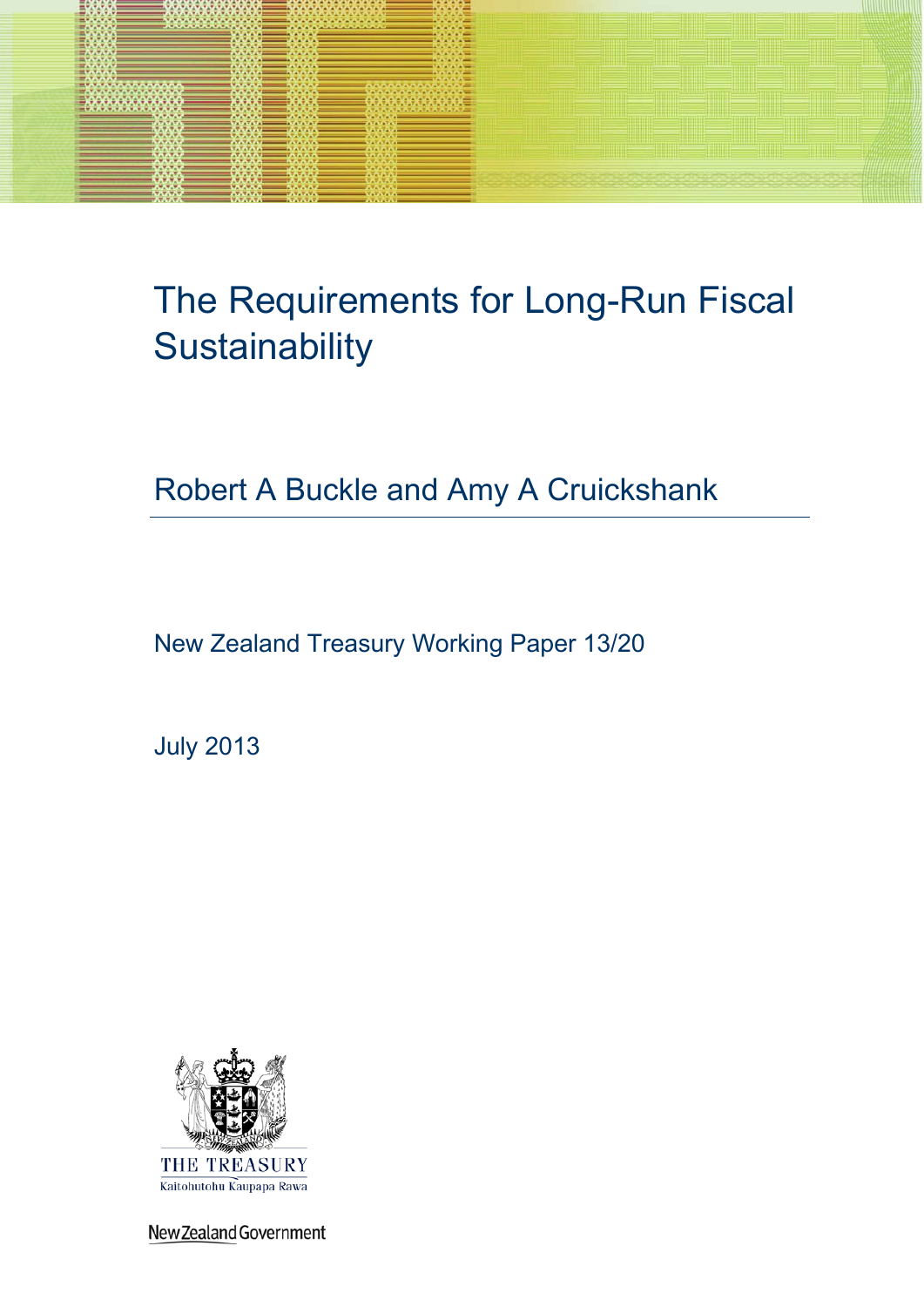| <b>NZ TREASURY</b><br><b>WORKING PAPER 13/20</b> | The Requirements for Long-Run Fiscal Sustainability                                                                                                                                                                                                                                                                                                                                                                                                                                                                                                                                                                                                                                                                        |  |  |
|--------------------------------------------------|----------------------------------------------------------------------------------------------------------------------------------------------------------------------------------------------------------------------------------------------------------------------------------------------------------------------------------------------------------------------------------------------------------------------------------------------------------------------------------------------------------------------------------------------------------------------------------------------------------------------------------------------------------------------------------------------------------------------------|--|--|
| MONTH/YEAR                                       | <b>July 2013</b>                                                                                                                                                                                                                                                                                                                                                                                                                                                                                                                                                                                                                                                                                                           |  |  |
| <b>AUTHORS</b>                                   | Robert A Buckle<br>Professor, Pro-Vice Chancellor and Dean of Victoria Business<br>School, Victoria University of Wellington                                                                                                                                                                                                                                                                                                                                                                                                                                                                                                                                                                                               |  |  |
|                                                  | Amy A Cruickshank<br>Senior Analyst, Macroeconomic and Fiscal Policy Team, The<br>Treasury                                                                                                                                                                                                                                                                                                                                                                                                                                                                                                                                                                                                                                 |  |  |
| URL:                                             | Treasury website at July 2013:<br>http://www.treasury.govt.nz/publications/research-<br>policy/wp/2013/13-20<br>Persistent URL: http://purl.oclc.org/nzt/p-1586                                                                                                                                                                                                                                                                                                                                                                                                                                                                                                                                                            |  |  |
| <b>ISBN (ONLINE)</b>                             | 978-0-478-40370-1                                                                                                                                                                                                                                                                                                                                                                                                                                                                                                                                                                                                                                                                                                          |  |  |
| <b>ACKNOWLEDGEMENTS</b>                          | We are grateful for comments received from Matthew Bell, Anne-<br>Marie Brook, Neil Cribbens, John Janssen, Brian McCulloch, Bill<br>Moran and Paul Rodway from the New Zealand Treasury; John<br>Creedy, Norman Gemmell and Viv Hall from Victoria University of<br>Wellington; Michael Reddell from the Reserve Bank of<br>New Zealand; Graeme Wells from the University of Tasmania; Hon<br>Sir Michael Cullen; participants at the New Zealand Association of<br>Economists (NZAE) Conference on 27-29 June, 2012 in<br>Palmerston North, the Treasury Long-Term Fiscal External Panel<br>on 30 August, 2012, and the Affording our Future Conference on<br>10-11 December, 2012 at Victoria University of Wellington. |  |  |
| <b>NZ TREASURY</b>                               | New Zealand Treasury<br>PO Box 3724<br>Wellington 6008<br><b>NEW ZEALAND</b><br>Email<br>information@treasury.govt.nz<br>64-4-472 2733<br>Telephone<br>Website<br>www.treasury.govt.nz                                                                                                                                                                                                                                                                                                                                                                                                                                                                                                                                     |  |  |
| <b>DISCLAIMER</b>                                | The views, opinions, findings, and conclusions or recommendations<br>expressed in this paper are strictly those of the author(s). They do<br>not necessarily reflect the views of the New Zealand Treasury or<br>the New Zealand Government. The New Zealand Treasury and the<br>New Zealand Government take no responsibility for any errors or<br>omissions in, or for the correctness of, the information contained in<br>these working papers. The paper is presented not as policy, but<br>with a view to inform and stimulate wider debate.                                                                                                                                                                          |  |  |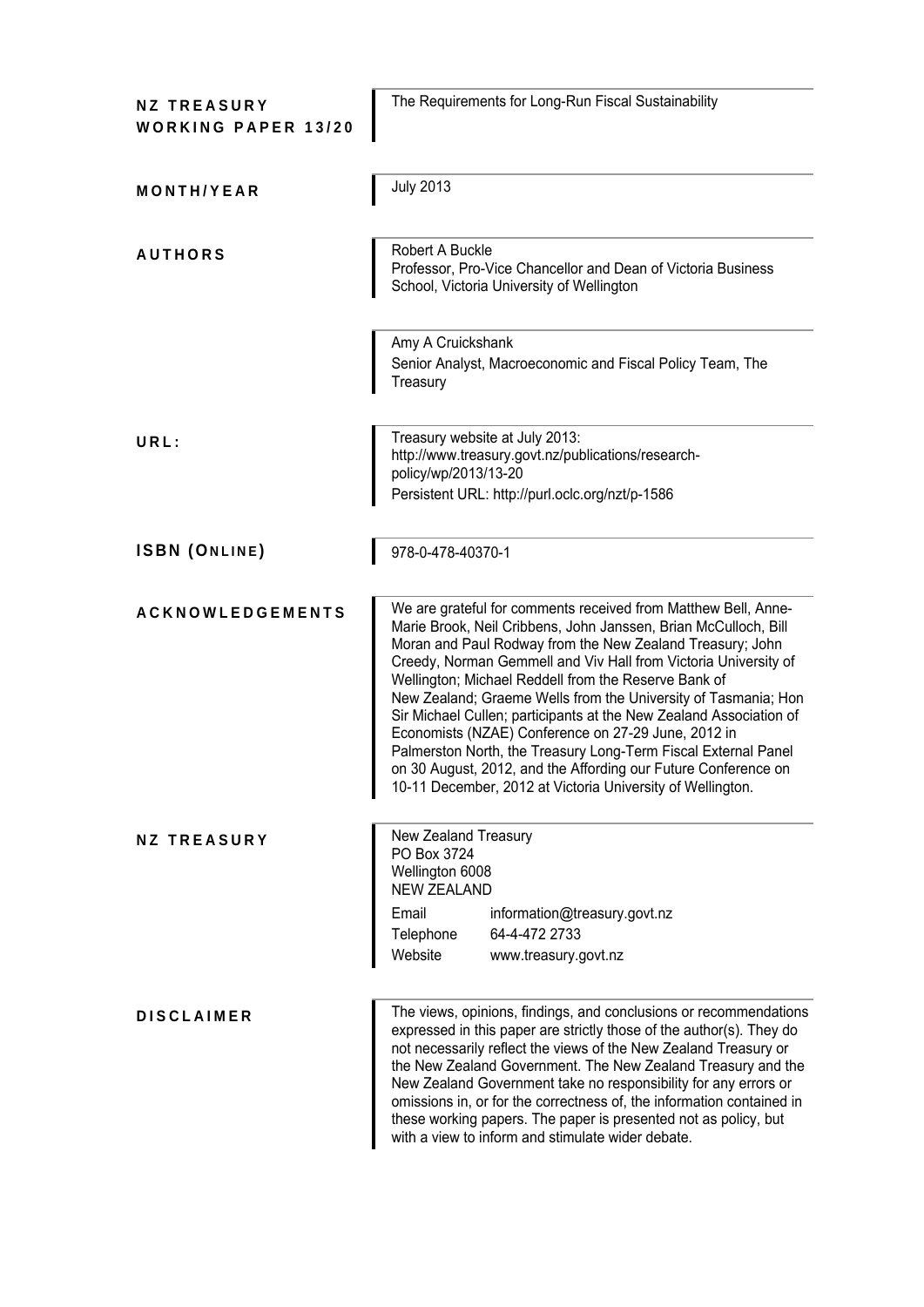### Abstract

New Zealand, like many other countries, is experiencing a changing demographic profile from one dominated by young people during the  $20<sup>th</sup>$  century to one where the population is more evenly distributed across age groups. This has implications for the economy and society, including the government's fiscal position in the future and for the sustainability of its spending programmes. This paper discusses the link between the government budget constraint and fiscal sustainability, how fiscal sustainability can be measured and why it's important. We also examine the Treasury's current approach to modelling the extent of fiscal adjustment required and options available to achieve this adjustment. The paper proposes criteria to evaluate potential policy changes to address these long-term fiscal challenges and suggests areas where further work could be worthwhile.

| JEL CLASSIFICATION | <b>E61 Policy Objectives</b><br>E62 Fiscal Policy<br>H68 Forecasts of Budgets, Deficits and Debt          |  |
|--------------------|-----------------------------------------------------------------------------------------------------------|--|
| <b>KEYWORDS</b>    | Long-run fiscal sustainability; fiscal consolidation; public debt; public<br>social expenditure; taxation |  |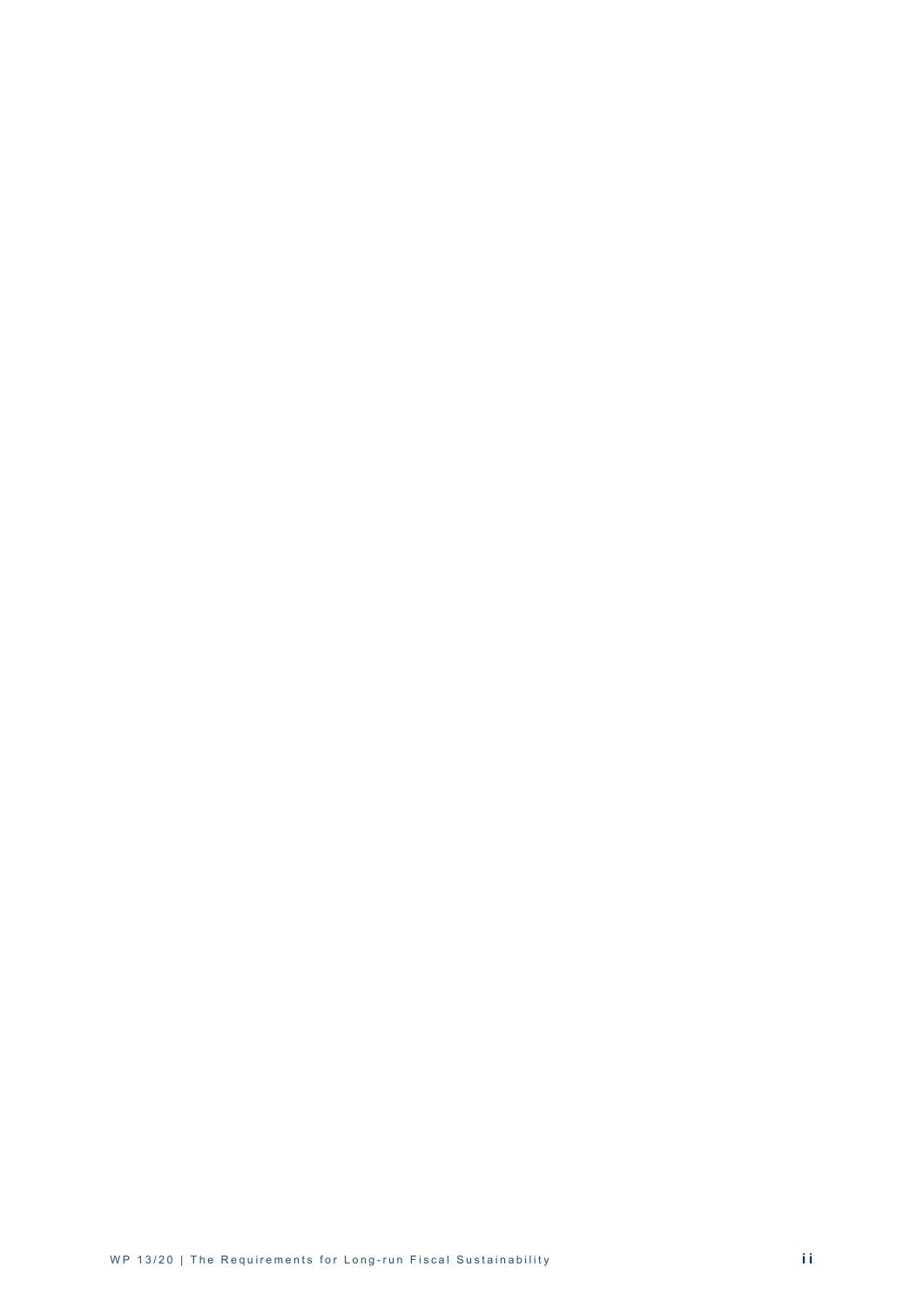### Executive Summary

New Zealand, like many other countries, is experiencing a changing demographic age structure which has the potential to increase the costs of state-funded, age-related government expenditure programmes such as public health care and superannuation. The Treasury's Long-Term Fiscal Model converts information from the government accounts, demographic and economic growth projections and current fiscal policy settings into forward projections of the governments operating balance and level of public debt. Projections using Treasury's LTFM suggest that population ageing and rising health costs will impact on the long-term sustainability of the government's current fiscal programme.

Fiscal sustainability refers to whether a government can maintain its settings for welfare, health, pension and other fiscal policies without major adjustments in the future, or whether its policies would lead to excessive accumulation of public debt unless the government takes action to change its policies. Although there are alternative fiscal anchors, the Public Finance Act 1989 requires that government maintains its total debt at "prudent" levels. A debt anchor has the advantage that it does not take a view on the optimal size and role of government, although for this reason it has also been criticised for providing weak a discipline on the levels of government spending and taxation. This has prompted suggestions for supplementary fiscal anchors, which are discussed in the paper.

In recent years New Zealand governments have managed to keep the level of public debt well within prudent levels. Although New Zealand's level of public debt is currently relatively low compared with many other developed countries, under current policy settings public debt is projected to increase from the late 2020s onward as the effects of population ageing and rising health costs lead to increasing operating deficits and rising public debt. This paper discusses the modelling assumptions underlying these projections and the effects of the timing of fiscal adjustment on the size of the operating surplus required to maintain a prudent level of public debt.

The paper also discusses why fiscal sustainability is important to economic wellbeing. The sustainability of the government's fiscal position can influence a government's ability to issue debt, and it can influence the cost of issuing debt. For these reasons, fiscal sustainability can also enable a government to respond to adverse economic and other shocks to wellbeing, and to smooth tax rates over time. It can also influence the likelihood of a higher country risk premium being added to the cost of borrowing faced by private borrowers. Fiscal sustainability also has distribution effects. From an inter-generational perspective, increasing public debt can be seen as an obligation passed from one generation of tax payers to the next. The paper also discusses how, through the effects on government spending and taxes, population ageing can have other distributional effects.

Governments require an appropriate decision-making framework to weigh-up fiscal policy options. This is because population ageing and fiscal adjustments required have economic, distribution and other implications for living standards, and because there is uncertainty surrounding the effects of population on fiscal projections. One such approach is the Treasury Living Standards Framework. The paper concludes by discussing how this approach can be adapted to the challenges of population ageing and used to weigh-up policy options to achieve fiscal sustainability.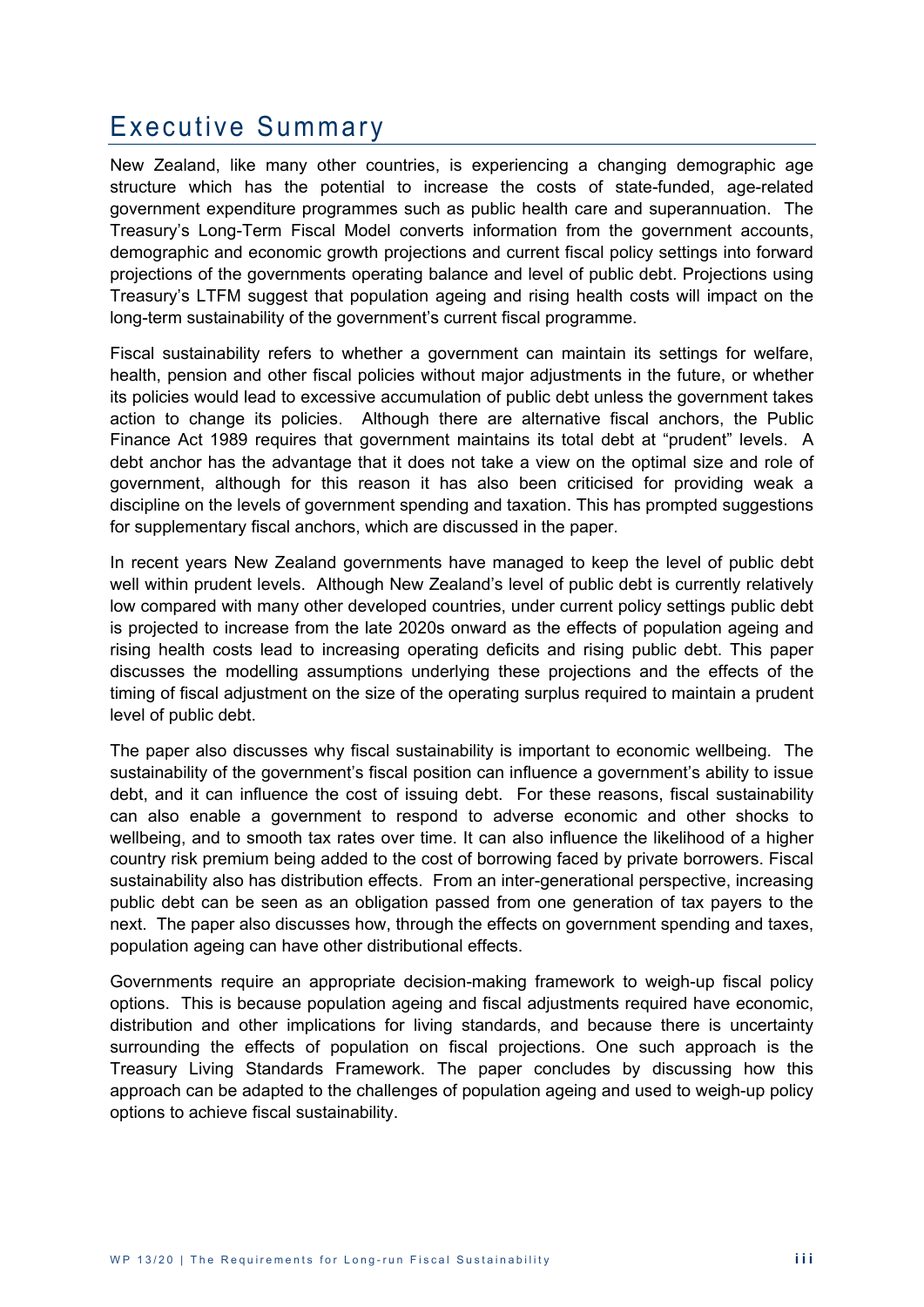## Table of Contents

| 1            |                                                             |                                                                                 |  |
|--------------|-------------------------------------------------------------|---------------------------------------------------------------------------------|--|
| $\mathbf{2}$ |                                                             |                                                                                 |  |
|              | 2.1<br>2.2<br>2.3                                           |                                                                                 |  |
| 3            |                                                             |                                                                                 |  |
|              | 3.1<br>3.2                                                  |                                                                                 |  |
| 4            |                                                             |                                                                                 |  |
|              | 4.1<br>4.2<br>4.3<br>4.4<br>4.5<br>4.6<br>4.7<br>4.8<br>4.9 | Projections of government revenue, expenditure, and budget balance measures  27 |  |
| 5            |                                                             |                                                                                 |  |
|              | 5.1<br>5.2<br>5.3                                           |                                                                                 |  |
| 6            |                                                             |                                                                                 |  |
| 7            |                                                             |                                                                                 |  |

### List of Tables

## List of Figures

| Figure 5: Government revenue and expenses as a percentage of GDP, 2006/07-2059/60 27           |     |
|------------------------------------------------------------------------------------------------|-----|
|                                                                                                |     |
|                                                                                                |     |
| Figure 8: Gross debt, net debt and net worth as a percentage of GDP, 20006/07-2059/60  30      |     |
| Figure 9: Operating balance as a percentage of GDP, under different short-term fiscal strategy |     |
|                                                                                                | 32. |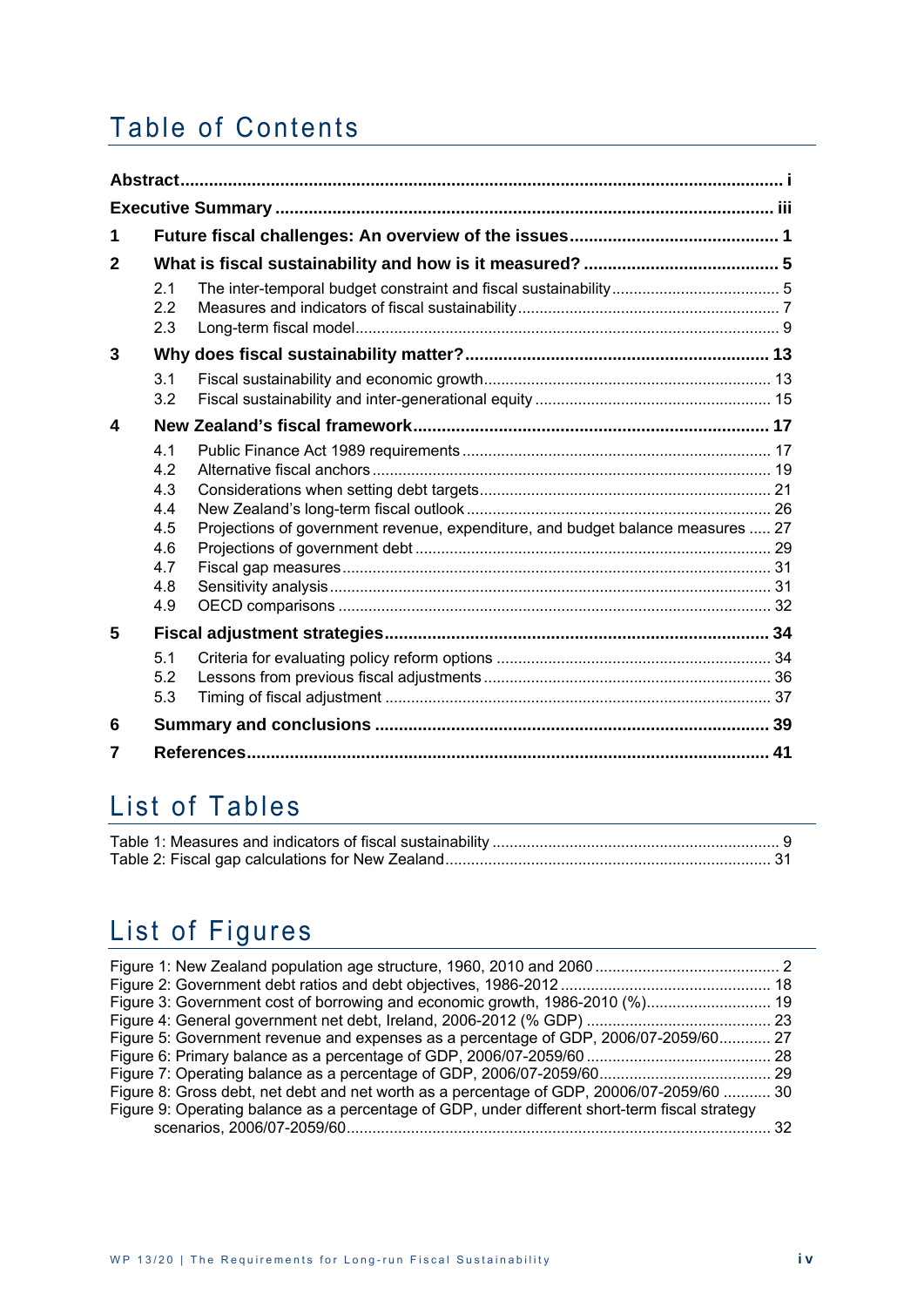# The Requirements for Long-run Fiscal Sustainability

### 1 Future fiscal challenges: An overview of the issues

The role of the state in New Zealand has continued to evolve in response to changing views of the appropriate functions of government, changes in social and industrial circumstances, and changes in the ability of the state to finance government programmes. The economic and social disruption caused by the two World Wars and the 1930s Depression was followed by an expansion in state welfare and social services; the post-war "baby boom" prompted growth in state provision of education services. The stagnation of economic growth during the 1970s and 1980s and the influence of economics and public sector management literature on economic policy prompted a change in the level and type of state involvement in the provision of a range of services. And today, New Zealand, like many other countries, is experiencing a changing demographic structure which has the potential to undermine the ability of the state to sustain the full range of its current services and therefore necessitate another phase of reprioritisation and restructuring of government programmes.<sup>1</sup>

As a result of people having smaller families and living longer, New Zealand's population structure is changing from one that was dominated by the young throughout much of the  $20<sup>th</sup>$ century, to a structure that is becoming more evenly distributed over age groups. To illustrate this change and what is expected to happen in the next few decades, Figure 1 shows the distribution of males and females across 5-year-age brackets in 1960, 2010 and Statistics New Zealand's projection for 2060. The figure illustrates what is typically referred to as "population ageing." In 1960, the younger age groups contained much higher proportions of the total population than were contained in the older age groups. The consequence of reduced family sizes and people living longer is clearly evident in the figure for 2010 when there was a more even distribution of the population across the younger and middle age brackets. Statistics New Zealand projections imply that the area of fastest growth in New Zealand's population will continue to move up the age groups and that by 2060 the proportions in the older age groups will be much higher than we have ever experienced.

The post-WWII "baby boom" is reflected in the middle-age "bulge" in the 2010 distribution. However, the effect of people living longer is also evident with the proportions in the older age brackets higher than in 1960. The proportions in the older age brackets have continued to increase while the proportions in the younger age brackets have continued to decline. In

<sup>1</sup> Auerbach (2011) evaluates fiscal projections to 2060 for 20 advanced economies. His results suggest that future primary balances (influenced by pensions, health care costs and taxation revenue) are typically much more important as a determinant of future increases in public debt than are initial levels of public debt.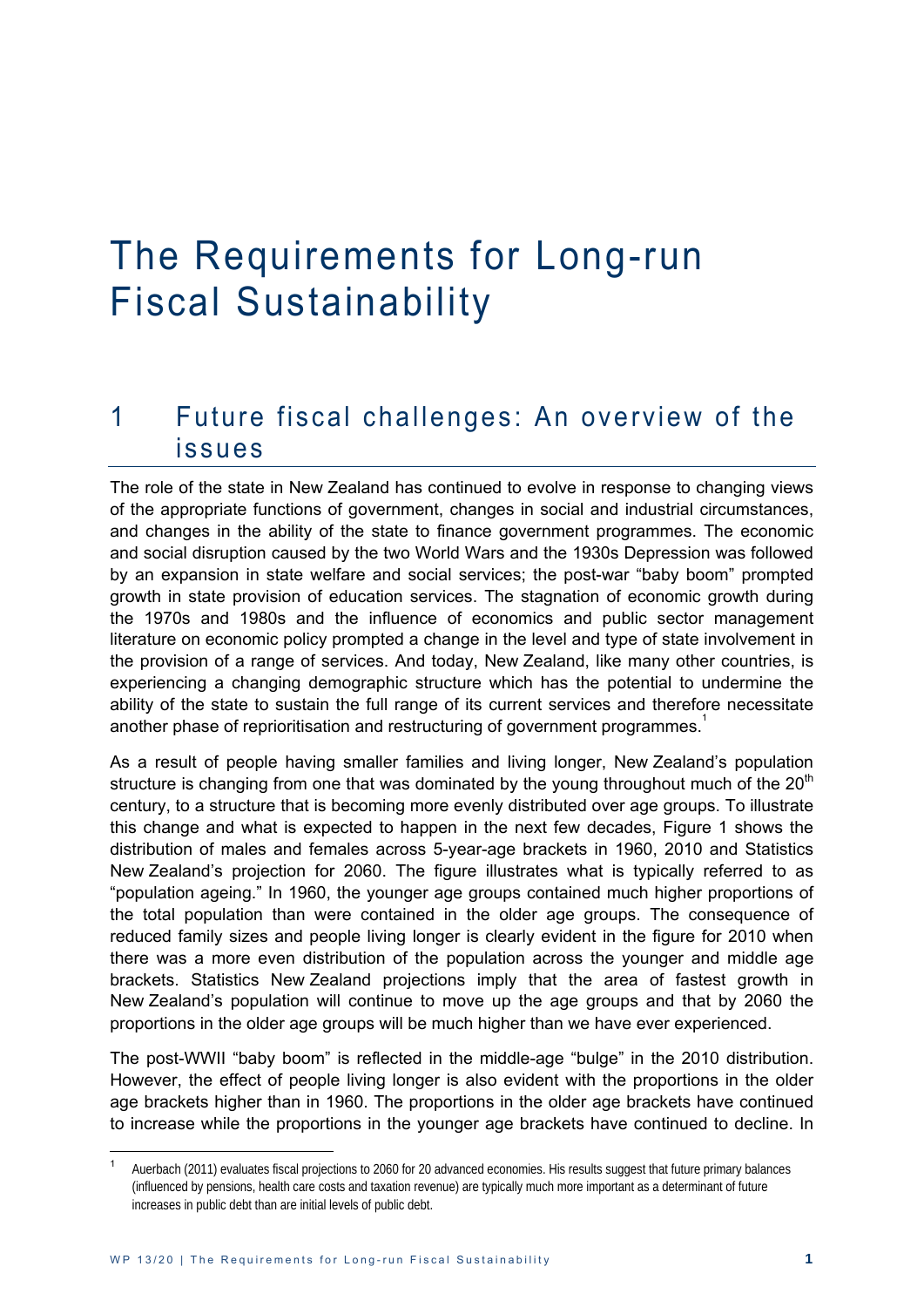other words, the change in the population structure we have observed and which is expected to continue is a structural change. The change would have happened even without the post-WWII baby boom, and in the absence of a major event or major change in behaviour it is unlikely to be reversed.





Source: Statistics New Zealand

-

This changing demographic structure will have implications for the economy and the government's finances. From a public finance perspective, research has shown that increasing numbers of older people can place more pressure on government spending programmes, whereas the level of taxation revenue will tend to be less affected. While people are living longer and are tending to stay healthier and economically active for longer, the combination of population ageing and age-related government programmes can place pressure on age-related public spending, such as spending on public health care and superannuation (see Office of Budget Responsibility, 2012). On the other hand, research suggests that under the present New Zealand taxation structure, the distribution of taxation revenue from income and consumption taxes may change, but the aggregate level of taxation revenue collected is not especially sensitive to the projected change to the population structure (Creedy et al., 2010).

While demographic change will not be the only factor influencing the government's finances over the long-term, simulations can show the influence of demographic change on the government's finances.2 Those simulations show that with the expected ageing of the population, the government will need to make policy choices either to cut spending, to raise taxes, or to sell assets to keep debt at a sustainable level over the long term. Bell (2013) runs a hypothetical scenario where the age structure is assumed to be frozen in its current form into the future. Under this frozen age structure scenario, the government does not have a long-term fiscal debt problem, and would actually have the fiscal scope to retire existing debt, increase public spending, add to assets, reduce taxes, or a combination of these actions.

In 2004, the New Zealand Parliament passed legislation (Part 2 of the Public Finance Act 1989), requiring the Treasury to publish a statement at least every four years on the longterm fiscal position. To date, the Treasury has published two statements, one in 2006 and one in 2009. This legislation was born out of concern that demographic changes in particular

 $\overline{2}$  In some spending areas non-demographic factors may have more influence on expenditure than demographic factors. For example, most research suggests that non-demographic factors, such as income growth and technological change, have historically played a larger role in the growth of health spending than demographic factors, such as population ageing (OECD, 2006).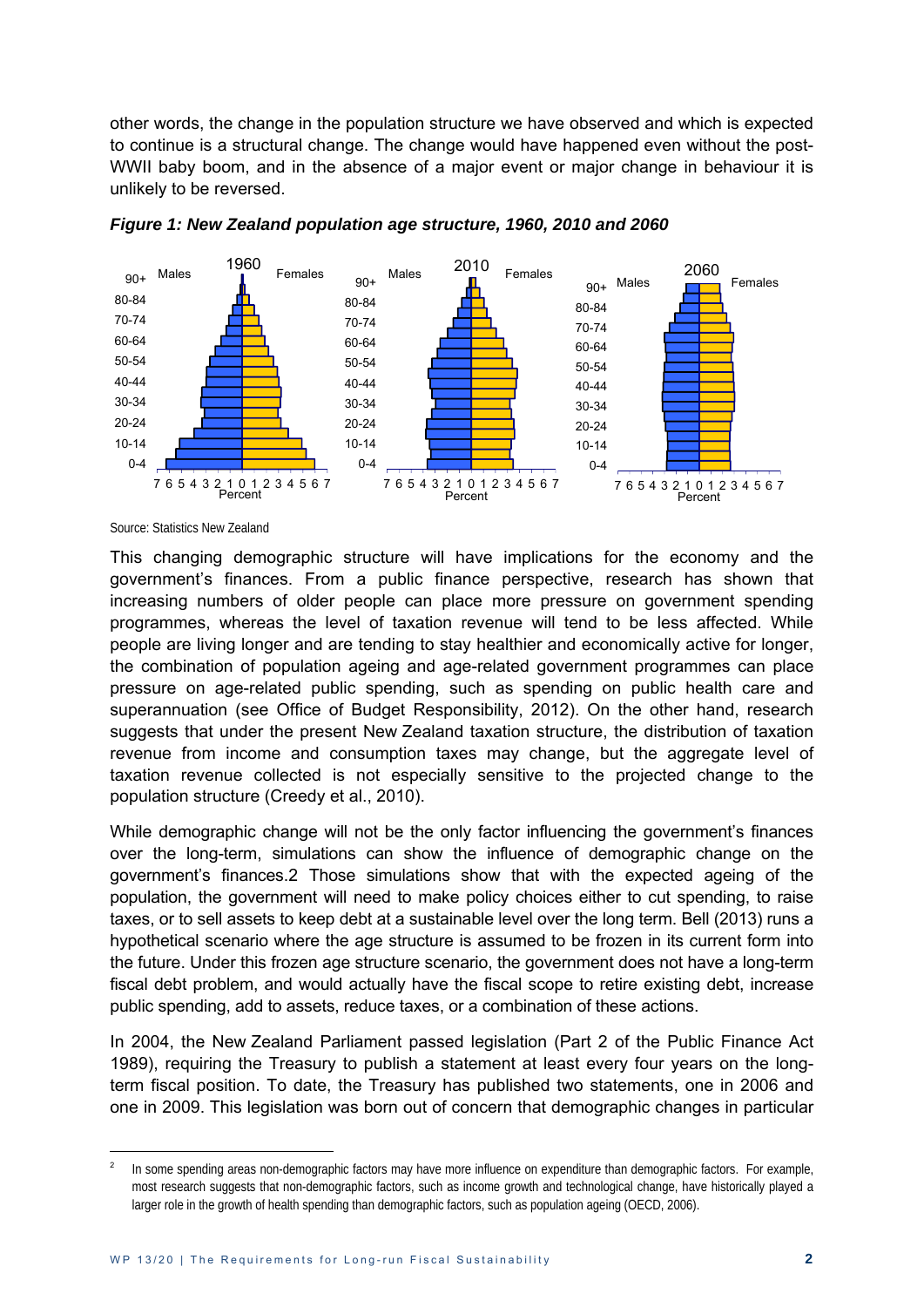could have implications for the feasibility of sustaining the prevailing fiscal programme. The reporting on these issues before these two statements had been somewhat ad hoc. The first two statements showed that, unless there was a significant change to fiscal programmes, government debt would reach historically high levels.

Fiscal sustainability is defined as the ability of the government to meet its current and future financial obligations. The government's financial obligations are determined by its taxation, spending, and borrowing decisions. Therefore, fiscal sustainability can refer to whether the government can maintain its policies without major adjustments in the future, or whether its policies would lead to excessive accumulation of debt unless the government takes action to change its policies (Pradelli, 2012). The Treasury's projections suggest that New Zealand's prevailing fiscal programmes are unsustainable over the longer term (New Zealand Treasury, 2006, 2009, 2013).

Fiscal sustainability is a challenge facing not only New Zealand. Similar long-term projection exercises undertaken for many other developed countries have found that fiscal consolidation is likely to be necessary to avoid high and unsustainable levels of public debt in the future (Sutherland et. al., 2012). Designing government fiscal programmes to ensure they are sustainable has important economic benefits, including enhancing the ability of governments to respond to adverse shocks, reducing the volatility of government expenditure and tax rates, and reducing the risk of sudden reversals of foreign lending and exchange rates. Many of these countries are therefore implementing shorter-term fiscal consolidation programmes, as well as policy changes that address longer term fiscal pressures arising from population ageing. A number of countries are, for instance, increasing the age of eligibility for public pensions to reduce demographically sensitive pension costs (including Australia, Greece, Ireland, Italy, Spain, the United Kingdom and the United States) (OECD, 2012).

The Public Finance Act (PFA) in New Zealand requires that government maintains its total debt at "prudent levels." There is no simple rule for determining what a prudent level of debt is, or for setting upper and lower bounds to recognise the uncertain environment in which fiscal policy is operated. But there are several issues that should be brought to bear on decisions about a debt target. These include the size of the fiscal buffer needed to respond to economic shocks; the implications of government debt for the risk premium on borrowing; and the role of debt in funding capital expenditure. Debt targets should also take into account expected future spending pressures, such as those resulting from population ageing, which may warrant the accumulation of financial assets, or a reduction of net debt to pre-fund some of these expected expenditure increases. Determining the appropriate government debt target should take into account the wider set of vulnerabilities facing the economy, including contingent liabilities, such as explicit or implicit guarantees of the financial sector, the risk and likely impact of natural disasters, as well as the level of private sector debt. The liquidity of the government's balance sheet is also an important factor, as this also influences the ability of the government's finances to withstand shocks.

New Zealand governments have significantly reduced the level of government debt since the mid-1980s and in recent years have endeavoured to reduce and maintain debt at no more than 20% of gross domestic product (GDP) (as a gross debt target by 2006 and a net debt target since 2009). The Treasury's Long-Term Fiscal Statements do not recommend a longterm government debt target, as this will change over time in light of some of the above considerations. For modelling purposes, the Treasury examines scenarios that constrain net government debt to 20% of GDP on average over time and show the sensitivity of the projections to different debt targets, eg, 0%, 10% and 30% net debt (Rodway, 2013).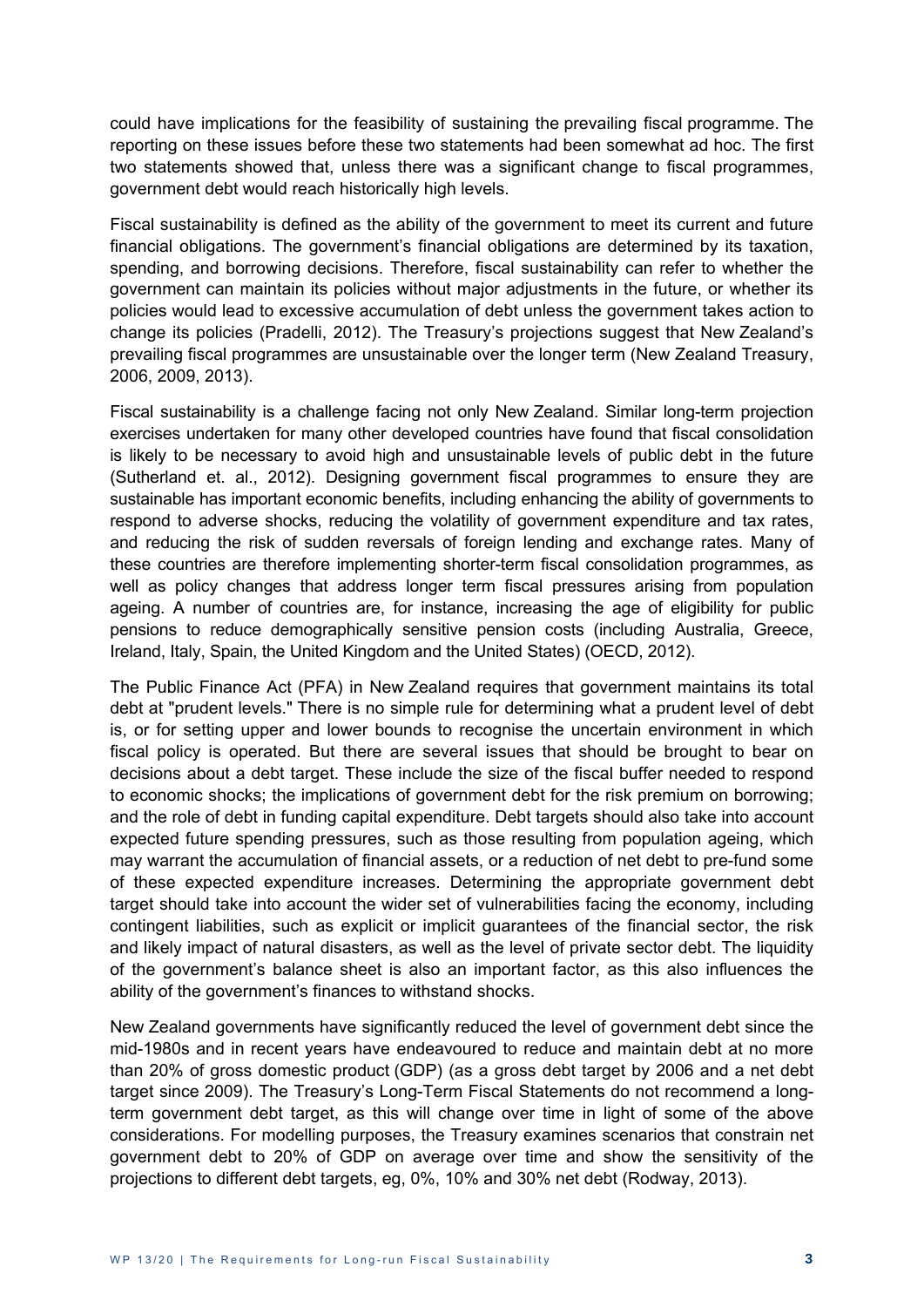The purpose of this paper is to discuss the relationship between the government budget constraint and fiscal sustainability and review reasons why fiscal sustainability matters. We then review the available measures of fiscal sustainability and what they imply about the sustainability of New Zealand's current fiscal programme. The focus of the paper is primarily on structural changes in government revenue and taxation, but implications for debt management through economic cycles is also touched on. In the event that fiscal policy is not sustainable, governments are faced with a range of choices about how and when to adjust fiscal settings. We review those issues and the types of trade-offs governments may need to confront. The paper is designed to provide a non-technical guide to the issues involved in the Treasury's third Long-term Fiscal Statement.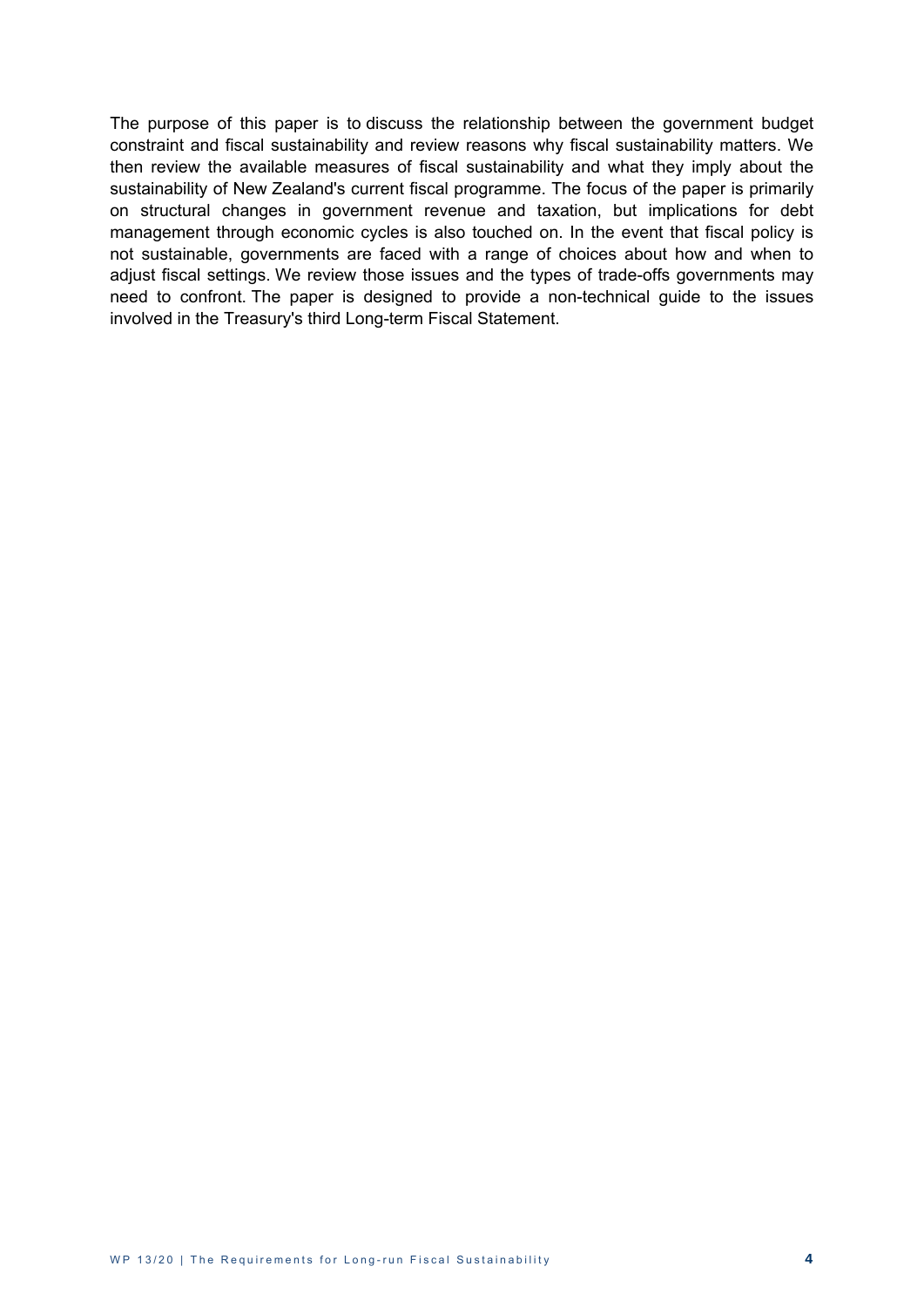### 2 What is fiscal sustainability and how is it measured?

#### 2.1 The inter-temporal budget constraint and fiscal sustainability

Fiscal policy can be examined through the three lenses of:

- Fiscal stability*—*the influence of fiscal policy on the business cycle and vice versa;
- Fiscal structure—the level and mix of public expenditure, taxation and government assets and liabilities; and
- Fiscal sustainability—the ability of the government to meet both current and future obligations (Barker et al., 2008).

Although fiscal sustainability is the main focus of this paper, these concepts are related because the choice of government expenditure programmes and how they are funded will impinge on fiscal stability and structure objectives. Fiscal sustainability can be expressed through the government's inter-temporal budget constraint over an infinite or a finite time horizon, as explained below.

#### **Infinite horizon measures<sup>3</sup>**

According to infinite horizon fiscal sustainability measures, the government's fiscal position is sustainable, if the government is solvent, that is, if over an infinite time horizon it will be able to repay all of its debt. This solvency condition can be expressed as the *government's infinite horizon inter-temporal budget constraint* as follows:

$$
\sum_{s=n}^{\infty} \frac{t_s}{(1+r)^{s+1-n}} = \sum_{s=n}^{\infty} \frac{g_s}{(1+r)^{s+1-n}} + d_{n-1}
$$
 (1)

where  $n$  is the current (initial) time period,  $t_s$  is the nominal level of government revenue-to-GDP in year *s*, *gs* is the nominal level of government spending-to-GDP, *dn-1* is the inherited stock of public debt at time *n-1*, and *r* is the interest rate on government borrowing (defined as  $r=(i-y)/(1+y)$ , where *i* is the nominal interest rate and *y* is the growth rate of GDP; often referred to as the growth-adjusted interest rate). In expression (1), the present discounted value of government revenue-to-GDP must equal the present discounted value of government spending-to-GDP plus the initial stock of public debt. The above configuration of the government's inter-temporal budget constraint is an approximation used for illustrative purposes and abstracts from a number of considerations including the financial assets of the government, cash and accruals measures, as well as inflation.

The *infinite horizon inter-temporal budget gap (IBG)* measures the extent of inter-temporal balance and can be expressed as follows:

$$
IBG = d_{n-1} - \left\{ \sum_{s=n}^{\infty} \frac{t_s}{(1+r)^{s+1-n}} - \sum_{s=n}^{\infty} \frac{g_s}{(1+r)^{s+1-n}} \right\},\tag{2}
$$

*or* 

$$
IBG = d_{n-1} - \sum_{s=n}^{\infty} \frac{t_s - g_s}{(1+r)^{s+1-n}},
$$
\n(3)

<sup>&</sup>lt;sup>3</sup> The description of infinite and finite horizon fiscal sustainability measures draws on Pradelli (2012).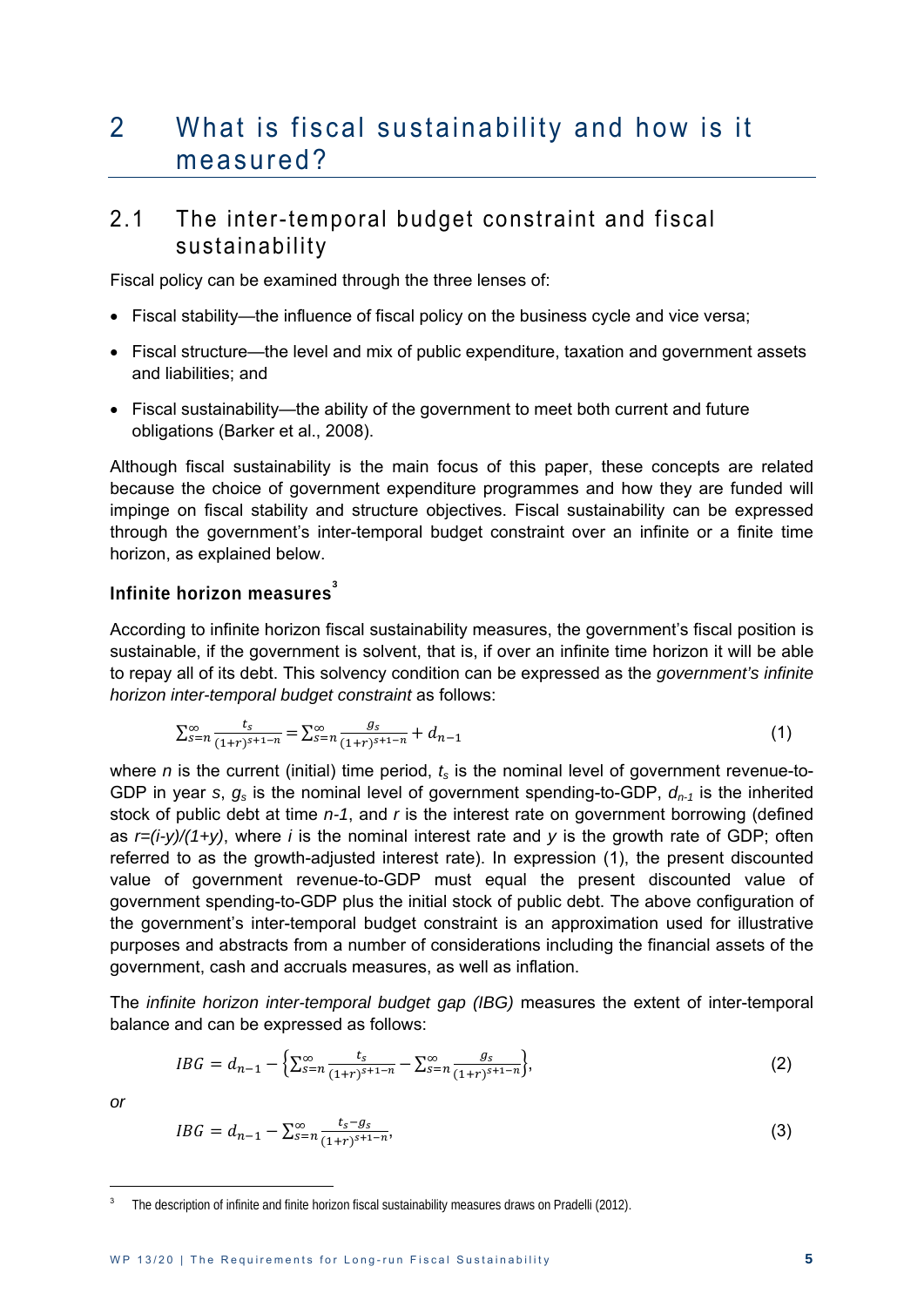where  $t_s$  -  $g_s$  denotes the primary balance-to-GDP ratio (henceforth referred to as the primary balance). If there is a positive fiscal gap, then to close the gap the government will need to increase revenues, reduce expenditure, or a combination of the two. Other policies, such as structural reform to lift growth rates can also help to close the fiscal gap.

#### **Finite horizon measures**

The above measures define fiscal sustainability over an infinite time horizon. Fiscal sustainability can also be defined over a finite time horizon as the government meeting a debt target that is deemed acceptable at a certain future date. Whereas the infinite horizon measure constrains the government to repay all of its debts, the finite horizon measure can be used in more flexible ways, including by examining the implications of different debt targets for fiscal policy. The *finite horizon inter-temporal budget constraint* can be expressed as follows:

$$
d_{h+n} = (1+r)^{h+1} d_{n-1} - \sum_{s=n}^{n+h} (1+r)^{n+h-s} (t_s - g_s),
$$
\n(4)

where *dh+n* is the target debt-to-GDP ratio at time *h+n,* where *h* is the finite time horizon to reach the debt target after period *n*, and *s* is any future time period; and  $d_{n-1}$  is the inherited stock of public debt-to-GDP. If the government wants the terminal debt-to-GDP target to equal the initial debt-to-GDP level, then it will need to run a primary surplus equal to the cost of servicing its debt, so that  $t_s - g_s = r d_{n-1}$ . This is often referred to as the *debt-stabilising primary balance*. As a simple numerical example, if the growth-adjusted real interest rate,  $r=(i-v)/(1+v) = (6-3.5)/(1+3.5)=0.55$  and the initial stock of inherited debt,  $d_{n-1} = 20\%$  of GDP, then to stabilise government debt at 20% of GDP, the government needs to run a primary surplus of *0.55 x 0.2 = 0.11% of GDP*.

Governments often set finite horizon debt targets, because lenders will impose limits on the cost or ability of the government to borrow, if debt reaches certain levels. However, it is not clear *ex ante* when this might occur, as it will depend on the particular circumstances.

A limitation of the measure (4) is that the expectation that the government will not exceed a terminal debt target is itself insufficient to ensure fiscal sustainability. The path to get to the debt target is also important. For example, borrowing in early years, say for investment in infrastructure, may generate gross financial returns, if the investment generates user-pays charges or indirect returns via improved economic growth and tax revenue receipts. Even if the investment would be met by future revenues sufficient to satisfy the government's future debt target, it would not be feasible, if the peak level of debt in an intervening year goes above the level that creditors would be prepared to finance. This is part of the reason for New Zealand's fiscal responsibility provisions requiring "a prudent level of debt over time," rather than at some point in the future. The above example does not of course suggest that all infrastructure investment will necessarily generate financial returns sufficient to fund the investment. This will depend, among other things, on the nature and quality of the investment.

Another factor to be borne in mind is that, while the expected present value of the sum of future net cash flows might satisfy the terminal debt target, the future is not known with certainty and so there will be a distribution of possible outcomes. Therefore, an extra margin (a "fiscal buffer") is desirable to obtain a suitable level of assurance around fiscal sustainability. There are some complex measurement and modelling issues associated with examining how the government's fiscal position is likely to change in the future, especially when looking over the long term. Some factors are within policy control, such as entitlements to government welfare schemes, while others are less so, such as interest rates, and some are the outcomes of long-run and well-known trends, such as demographic change. As was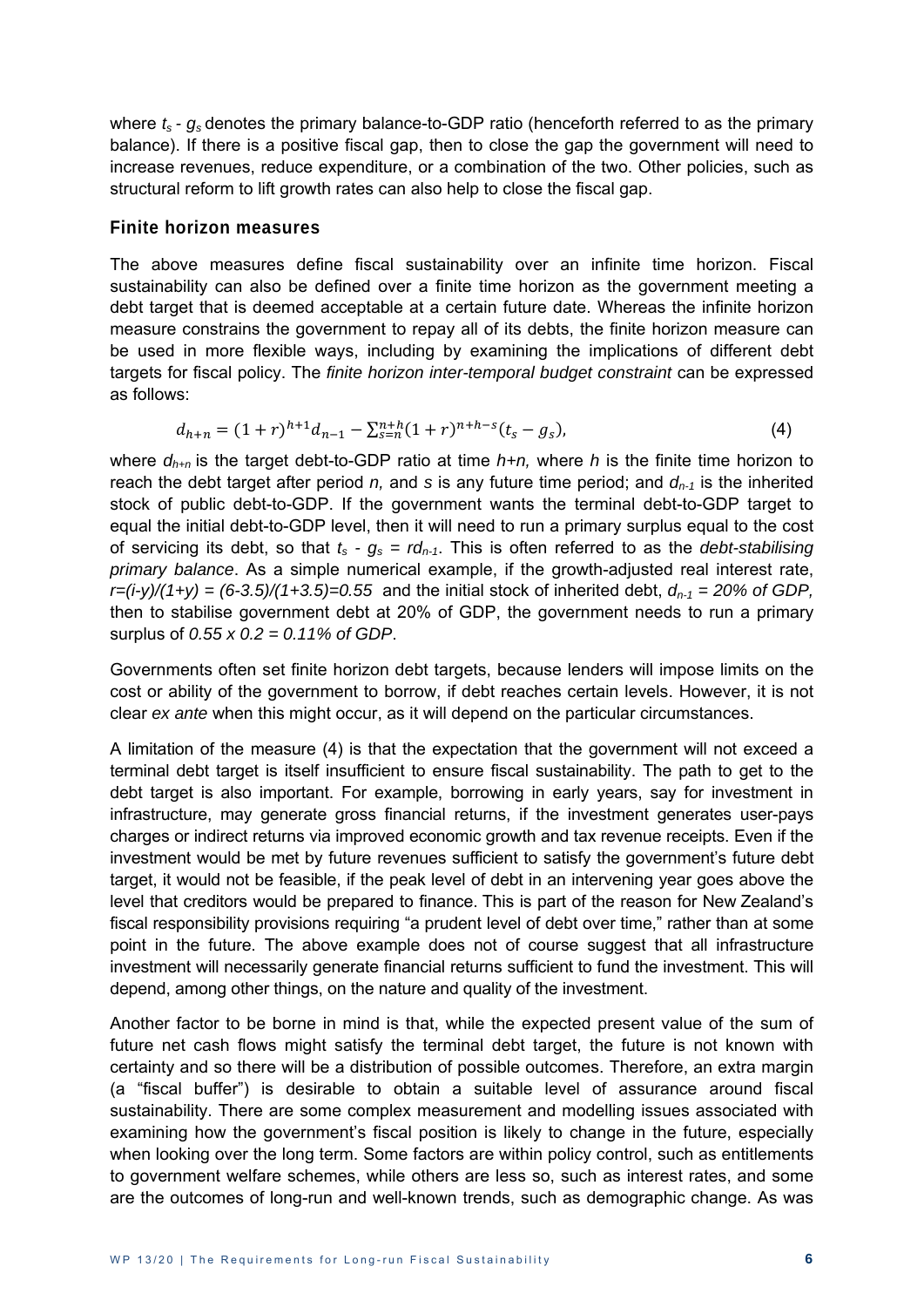discussed in Section 1, demographic change in New Zealand may have a significant impact on future government primary balances and the future path of government debt. In this context, programmes like public health and superannuation, which when introduced involved a relatively large working-age population supporting a relatively small older population, if unchanged, will increasingly involve a relatively smaller working-age population supporting a relatively large older population.

From an institutional perspective, what is important for the debt target to be met and maintained is not necessarily that current policy be projected to satisfy the IBC in the future, but rather that the policy environment enables options for policy evolution to be explored and adopted over time as needed.

The inter-temporal finite horizon budget constraint can be rearranged to define the intertemporal finite horizon fiscal gap, which is the change in the primary balance required to achieve a debt target at a certain point in time. This fiscal gap measure shows the change in the primary balance (via changes in taxes and/or spending) at a point in time required to reach a specified debt target at some point in the future, relative to where debt would be if the primary balance was determined by unchanged policy. The *inter-temporal finite horizon fiscal gap (FG)* can be expressed as follows:

$$
FG = rd_{n-1} + \frac{r(a_{n-1} - d_{h+n})}{(1+r)^{h+1} - 1} - \frac{r\sum_{s=n}^{n+h}(1+r)^{n+h-s}(t_s - g_s)}{(1+r)^{h+1} - 1}
$$
(5)

or rearranging, as:

$$
FG = r \left[ d_{n-1} + \frac{(d_{n-1} - d_{n+n}) - \sum_{s=n}^{n+h} (1+r)^{n+h-s} (t_s - g_s)}{(1+r)^{h+1} - 1} \right]
$$
(6)

If the inter-temporal finite horizon fiscal gap is positive, then that implies the need for the government to reduce future government expenditure or increase taxes to achieve the target debt ratio. If the fiscal gap is negative, then that implies the government is able to increase future government expenditure or reduce taxes and still achieve the target debt ratio. The fiscal gap measure will tend to be sensitive to the starting point that is chosen and where the economy is in the economic cycle.

The time horizon chosen over which to calculate the fiscal gap (*n+h*) may have an influence over whether policies are considered sustainable. For example, policies may be sustainable over a 10-year time horizon, but not over 40 years. This point is illustrated in Section 4 where we show how projections of government debt can look quite different as the time horizon is extended.

#### 2.2 Measures and indicators of fiscal sustainability

Many governments around the world have begun to prepare projections of government finances over increasingly longer periods of time. This has been born out of concern that demographic changes in particular could have implications for the structure of government spending and revenue and the feasibility of sustaining the financing of the prevailing fiscal programme. Previous reporting on these issues had been somewhat ad hoc. The Public Finance Act (PFA) 1989 was amended in 2004 to require the Treasury to produce statements on the long-term fiscal position that look out at least 40 years into the future.

While traditional government financial statements provide information about past cash flows and assets and liabilities, they do not include information about the long-term financial implications of many government policies, including: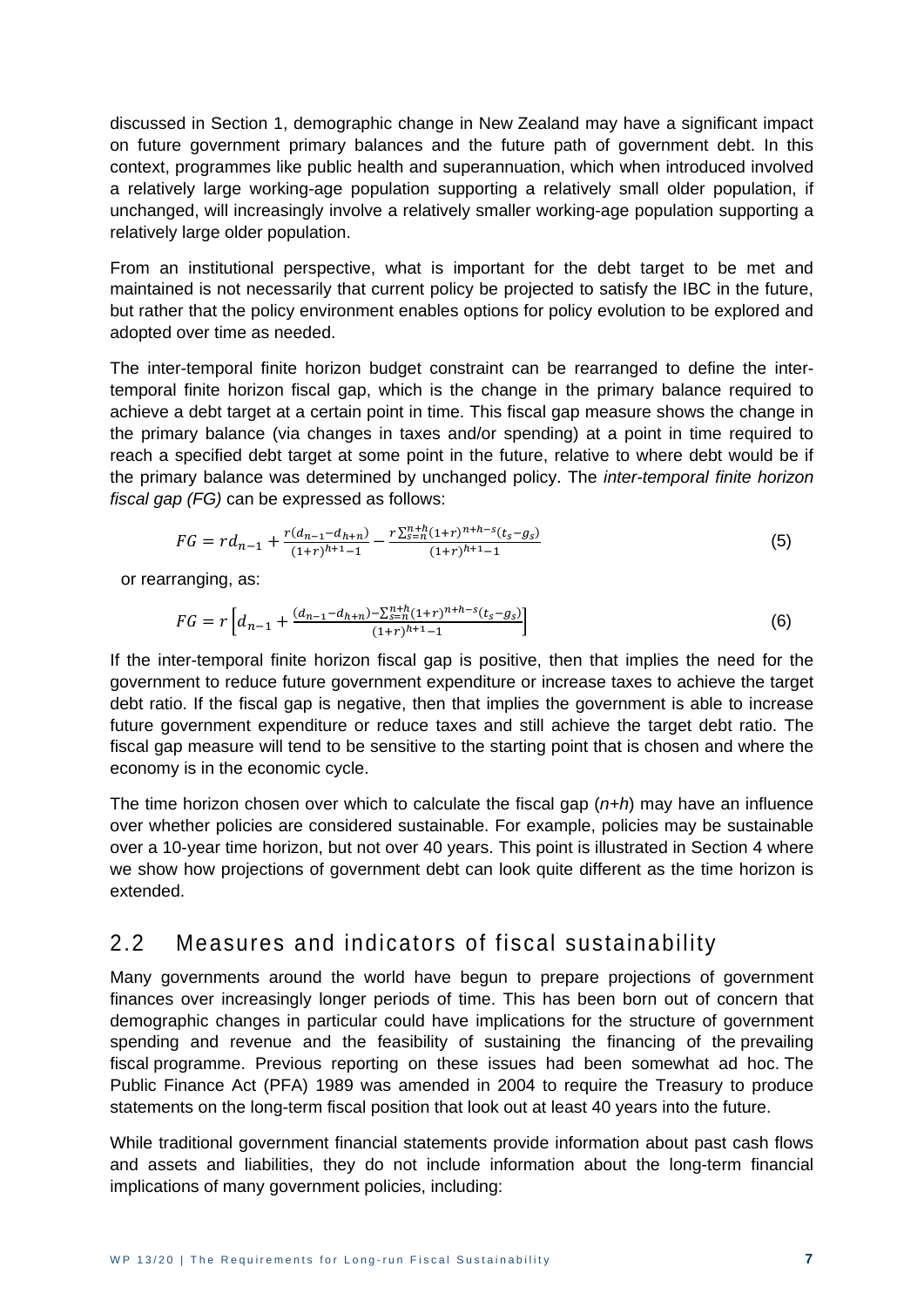- (i) revenue that is expected to be realised in the future, but that is not recognised as assets (for example, expected future tax revenue), and
- (ii) expected future obligations that are not recognised as liabilities (for example, expected future spending on entitlements, social services, infrastructure, etc.) (International Public Sector Accounting Standards Board, 2012).

Long-term fiscal information can therefore be used to complement the government's core financial statements to indicate whether government policies are sustainable over the long term, or whether governments will have to tax more or spend less to meet fiscal sustainability conditions.

In order to determine whether the current path of fiscal policy is sustainable, one needs to define the current path. This is often difficult as policy is rarely clearly defined over the longterm and future economic performance and demography are not known with certainty. As is common with most other long-term fiscal projection models, the Treasury Long-Term Fiscal Model (LTFM) converts information from the government's accounts into forward-looking projections based on assumptions about the economy, demographics, government spending, transfers, taxation, assets and liabilities. This information is also valued by private sector agencies whose decisions are influenced by their assessment of future taxes, expenditure and public debt (such as credit-rating agencies concerned with assessing sovereign risk).

Various measures can be used to assess the future sustainability of the government's fiscal position. Some measures are based on the projected trend in fiscal aggregates, such as the operating balance, primary balance, gross debt, net debt or net worth. Other methods condense one or more time series of fiscal aggregates into single indicators, such intertemporal infinite horizon or finite horizon fiscal gaps.<sup>4</sup> For all of these indicators, uncertainty in the projections tends to increase as the projection horizon increases. Table 1 summarises how these measures are defined, what they best measure, as well as their limitations. $5$ 

Generational accounts can also be used to assess the effects on different generations of alternative ways of satisfying the government's inter-temporal budget constraint. Generational accounts calculate the net lifetime taxes faced by people born in different years.<sup>6</sup> A set of generational accounts was prepared for New Zealand in 1997 (Auerbach et al., 1997). However, generational accounts have not been widely used (Netherlands and Norway are the only countries now that prepare regular generational accounts) and the suitability for fiscal policy decisions is somewhat limited.<sup>7</sup>

 $\overline{a}$ 

There are also econometric techniques that have been developed to test the sustainability of government debt and deficits. Bohn (2007), for example, provides a critique of standard stationarity and cointegration techniques that have been used, and suggests alternative approaches that could be taken. As far as we are aware, these sorts of approaches have not been applied in the New Zealand context.

<sup>&</sup>lt;sup>5</sup> The measures are defined on a core Crown basis, as they have been in previous Treasury Long-Term Fiscal Statements (see, for example, New Zealand Treasury, 2009). The fiscal gap measures are defined more generically in the table. The definitions of government debt are discussed further in Section 4.1 of this paper. Since net debt is a cash concept, it is ultimately driven by cash receipts and cash expenditures, including capital spending, whereas the operating balance is an accruals measure. In recent years, the Economic and Fiscal Updates published by the Treasury have included a table that reconciles the government operating balance to changes in net government debt (for example, see Table 2.2 on page 26 of the 2012 Budget Economic and Fiscal Update).

<sup>&</sup>lt;sup>6</sup> Net lifetime tax is the discounted present value of tax paid and transfers and other government expenditure received over an individual's lifetime.

<sup>&</sup>lt;sup>7</sup> The OECD (2009b) notes, for example, that generational accounts compare net lifetime taxes of future newborns, but not people already alive today.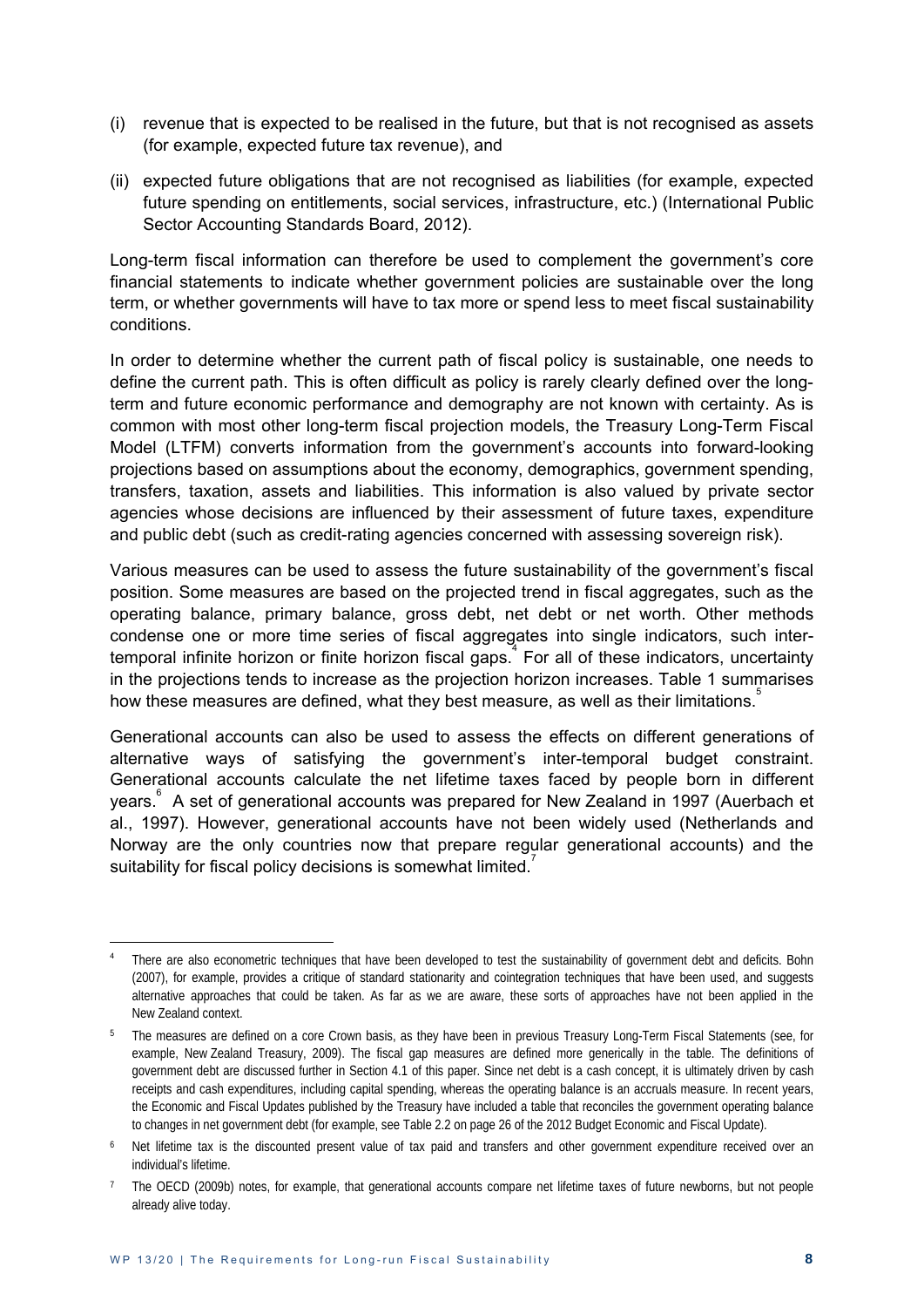| Measure                                                         | <b>Definition</b>                                                                                                                                                                            | <b>Best measures</b>                                                                                                                                                                        | Limitations                                                                                                                                                                                                                                                           |
|-----------------------------------------------------------------|----------------------------------------------------------------------------------------------------------------------------------------------------------------------------------------------|---------------------------------------------------------------------------------------------------------------------------------------------------------------------------------------------|-----------------------------------------------------------------------------------------------------------------------------------------------------------------------------------------------------------------------------------------------------------------------|
| Operating<br>balance                                            | Core Crown operating balance:<br>Projected core Crown revenues<br>less projected core Crown<br>expenses (plus projected<br>surpluses from Crown entities).                                   | Size and time profile of fiscal<br>imbalances, including debt<br>financing costs.                                                                                                           | Underlying revenue and<br>expenditure imbalance may be<br>exaggerated by compounding<br>financing costs.                                                                                                                                                              |
| Primary<br>balance                                              | Core Crown primary balance:<br>Projected core Crown operating<br>balance less projected net interest<br>costs and unrealised valuation<br>gains or losses on financial<br>assets.            | Size and time profile of fiscal<br>imbalances, excluding debt<br>financing costs and valuation<br>gains or losses.                                                                          | This measure does not capture<br>financing costs of government<br>borrowing, or changes in<br>borrowing costs.                                                                                                                                                        |
| Gross debt                                                      | Core Crown gross debt: Projected<br>core Crown debt issued by the<br>sovereign less settlement cash<br>held by the RBNZ.                                                                     | Sustainability of government<br>gross borrowing over the long-<br>term, if current policies are<br>maintained.                                                                              | Does not take into account<br>financial assets that could be used<br>to offset debt.                                                                                                                                                                                  |
| Net debt                                                        | Core Crown net debt: Projected<br>core Crown gross debt less<br>projected core Crown financial<br>assets (excluding advances and<br>the NZSF, which is held for policy<br>purposes).         | Sustainability of government<br>finances over the long-term, if<br>current policies are<br>maintained.<br>Presents reduction as a % of<br>GDP in the terminal year.                         | This measure introduces an<br>additional uncertainty over the<br>future value of government<br>financial assets.                                                                                                                                                      |
| Net worth                                                       | Core Crown net worth: Projected<br>core Crown net worth (assets and<br>liabilities of the core Crown) based<br>on Generally Accepted Accounting<br>Principles (GAAP)                         | Sustainability of government<br>finances over the long term, if<br>current policies are<br>maintained, based on a more<br>comprehensive measure of<br>government assets and<br>liabilities. | This measure introduces more<br>valuation requirements and further<br>uncertainty over the future value of<br>government assets and liabilities.                                                                                                                      |
| Inter-<br>temporal<br>infinite<br>horizon fiscal<br>gap         | Inter-temporal infinite horizon<br>fiscal gap: Projected permanent<br>spending decrease or revenue<br>increase necessary to pay off all<br>government debt over an infinite<br>time horizon. | Shows the extent of<br>adjustment required in a single<br>indicator.<br>This approach can be useful to<br>indicate whether the fiscal gap<br>is tending toward a sustainable<br>position.   | Assumes it will be necessary to<br>eventually wind-up all government<br>assets and debt. Assumes all<br>fiscal adjustment is undertaken<br>upfront, rather than managed over<br>time.<br>This measure does not indicate<br>the source of change in the fiscal<br>gap. |
| Inter-<br>temporal<br>finite horizon<br>fiscal gap <sup>8</sup> | Inter-temporal finite horizon fiscal<br>gap: Projected permanent<br>spending decrease or revenue<br>increase necessary to meet a debt<br>target at a particular point in time.               | Extent of adjustment required<br>in a single indicator.<br>Different adjustment scenarios<br>(adjust now versus later) and<br>extent of adjustment required<br>across countries.            | Requires a debt target and time<br>period to be specified.<br>Assumes all fiscal adjustment is<br>undertaken upfront, rather than<br>managed over time.<br>Different time horizons may<br>generate different results.                                                 |

#### *Table 1: Measures and indicators of fiscal sustainability*

### 2.3 Long-term fiscal model

-

As mentioned above, the New Zealand Treasury LTFM converts information from the government's accounts into forward-looking projections of what would happen under certain assumptions.<sup>9</sup> Longer-term projections provide insights into possible structural changes in

<sup>8</sup> See Janssen (2002) for a further discussion about the inter-temporal finite horizon budget gap indicator.

<sup>9</sup> The Long-Term Fiscal Model is made available online following the publication of each Treasury Statement on the Long-Term Fiscal Position: http://www.treasury.govt.nz/government/longterm/fiscalmodel.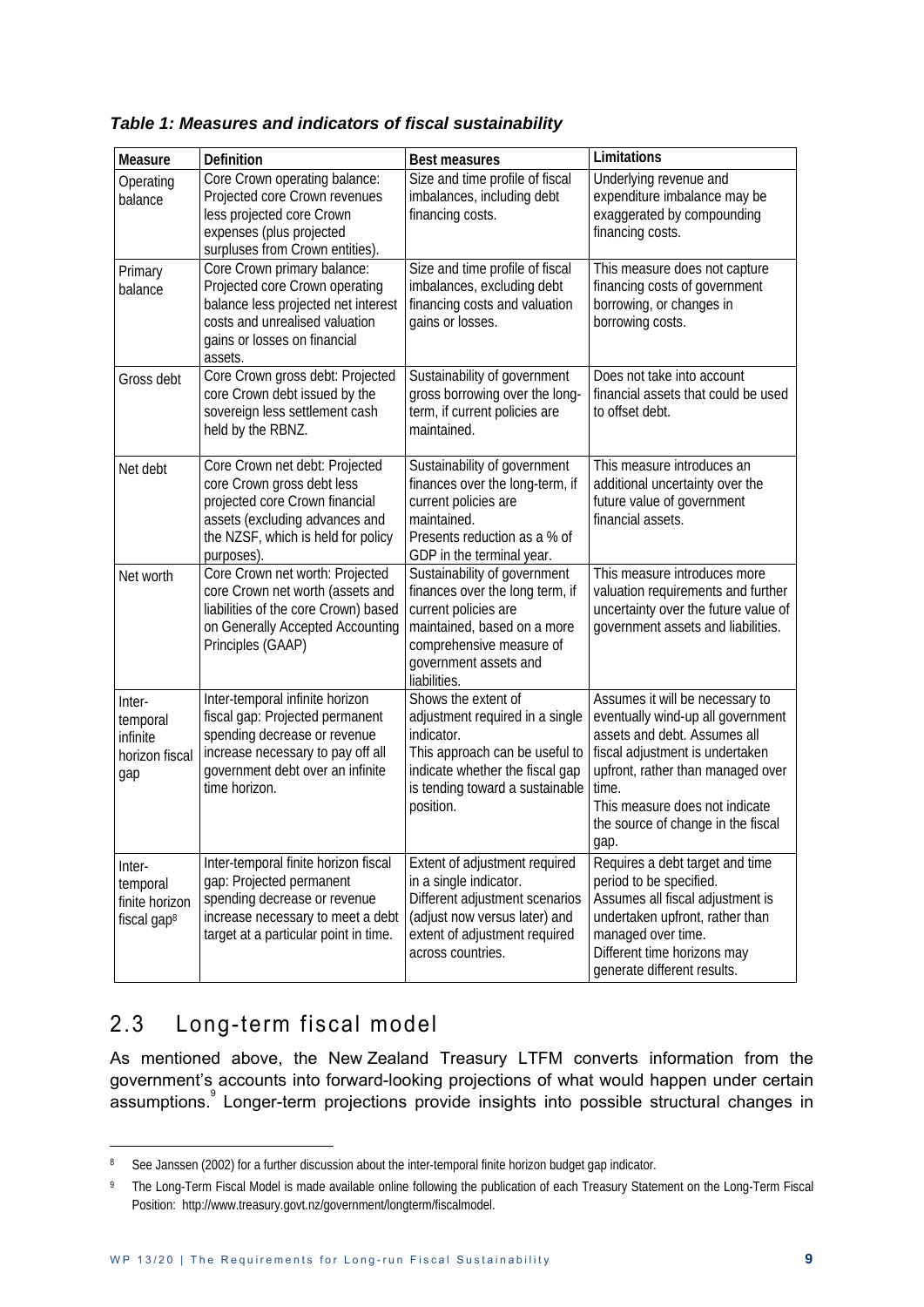government expenditure and revenue over time in light of demographic ageing and other pressures. As a baseline what we present in this paper are projections from the Treasury's long-term fiscal model. These projections assume that government expenditure grows according to historical growth pressures. We will refer to this throughout the paper as the cost pressure scenario.<sup>10</sup> This scenario could also be interpreted as a "current policy" scenario which tries to capture policy as reflected in legislation or the history of decisions governments have made.

The main assumptions in the *cost pressure scenario* are $12$ :

- (i) The economic projections begin after the end of the Treasury's five-year economic and fiscal forecasts.
- (ii) It is assumed the government implements its announced strategy for future operating allowances (in other words, government spending other than that on welfare entitlements and interest costs) during its current electoral term (for the three years following the last General Election). That is, the cost pressure, or "bottom up" expenditure projections are assumed to begin after that point (from 2015/16 onwards).
- (iii) Economic output is determined by: population, labour force, and labour force participation projections (central projections from Statistics New Zealand), and an assumed number of average weekly hours worked (currently 33.2 hours per week), unemployment rate (4.5%), and economy-wide labour productivity growth (1.5% per annum).
- (iv) Price inflation is 2% per annum (the mid-point of the target range in the RBNZ Policy Targets Agreement).
- (v) Nominal interest rate on government debt is assumed to move up gradually from the present 2.2% to 5.5% in 2021/22, remain at this level until 2026/27, and then climb to 6% from 2031/32.
- (vi) Nominal government expenditure (excluding transfer payments and debt servicing costs) grows with the sum of: inflation (assumed to be 2%), real input price growth (1.2%), public sector productivity growth (0.3%), demographic demand growth (growth in the relevant recipient population with cost weights applied), and non-demographic demand growth (based on historic trends in spending patterns, that might reflect the response of demand to higher incomes or the availability of new technologies).
- (vii) Spending on welfare benefits is projected to grow by the sum of the projected growth in the recipient population (as determined by current policy) and the price growth as determined by the particular indexation regime (for example, nominal wage growth for New Zealand Superannuation and a mix of the CPI growth and nominal wage growth for working-age benefits).

 $10$ <sup>10</sup> The Treasury refer to this approach in the 2013 Long-Term Fiscal Statement as the *resuming historic cost growth scenario*.

<sup>&</sup>lt;sup>11</sup> The interpretation of current policy is important for projections. Auerbach and Gale (2011) present projections of US government debt under three interpretations of current policy. The implications for public debt are quite different under each interpretation.

<sup>&</sup>lt;sup>12</sup> A fuller discussion of the reasons for adopting these assumptions is provided in Rodway (2013).

<sup>&</sup>lt;sup>13</sup> Previous Treasury Long-Term Fiscal Statements have assumed that the government's strategy for future operating allowances continues during the five-year forecast period. The change to this assumption is discussed further in Bell (2013). By contrast, the tax revenue projections in the LTFM begin after the end of the five-year forecast period, because that provides a more accurate view of the path of tax revenues.

<sup>&</sup>lt;sup>14</sup> This implies a future growth rate of real GDP per capita of 1.5% per annum over the projection period 2017-2060. This compares to an average real GDP per capita annual growth rate for New Zealand of 2.1% during the 1955-1974 period, 0.5% during the 1974-1992 period, and 1.8% during the 1992-2011 period (Carroll, 2012).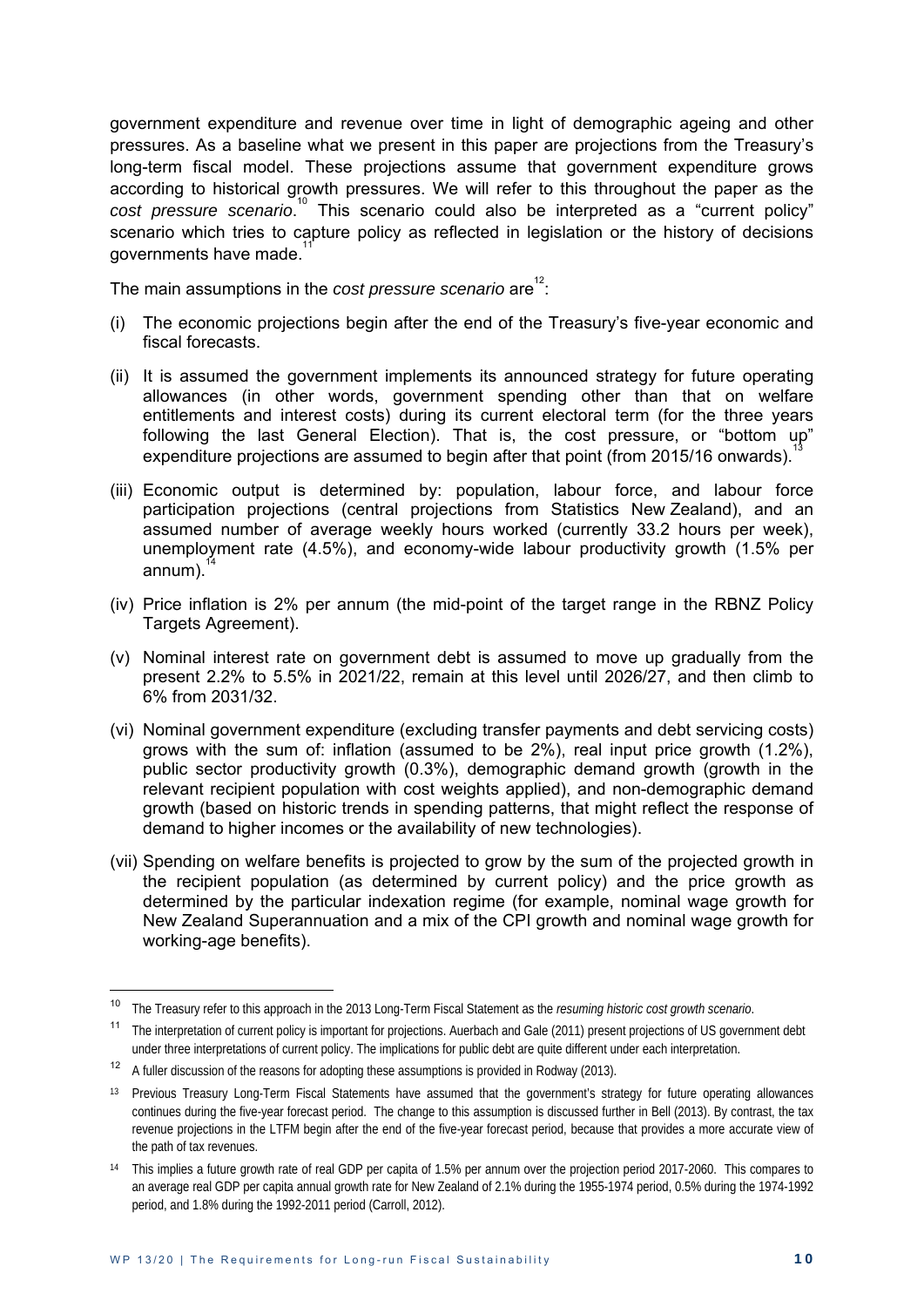- (viii) Assets and non-debt liabilities of the government are assumed to grow in line with either nominal GDP, CPI-measured inflation or from generated tracks produced by satellite models such as the Government Superannuation Fund (GSF) Model.
- (ix) Government revenue is maintained at around 29% of GDP after the end of the forecast and transition period and/or once the average personal tax rate reaches its historical level, and
- (x) Core Crown gross debt is the residual of the model.<sup>15</sup>

Whether a government debt target is met is, therefore, determined by the level and growth of economic output, government revenue and expenditure decisions, as well as the government's cost of borrowing. These are the components of the expressions derived in section 2.1. The Treasury LTFM can therefore be viewed as an elaboration of the finite horizon inter-temporal budget constraint, which allows one to understand how population dynamics and other important influences impinge on the government's budget constraint over a period of time (in contrast to summary measures such as the inter-temporal fiscal gap). For example, demographic change influences the level and growth of economic output by influencing the size and growth of the labour force and labour force participation rates. It also influences spending on age-related government programmes such as education, New Zealand Superannuation and health services.

The LTFM can, therefore, be used to assess the sensitivity of fiscal projections to assumptions about labour force participation, migration, and so on. The IMF (2012a) has noted the tendency for projections of life expectancy for different countries to underestimate life spans consistently. Scenarios can be run using the LTFM to show the sensitivity of the projections to different life expectancy assumptions. It can also be used to assess the sensitivity of long-term fiscal projections to initial conditions, such as the likelihood of current governments maintaining their short-term fiscal programme. The approach for the 2013 Treasury statement is to assume that the current government implements its strategy for operating allowance-controlled expenditures (ie, expenditure on health, education, justice, etc., excluding welfare entitlements and interest costs) for the three years following the 2011 general election and to begin the expenditure projections for operating allowance-controlled expenditures, based on "bottom up" cost pressures, after that point.

The choice of when to begin the cost-pressure projections in these spending areas can be crucial to the time-profile of government debt. For example, beginning the fiscal projections for operating allowance-controlled expenditure three years after the last general election (in 2015/16), rather than after the five-year forecast period (in 2017/18), results in net debt being projected to increase to 200% of GDP by 2060, rather than 125% of GDP. This reflects the effect of compounding interest costs on government debt over time.

Bell and Rodway (2011) examine the reasons why the Treasury's net debt projections changed between 2009 and 2011. The net debt projections done in 2009 reached 223% of GDP by 2050, while those done in 2010 reached 106% of GDP by 2050 and those done in 2011 reached 44% of GDP by 2050. This change is largely explained by changes in the forecasts used for the initial five years of the projection period as a result of stronger taxation revenue growth arising from the improved economic outlook, and policy-induced government spending reductions. This comparison shows how important the medium-term fiscal projections can be for the time profile of the longer-term debt projections.

<sup>&</sup>lt;sup>15</sup> The cost pressure scenario therefore assumes that irrespective of the size of the projected future primary balance and level of debt, governments can always issue government debt to finance those deficits.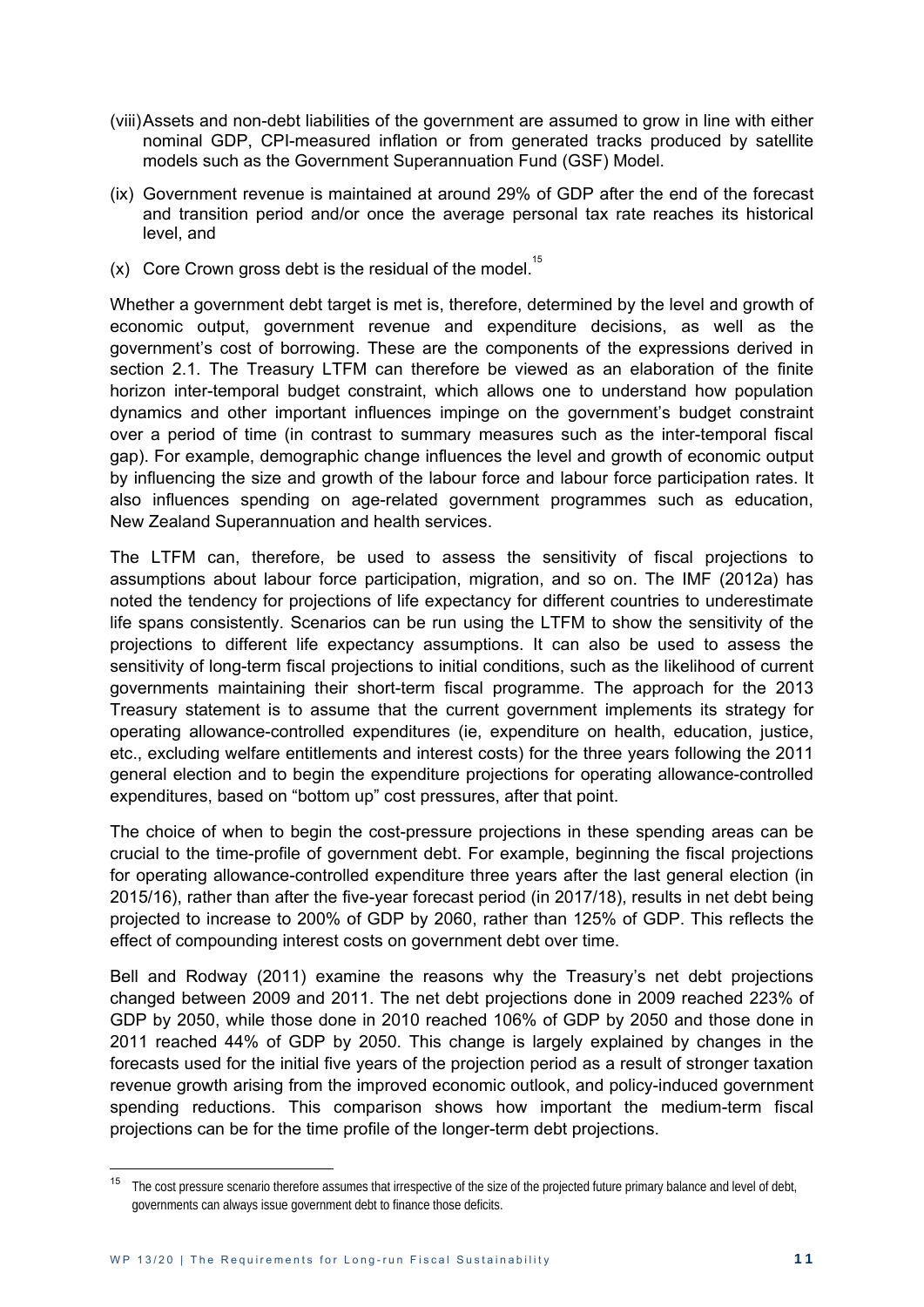The treatment of taxation as well as some expenditure components in the Treasury LTFM (and many other long-term fiscal projection models) is fairly stylised. For instance, the 2009 version of the Treasury LTFM assumed that the proportion of public health expenditure that goes to each age group in the past will continue into the future. So for example, a 65-year-old in 20 years' time is assumed to demand the same proportion of health expenditure as a 65-year-old today, even though an average 65-year-old in the future is expected to healthier on average than a 65-year-old today. In the 2013 Statement, the Treasury builds in assumptions of "healthy ageing" into its projections, where projected increases in life expectancy are assumed to delay the increases in public health expenditure accruing to different age groups.

Previous versions of Treasury's LTFM have assumed that tax revenue as a proportion of GDP is independent of the age structure of the population. This is consistent with the work of Creedy et al. (2010) that shows that population ageing is expected to influence the mix of taxation revenue more so than the level of taxation revenue.

As well as defining the path of fiscal aggregates based on the cost-pressure scenario, it is possible to derive the budgetary changes that would be required to stabilise debt at a particular level (such as a target debt level). This is referred to as the *sustainable-debt scenario*. A net debt limit of 20% of GDP is used in the 2013 Statement to show the fiscal adjustment that would be required to stabilise net debt at this ratio. The way government spending was restricted in this scenario is to set annual allowances for new operating spending that stabilise net debt at 20% of GDP and then allocate the operating allowances to the key spending areas, such as health and education. It is important to note that the Treasury's long-term fiscal statements do not recommend a particular long-term government debt target, as this will change over time for a number of reasons (this is discussed in the next section of this paper).

Scenarios can be run to show the sensitivity of the projections to different government debt targets, for example targets ranging from 0% to 30% of net government debt to GDP. Interestingly, within reasonable bounds the government debt target doesn't make a big difference to the fiscal adjustment that is required. This is illustrated by the fiscal gap calculations in section 4.7 of the paper. Other scenarios are of course possible. For example, the Fiscal Strategy Report (2011) assumes that top-down constraints on government expenditure (operating allowances) continue into the medium term.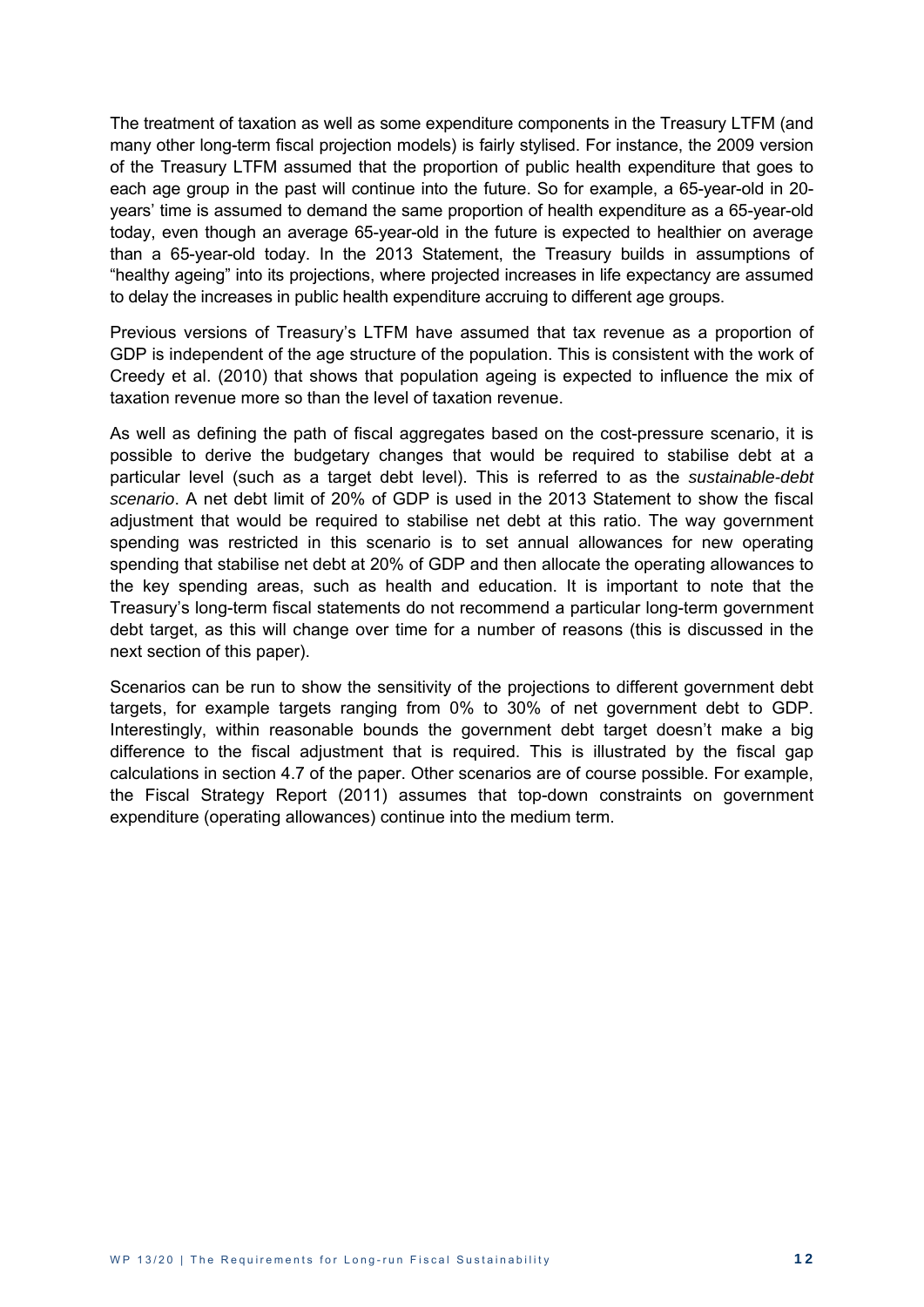### 3 Why does fiscal sustainability matter?

#### 3.1 Fiscal sustainability and economic growth

The sustainability of the government's finances can influence economic conditions and performance in several ways. The sustainability of the government's fiscal position can influence the cost of capital and its ability to issue debt. If the government's fiscal position is seen as unsustainable, then it will be more likely to come up against borrowing constraints. It will also increase the likelihood of a higher country risk premium being added to the cost of borrowing faced by both the government and private agents.

While in principle one would expect perceptions of the sustainability of the government's fiscal position and the level of government debt to impact on economic growth, this relationship would not be expected to be straightforward and would depend on what is happening in other parts of the government's budget constraint. Barro (1979) and subsequent empirical work on fiscal policy and economic growth (see for example Kneller, et. al. 1999) would suggest that the composition of government expenditure and the composition of taxes will also influence economic growth. For example, increases in the level of government debt that are used to fund increases in public infrastructure may have a different impact on growth than debt used to fund welfare expenditures. Similarly, if increases in the level of government debt are assumed to be repaid by future increases in taxes, then the composition of tax increases could also influence future economic growth rates.

Sustainable fiscal policy can in principle also be important to anchor inflation expectations. As Sargent and Wallace (1985) have demonstrated, if it is believed the government is unlikely to be able to continue issuing government bonds to finance spending, then this may raise expectations that outstanding debt may be financed by increasing the money stock. If, as a consequence, there are expectations of increased inflation in the future, then that would lead to higher inflation in the present period. The significance of this mechanism for New Zealand is however not clear. Reinhart and Rogoff (2010) find that relationship between government debt and inflation varies between advanced and emerging countries. Although some advanced countries have experienced higher inflation when government debt is higher, they find no significant contemporaneous relationship between government debt and inflation for advanced countries. For emerging countries, on the other hand, they find inflation has tended to rise sharply when government debt rises. These differences might be attributable to differences in institutional arrangements, between advanced and emerging countries pertaining to monetary policy.

Sustainable government finances allow the government the flexibility to borrow in response to a temporary adverse shock to the government budget without needing to cut spending programmes or raise tax rates. This "smoothing" of tax rates over time minimises the cost of raising tax revenue. Having certainty around spending programmes also assists individuals to make investment decisions. For example, certainty around government infrastructure investment will assist individuals and firms to plan their own investment.

Low government debt allows fiscal policy to play more of a stabilising role during economic downturns and dampen, or at least not exacerbate, economic cycles. The deviation of demand and output from equilibrium can influence long-term GDP, if for example negative deviations have a permanent impact on the capital stock or investment in skills (Barker et al., 2008). A low level of government debt would provide more scope to allow "automatic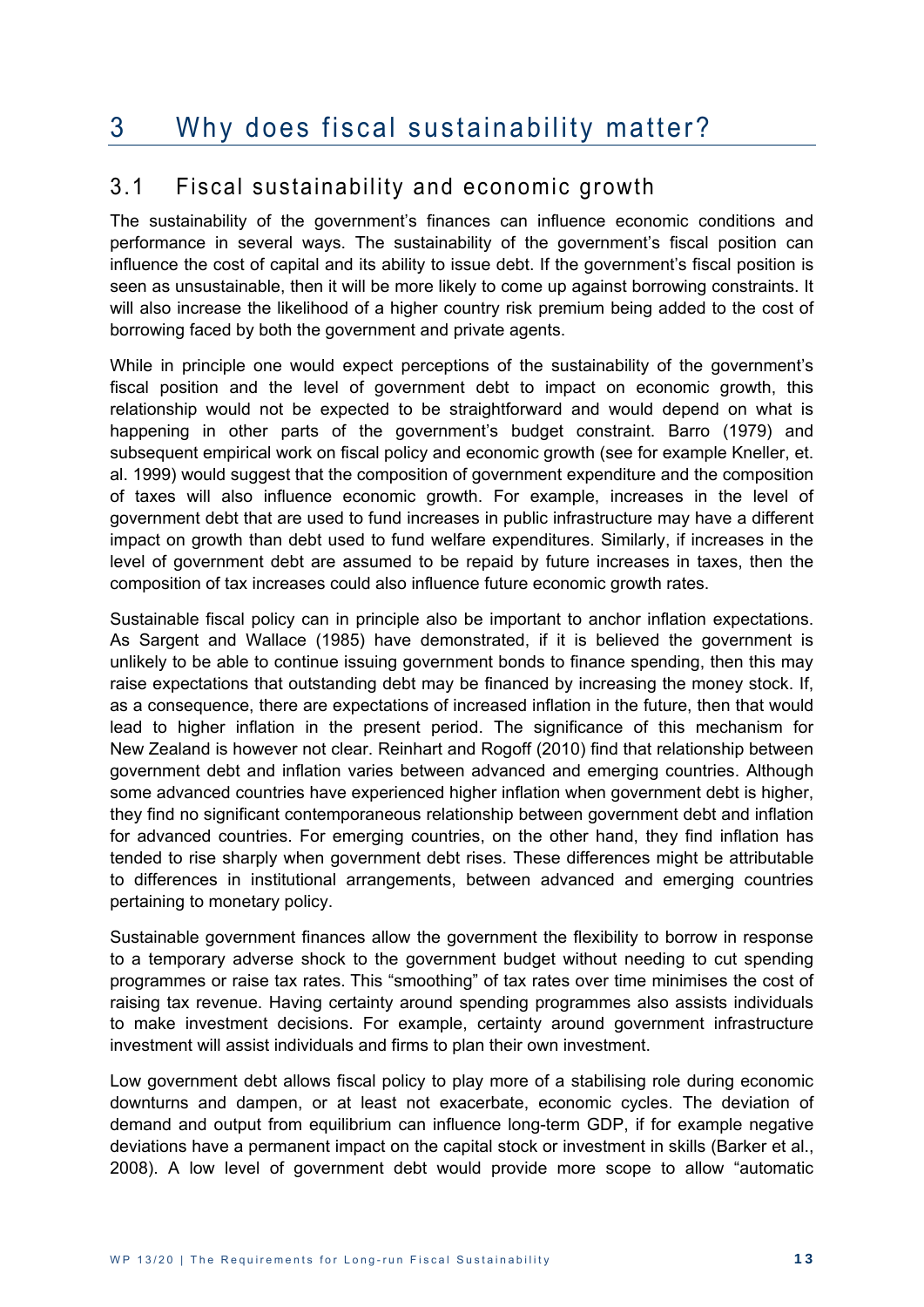stabilisers," such as unemployment benefits, to provide automatic fiscal expansion during downturns without requiring specific government policy decisions.

Having a sustainable fiscal position also allows the government more flexibility to use discretionary fiscal expansion during economic downturns. However, for a small, open country like New Zealand, the evidence is that discretionary fiscal policy tends to have only a small impact on aggregate demand, due to "leakage" to increased demand for imports, and the reaction of monetary policy (as discussed in Brook, 2013). Lags in the design and implementation of discretionary fiscal policy may also mean that the fiscal stimulus is not delivered when it is needed.

Perhaps unsurprisingly, a focus on fiscal sustainability will not ensure fiscal policy is stabilising during economic upturns. Experience has shown that there are significant challenges in managing fiscal policy through cycles. This is because of the political pressures to increase discretionary spending when the government is running large surpluses (especially when debt targets have already been met), and also because of the technical difficulties in determining whether budget surpluses are structural or cyclical. It may also be a challenge to communicate to the public that although operating surpluses may be large, owing to the revaluation of government assets, for example, cash surpluses may be a lot smaller. There are similar challenges for monetary policy, which has to distinguish supply and demand shocks and look through the cycle to estimate trend inflation. Brook (2013) considers options to make fiscal policy more stabilising during economic upturns, including revising the Public Finance Act so as to increase the importance that is placed on avoiding pro-cyclical fiscal policy; more focus on keeping to ex ante spending plans; or a stabilisation fund to safeguard revenue windfalls. The paper also touches on the potential role of an independent fiscal council.

In the New Zealand context, the government has let automatic stabilisers operate during the current economic downturn. Nevertheless, there have been periods of pro-cyclical discretionary fiscal policy. Fiscal impulse measures indicate fiscal policy was expansionary over the 2006-2008 upturn, and added to pressures on interest rate and exchange rate cycles and reduced output in the tradable sector (Brook, 2013). The 2006-2008 episode of pro-cyclical fiscal policy is one of the reasons why the PFA changes mentioned in the previous section were designed to place more emphasis on avoiding expansionary fiscal policy during economic upturns.

The preceding discussion suggests there is unlikely to be a simple rule for identifying the optimal level of government debt. This is because the impact of the level of government debt on economic growth is likely to depend on what that debt is financing, institutional arrangements for managing fiscal and monetary policy, on countries vulnerability to shocks, and the way countries and their government fiscal positions react to those shocks. While efforts have been made to identify threshold levels of government debt, some of that literature has been subject to a number of criticisms.16 Moreover, the appropriate levels of government debt may differ depending on international financial market conditions.

<sup>&</sup>lt;sup>16</sup> Some of this literature is summarised by Sutherland et. al. (2012) and their summary of the literature at that time suggested a threshold of 75% gross debt to GDP beyond which government debt has a negative effect on economic growth. However, that summary drew on literature, including Reinhart and Rogoff (2010), that has been called into question either because of concern with how the data was compiled (see for example Herndon et. al., 2013) or because of uncertainty about the direction of causality (see, for example, Dube, 2013). We would add also that this literature does not take into account the composition of other parts of the government's budget constraint (such as the composition of taxation and revenue), that would be expected to impact on the relationship between debt and growth.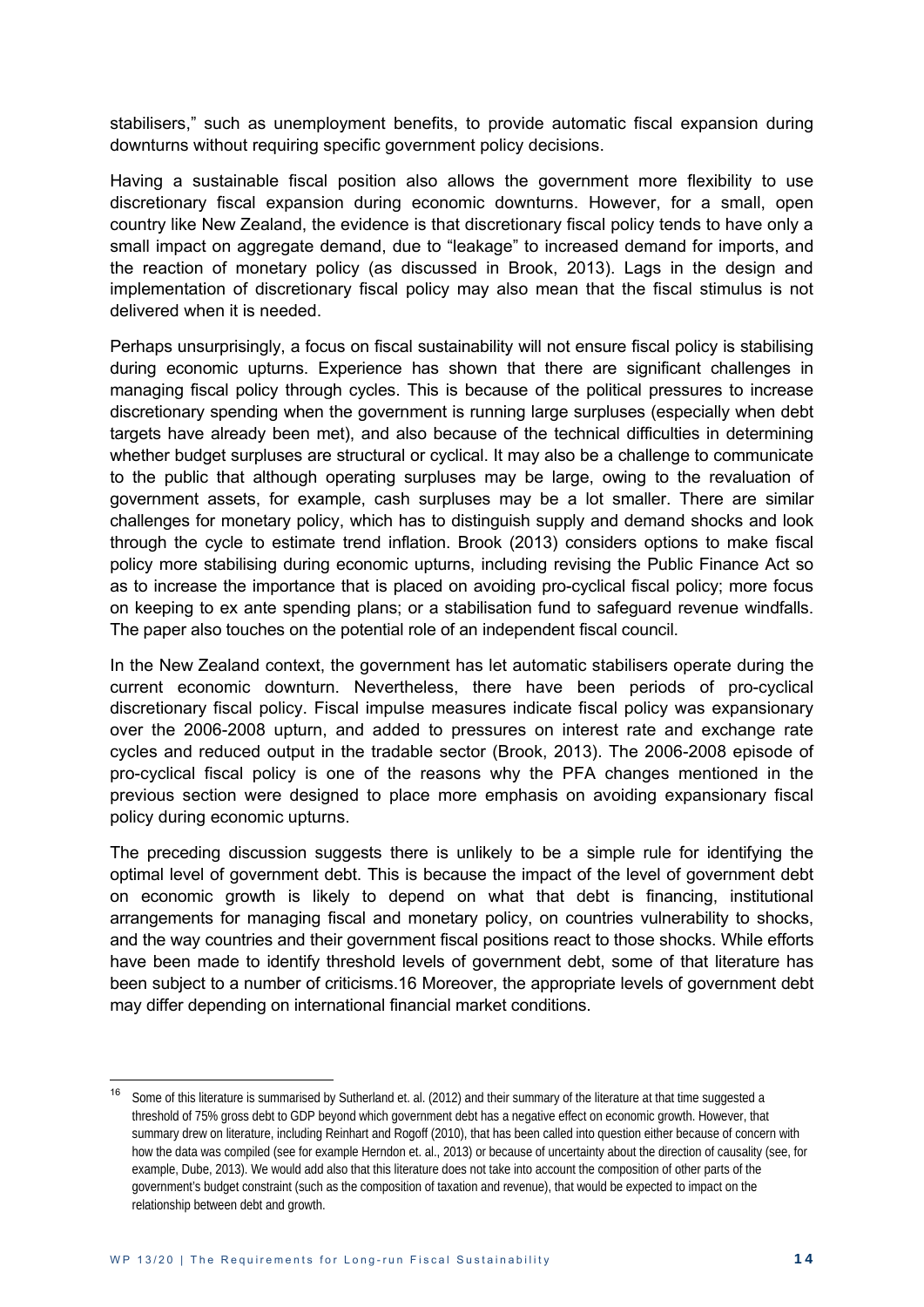Lane (2013) maintains that the appropriate target government debt ratio may be lower than was thought prior to the GFC because of lessons from the GFC about how quickly government debt can climb as the result of financial crises. Lane argues that maintaining low government debt is especially important for countries with substantial external liabilities (such as New Zealand).

Although since the GFC New Zealand government net debt has increased from less than 10% of GDP to over 30%, it is still relatively low compared to a number of other developed countries (IMF, 2012b). However, other countries, such as Australia, have lower levels of government debt than New Zealand, on both a gross and net basis. The current prudent level of government debt for New Zealand is also likely to be lower than for other developed countries because of New Zealand's relatively high levels of household and business debt (and conversely, households and businesses may be comfortable holding higher levels of debt, given the relatively low levels of government debt).

### 3.2 Fiscal sustainability and inter-generational equity

From an inter-generational perspective, government debt can be seen as an obligation passed from one generation of taxpayers to the next. The government's inter-temporal budget constraint, shown in expression (3), illustrates that for any terminal debt target a higher level of debt now will mean either higher taxation, or reduced government expenditure for future generations. Therefore, in the absence of offsetting behaviour by private agents, a higher level of government debt may imply a greater obligation passed from current to future generations (Auerbach, 2008). However, this analysis is complicated by several factors.

If each generation was to take the well-being of future generations fully into account in their saving and bequest decisions, the level of government debt would not have an impact on intergenerational equity as private savings and bequests would be fully adjusted to offset changes in government debt. Also, if future generations benefit from current government expenditure (eg, expenditure on long-lived assets such as infrastructure, or productivityenhancing spending on education and skill development), then one might expect them to help fund it. Aiming to fund all such expenditure out of current taxation would in essence force current generations of taxpayers to subsidise government expenditure that benefits future taxpayers. Government debt allows those costs to be shifted to the generations of taxpayers that will benefit from the expenditure.

Another aspect to bear in mind is that the optimal level of government debt across generations cannot be assessed on the basis of economic analysis alone, as it also involves value judgements about how to weigh up the welfare of different individuals over time (Auerbach, 2008). If governments over time have an objective of ensuring a more equal distribution of resources between generations, then, if incomes are increasing over time, there may be a case to transfer resources from the young to the old. Increasing government debt may be one way of doing that. However, if the old are seen as being able to get less utility out of any unit of consumption as compared to the young, then that might suggest that fewer resources should be transferred to the old than is needed to equalise welfare across age groups (McDonald, 2005).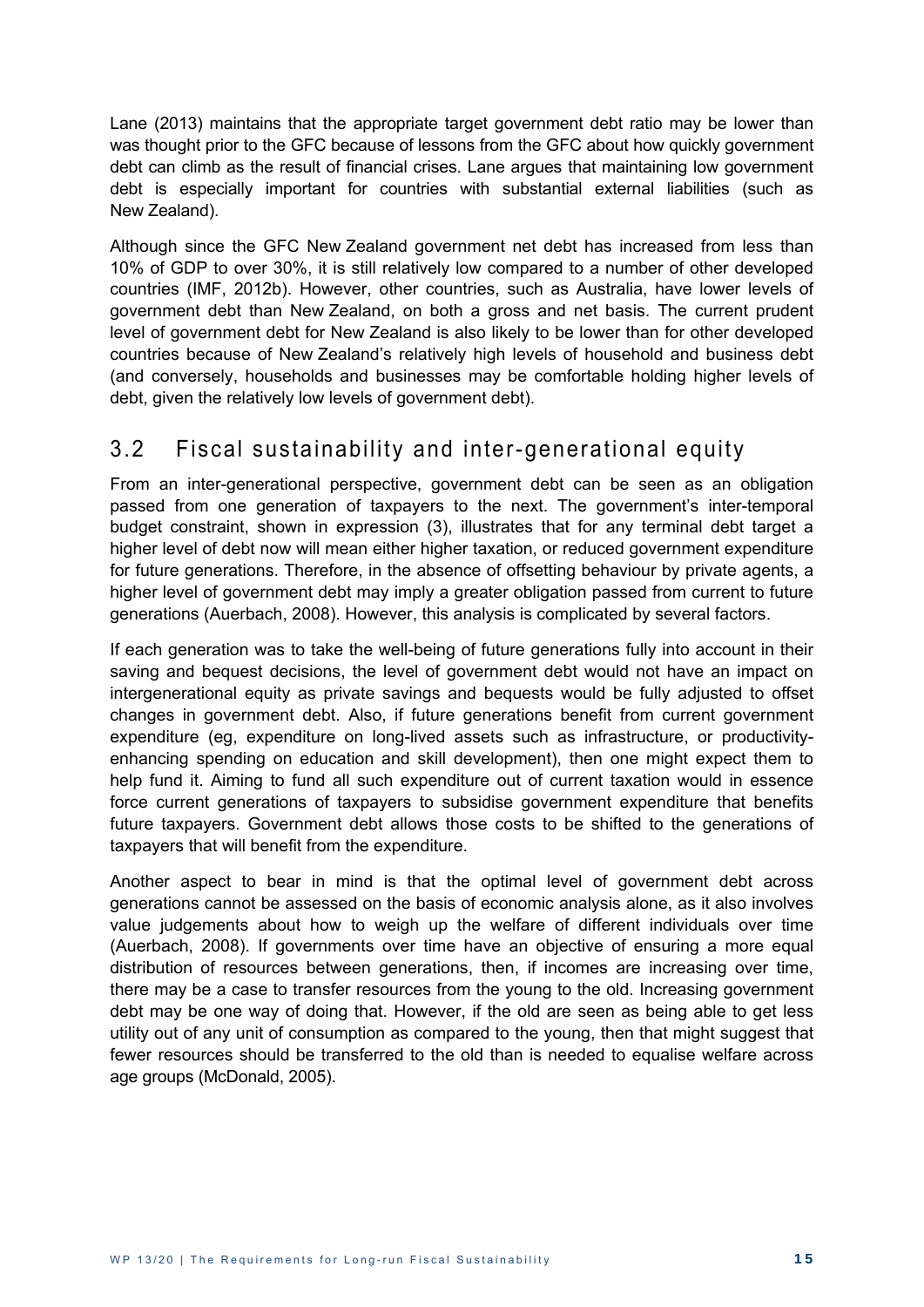The Treasury has extended previous work undertaken on how taxation payments, government transfers and certain forms of government expenditure are distributed by income decile (Aziz et al., 2012) to show this breakdown by age, how it has changed through time, and how it may change in the future. Other forms of inter-generational analysis, such as the work by Coleman (2011) can also provide information to the government and the public about the nature and extent of generational transfers associated with particular fiscal programmes, such as NZS. Guest (2012) develops an overlapping generations model using New Zealand data to show the implications of tax smoothing (that is, increasing average tax rates in the short term and reducing them in the long-term) on different age groups. This work is being developed for application to the New Zealand data. These various studies will help inform governments of the intergenerational distributional implications of alternative fiscal adjustment options available to ensure fiscal policy programmes are financially sustainable.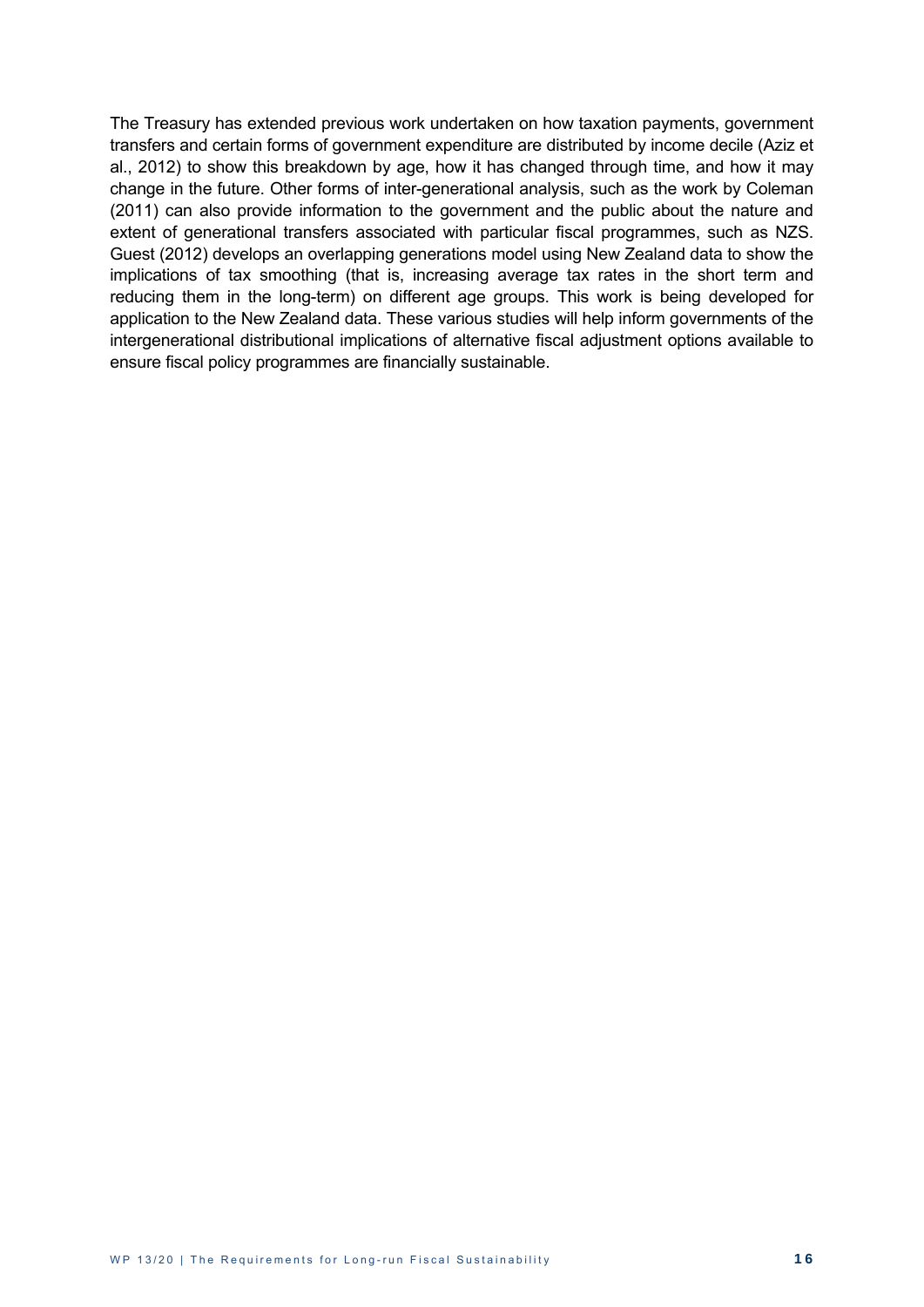### 4 New Zealand's fiscal framework

#### 4.1 Public Finance Act 1989 requirements

The Public Finance Act (PFA) 1989 requires the government to manage total debt at prudent levels. The PFA also requires regular reporting to promote fiscal transparency through the disclosure of relevant fiscal information in a timely and systematic way.

Gross government debt in New Zealand briefly surpassed 70% of GDP in the 1980s. New Zealand's sovereign credit rating was downgraded from AAA to AA+ in 1983 and again to AA in 1986 and AA- in 1991 (NZDMO, 2012a). Since the early 1990s, reducing and maintaining prudent levels of government debt has been a goal pursued by successive New Zealand governments. This has been due to a greater acknowledgement of the importance of fiscal sustainability with this being formalised in the PFA as well as governments wanting to reduce the high costs of debt servicing. Wells (1987, 1996), Janssen (2001), Wilkinson (2004), Mears et al. (2010) and Brook (2013) discuss fiscal policy reform in New Zealand in more detail.

In terms of the government's IBC, the focus in the past was on ways to reduce debt servicing costs due to high debt and high interest costs (ie, high *(1+r)h+1dn-1* in expression (4)), whereas the current debate around fiscal sustainability has tended to have a longer-term focus on potential future paths of government taxation and expenditure (ie, *ts-gs*). This is perhaps due to lower government debt levels and lower interest rates in the recent past and greater awareness of the potential effects of an ageing population. However, if the government's fiscal position is not well-managed, then debt servicing costs could again become a more acute issue.

The government's fiscal position generally improved after the 1980s until 2008. The level of government debt has risen in recent years as the result of fiscal policy decisions, New Zealand's domestic recession beginning in early 2008, the effects of the Global Financial Crisis (GFC), and the Canterbury earthquakes all impacting on tax revenue growth and government expenditure. The government's current fiscal position is less favourable now than it was when the first Long-Term Fiscal Statement was published in 2006.

Figure 2 shows government debt ratios as well as some of the targets that governments have set for debt from 1986 to 2012. The current National-led government has a target to bring net debt down to no higher than 20% of GDP by 2020 (Fiscal Strategy Report, 2013).

The government debt target was changed from a gross to net debt target in 2009. The reasons for the switch from a gross to a net debt target in 2009 and the new gross and net debt definitions are explained in more detail in the Fiscal Strategy Report (2009). Gross government debt is currently defined as debt issued by the government, less settlement cash and bills issued by the Reserve Bank. Net debt is defined as gross debt less government financial assets (excluding New Zealand Superannuation Fund assets and advances). New Zealand Superannuation Fund assets are not included as financial assets for the purpose of this measure because NZSF assets are held for specific policy reasons.<sup>17</sup> Advances, which include student loans, are also not included as financial assets because

<sup>&</sup>lt;sup>17</sup> The calculation of NZSF contributions is determined by a formula specified in legislation, which relates to a rolling average of projected NZS payments. NZSF contributions increase government borrowing, increase NZSF financial assets, and all else equal increase net debt (as the current net debt measure excludes NZSF financial assets). NZSF drawdowns have a symmetric effect on fiscal aggregates.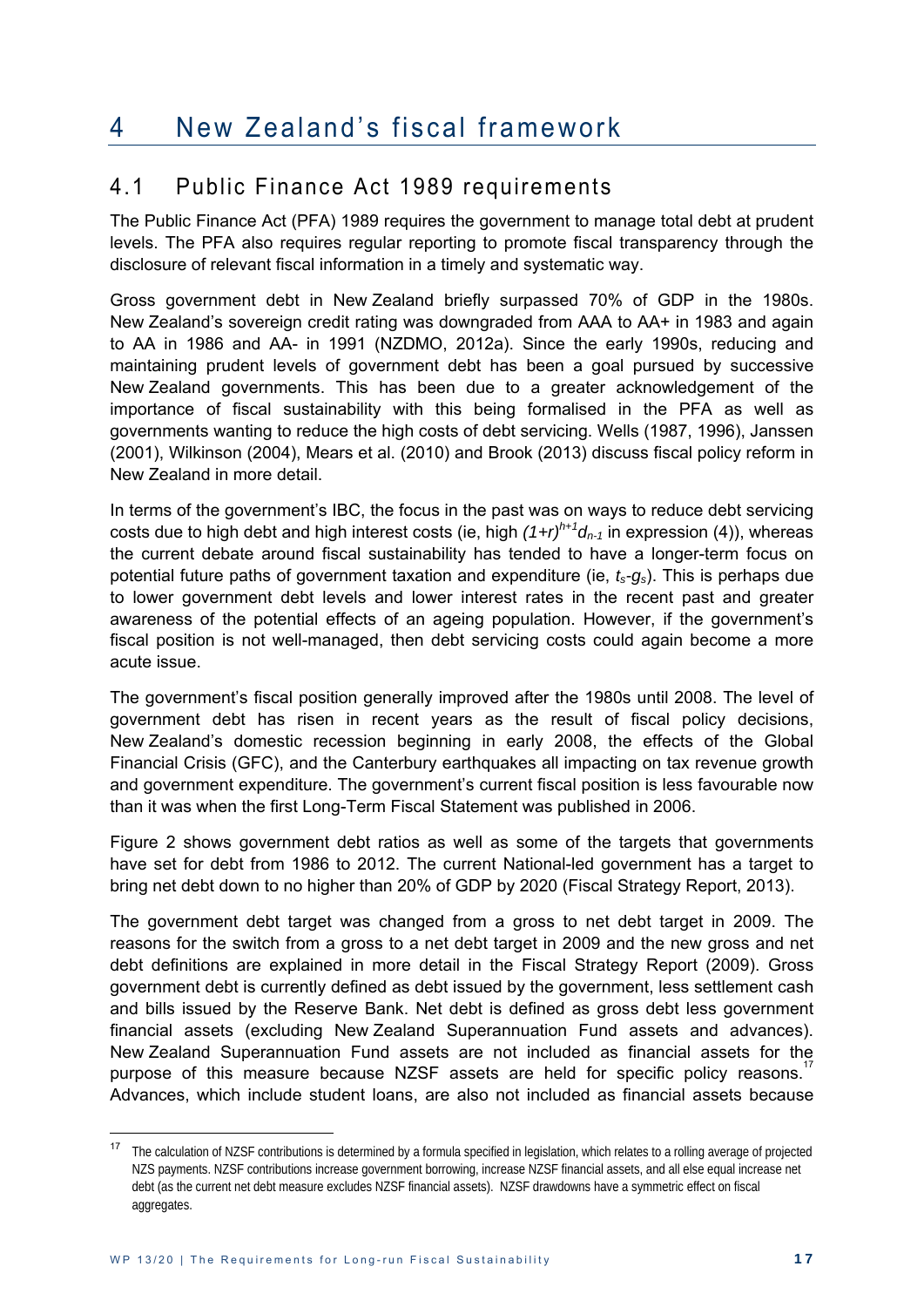they are substantially less liquid than other government financial assets and are not held for purposes associated with government finances (Fiscal Strategy Report, 2009).



*Figure 2: Government debt ratios and debt objectives, 1986-2012* 

Notes: (1) The life of each debt objective is approximate as objectives sometimes changed in Budget Policy Statements. (2) GSID = Gross sovereign issued debt; SC = Reserve Bank settlement cash; RB = Reserve Bank bills. (3) The net debt indicator excludes advances, such as student loans as well as NZ Superannuation Fund (NZSF) assets; advances were excluded from the net debt measure from Budget 2009 onwards. (4) The net debt indicator is not available prior to 1992 because data about advances is not available.

Of interest when examining the evolution of government debt is the relationship between the nominal interest rate and growth rate of output. Expression (4) shows that if the nominal interest rate exceeds the growth rate of output (*i>y*), then to stabilise the debt ratio the government must be running a primary surplus; if *i<y* in the future then to stabilise the debt ratio the government debt can run a small primary deficit; and if *i=y* in the future then to stabilise the debt ratio the government accounts must be in primary balance.

Figure 3 shows how the government's cost of borrowing has compared to the economic growth rate in New Zealand since the mid-1980s. The government's cost of borrowing is approximated by the average annual five year government bond yield. A more comprehensive measure would take into account the composition of the government's borrowing portfolio and the yields on its different components.

The government's nominal cost of borrowing has generally been above the economic growth rate since the mid-1980s, although less so during the 2000s. This is broadly consistent with recent experience of most developed countries (Escolano, 2010). The difference between the cost of borrowing and the economic growth rate has decreased on average since the 1990s. This could be at least in part due to the reduction in government debt as a proportion of GDP over this period (shown in Figure 3) as well as the reduction of general price inflation.<sup>18</sup> i.

<sup>18</sup> Refer to Labushchagne *et al.* (2010) and Burnside (2012) for an analysis of why New Zealand has tended to have high real interest rates relative to other Organisation for Economic Cooperation and Development (OECD) countries.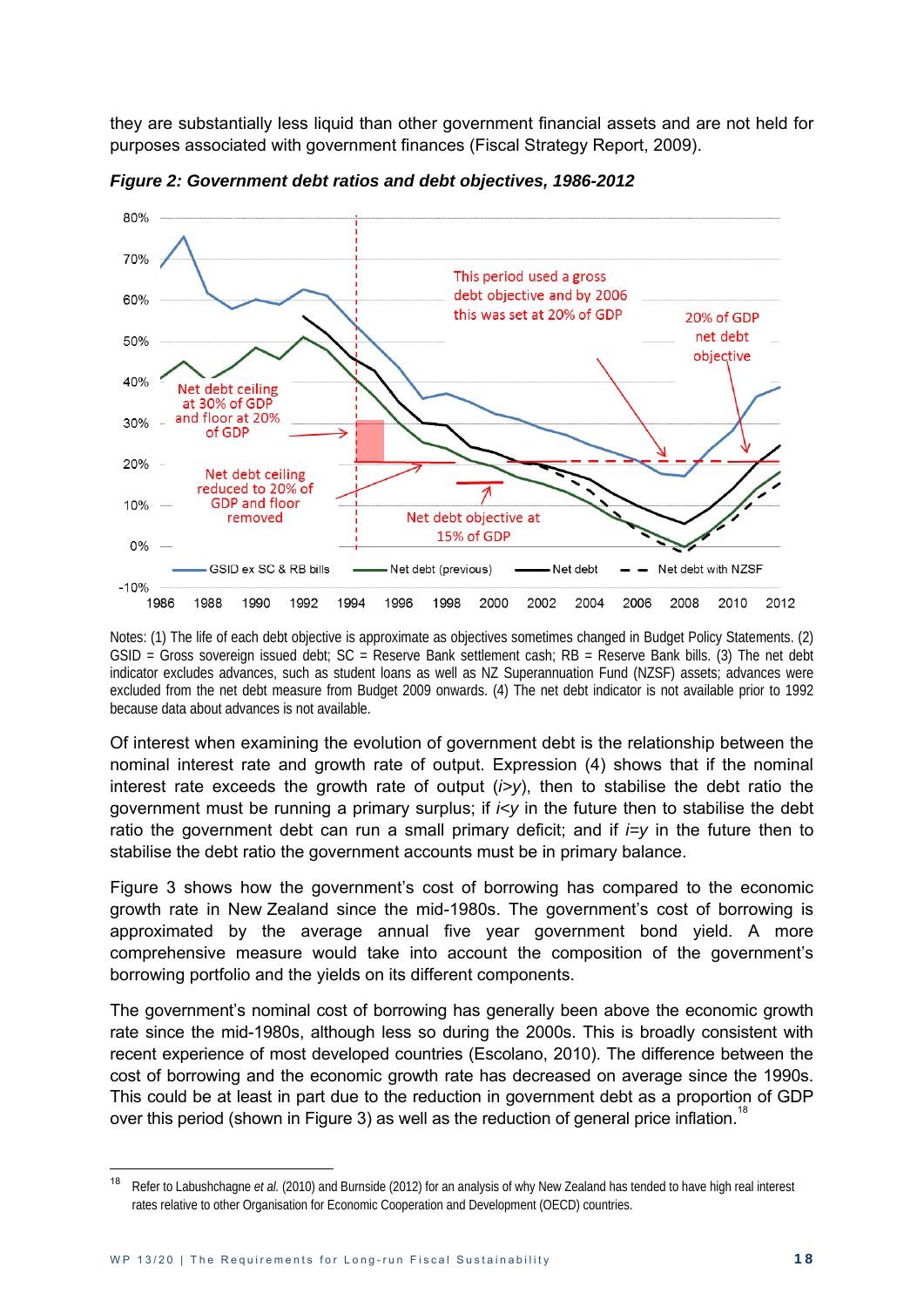



Source: Statistics New Zealand, Infoshare; Reserve Bank of New Zealand Notes: The 5 year bond yield is defined as the average annual 5 year bond yield. The nominal GDP growth rate is the annual average change in the production GDP measure, in current prices, seasonally adjusted; data are for March years.

To reduce debt (as New Zealand governments have tended to do since the mid-1980s) the government would have had to run larger primary surpluses than would have been necessary to stabilise debt. If this trend of *i>y* continues into the future then this would tend to suggest that governments will have to be running primary surpluses to reduce and stabilise debt. Moreover, if in the future public debt rises due to the effect of population ageing and rising health costs, for instance, this gap could increase again. If higher debt reduces economic growth, and if higher debt leads to higher interest rates, then the gap between interest rates and economic growth rates would increase again, thereby accentuating the challenge of achieving fiscal sustainability.

#### 4.2 Alternative fiscal anchors

Many governments around the world target debt as an anchor for fiscal policy. However, debt is not the only possible target. Governments may also choose to target some measure of the fiscal balance (such as a maximum deficit-to-GDP ratio) or the components of the government's inter-temporal budget constraint, such as tax or expenditure.

A debt targeting approach focuses attention on ensuring debt is kept at prudent levels, while giving discretion around the composition of tax and expenditure (referred to in Barker et. al. (2008) as "fiscal structure"). Government debt as an anchor of fiscal policy has one advantage over other potential fiscal anchors, such as tax or spending anchors, because it does not take a view on the optimal size and role of government. Or put another way, a debt anchor provides governments with a high degree of flexibility about the level and mix of spending and taxation while also satisfying their debt target.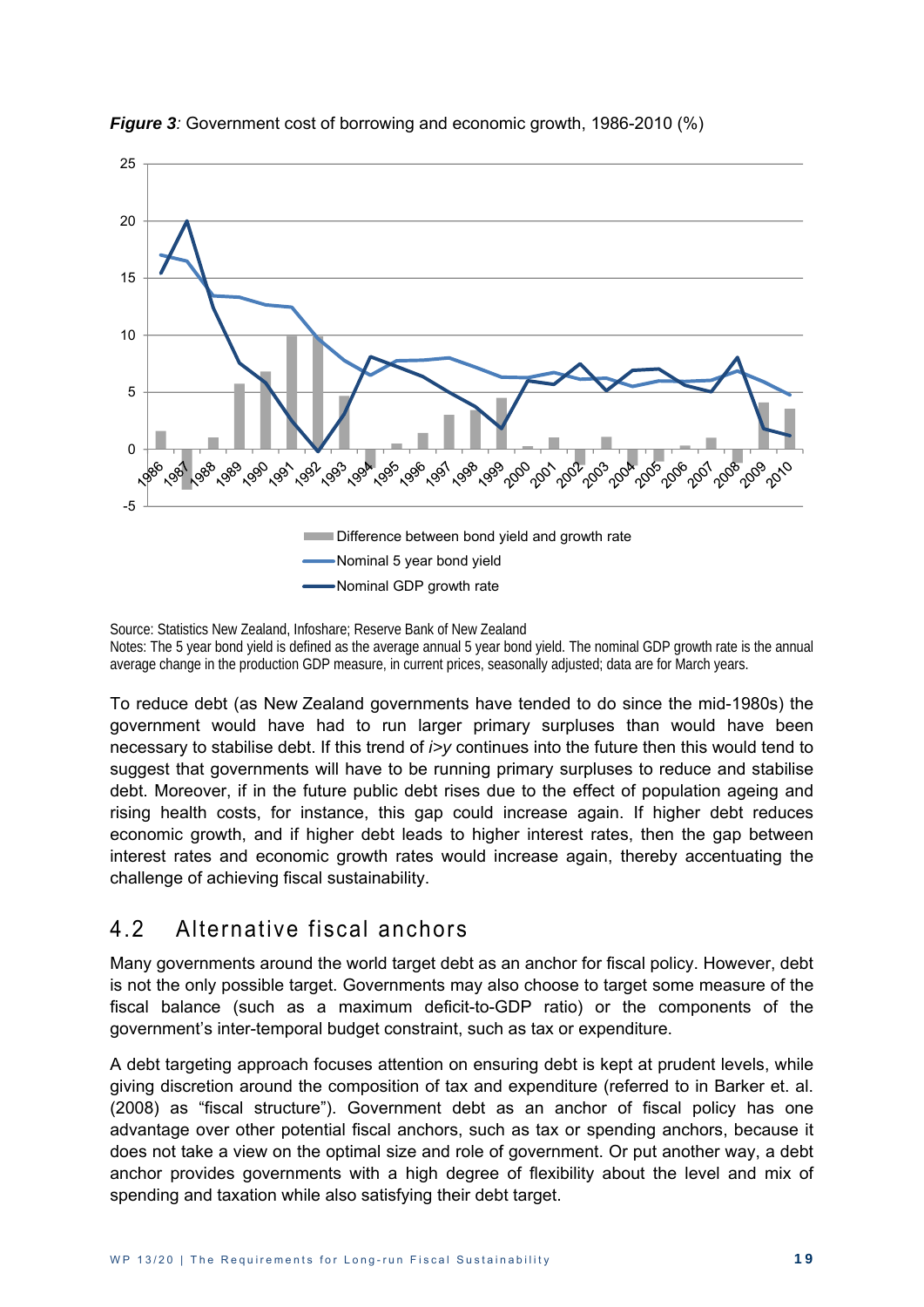Debt targets have been criticised for providing weak disciplines on government spending prioritisation especially during periods of strong revenue growth. Some countries have introduced spending limits to provide greater discipline to government spending decisions. Spending limits generally involve limits on total, primary or current spending, either in absolute terms, growth rates or as a share of GDP (Mears et. al., 2010).

Hong Kong has a general principle that over time the growth rate of government expenditure should not exceed that of the economy (ie, an expenditure-to-GDP limit). Sweden introduced a spending cap in 1997, and the cap is decided each year by Parliament on a rolling three yearly basis. The spending cap supplements the budget balance rule, which requires the government to run a budget surplus of 1% of GDP over the economic cycle. A surplus target was chosen to help avoid pro-cyclicality of fiscal policy and to pre-fund some of the costs associated with population ageing (Sweden Ministry of Finance, 2012).

Other jurisdictions have had more stringent spending and taxation limits. The state of Colorado in the United States amended its constitution in 1992 to limit per capita spending to the rate of inflation and decrease the amount of revenue the state could keep and spend if revenue fell during a recession. The Colorado spending limit can only be changed by voters. The Colorado experience is that the spending limit, combined with other constitutional provisions that required the government to increase spending in some areas, such as education and transportation, meant the government was required to make sharp cuts to expenditure in other areas. Voters in the 2000s have approved increases in the spending limit to allow greater spending in certain areas, such as education and transport (Wilkinson, 2004).

The 2008 Treasury Briefing to the Incoming Government recommended New Zealand governments adopt an additional fiscal anchor in the form of a medium term expenditure or revenue constraint as a share of GDP. The OECD (2009a) have also recommended New Zealand consider a spending cap. Mears et. al. (2010) put forward a possible spending cap designed for New Zealand. The proposed spending cap would be a nominal dollar figure for core Crown expenses (excluding unemployment benefits, debt financing costs, remeasurements losses and debt impairment). The cap would be set for three years with the third year updated annually on a rolling basis. It would be set by the government and not bind future governments. At that time the government decided not to introduce a spending cap, because while it was thought to have some benefits, its complexity in particular presented some risks.

The 2011 Confidence and Supply agreement between the National and ACT parties in New Zealand includes an agreement to introduce a legislative spending limit to "better constrain excessive future increases in government spending"19. The spending limit restricts expenditure (core Crown operating expenditure, excluding finance costs, unemployment benefits, asset impairments and spending on natural disasters) to grow no faster than the rate of population growth and inflation. Given that nominal per capita GDP has tended to grow more quickly than prices, if left unadjusted, such a spending limit would see government spending decrease as a proportion of the economy over time.

The PFA, while specifying debt as the primary fiscal anchor also requires the government to set fiscal intentions and fiscal objectives for a wider set of fiscal aggregates, including revenues, expenses, the operating balance, and net worth). The National-led Government has introduced the Public Finance (Fiscal Responsibility) Amendment Bill, which would

<sup>19</sup> A confidence and supply agreement is an agreement that a minor political party or independent Member of Parliament will support the government in motions of confidence and appropriation (supply) votes by voting in favour or abstaining.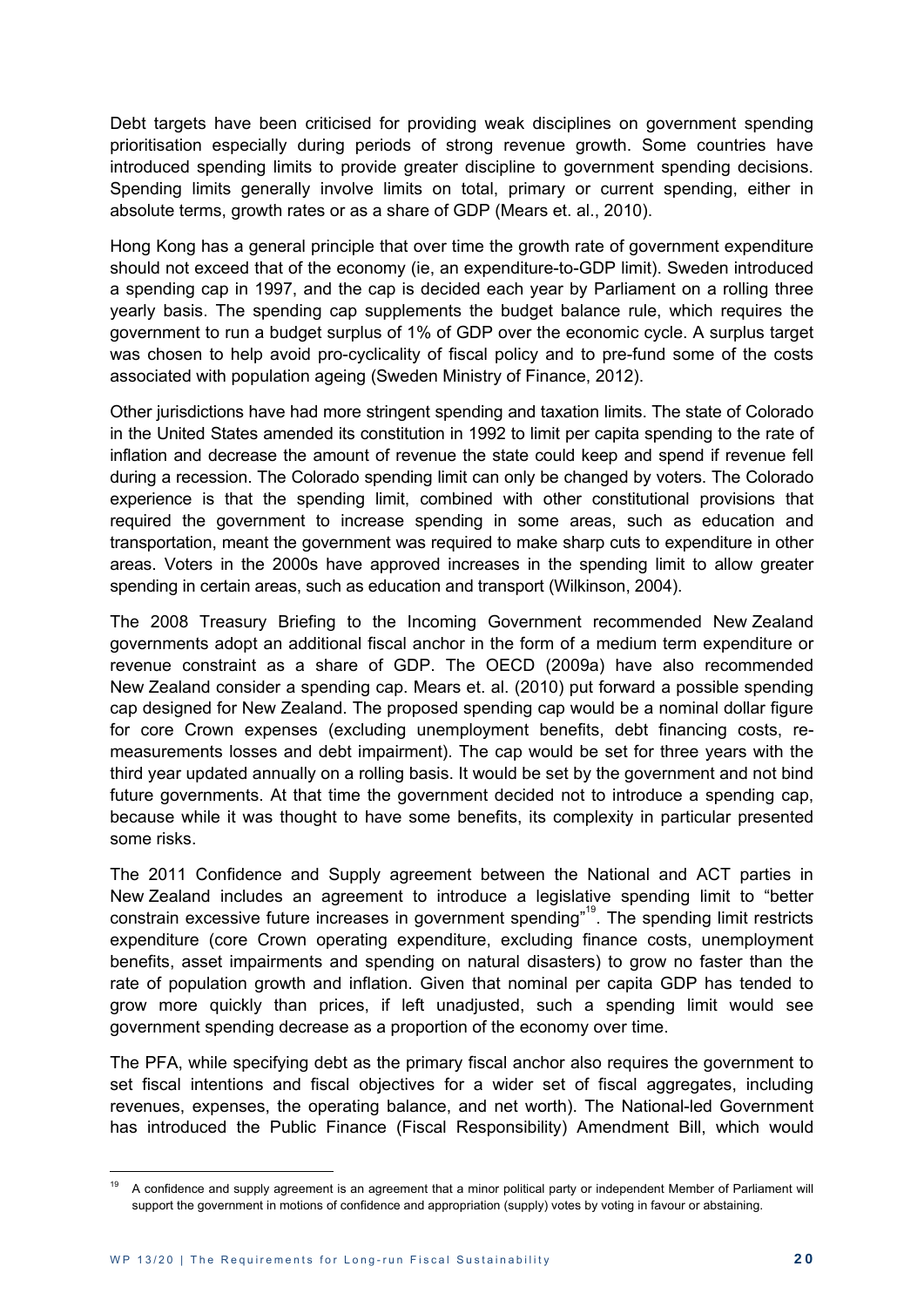amend the fiscal responsibility provisions of the PFA to extend them beyond their current focus on achieving and maintaining prudent levels of government debt. The proposed changes will require governments to:

- (i) Have regard to the interaction between fiscal policy and monetary policy
- (ii) Ensure that the Crown's resources are managed effectively and efficiently;
- (iii) Have regard to the likely impact of fiscal policy on present and future generations; and
- (iv) Report on the extent to which the Government has kept to its fiscal strategy.

These changes reflect the fact that the PFA has been very successful in focusing governments on reducing debt, but less so in taking into account the impact of fiscal policy on the economic cycle, and in particular the monetary policy response that fiscal policy decisions can sometimes lead to. The requirement to take into account impacts on future generations provides a link in the fiscal responsibility provisions to the requirement in the PFA for the Treasury to produce four-yearly statements on the long-term (40+ year) fiscal position.

#### 4.3 Considerations when setting debt targets

There is no simple rule for governments to follow to determine a prudent level of government debt, or for setting upper and lower bounds to recognise the uncertain environment in which fiscal policy is operated. But there are several issues that should be brought to bear on decisions about a debt target. These include the size of the fiscal buffer needed to respond to economic shocks; the implications of government debt for the risk premium on borrowing; and the role of debt in funding capital expenditure. Debt targets should also take into account expected future spending pressures, such as those resulting from population ageing, which may warrant the accumulation of financial assets or a reduction of net debt to pre-fund some of these expected expenditure increases.

Fiscal buffers allow governments to continue to fund expenditure programmes during economic downturns through borrowing and/or selling financial assets rather than by increasing taxes. This allows "tax-smoothing" over time. Fiscal buffers are also beneficial from a fiscal stabilisation point-of-view as they avoid the need for governments to raise taxes to fund expenditure during economic downturns.

Consideration of the appropriate fiscal buffer should also take into account the wider set of vulnerabilities facing the economy, including contingent liabilities, such as explicit or implicit guarantees of the financial sector, the risk and likely impact of natural disaster events, exposure to terms of trade fluctuations, as well as the level of private sector debt. A number of these vulnerabilities, and particularly New Zealand's high level of external indebtedness, has been mentioned as a weakness in recent sovereign credit rating assessments of New Zealand. This is reflected in the following excerpts:

 "NZ's household saving rate, though improving, remains negative. NZ's national savings/investment imbalance is the key structural weakness". (Fitch, 2011)

 "... These strengths are moderated by New Zealand's very high external imbalances, which are accompanied by high household and agriculture sector debt, dependence on commodity income, and emerging fiscal pressures associated with its ageing population". (Standard and Poor's, 2011)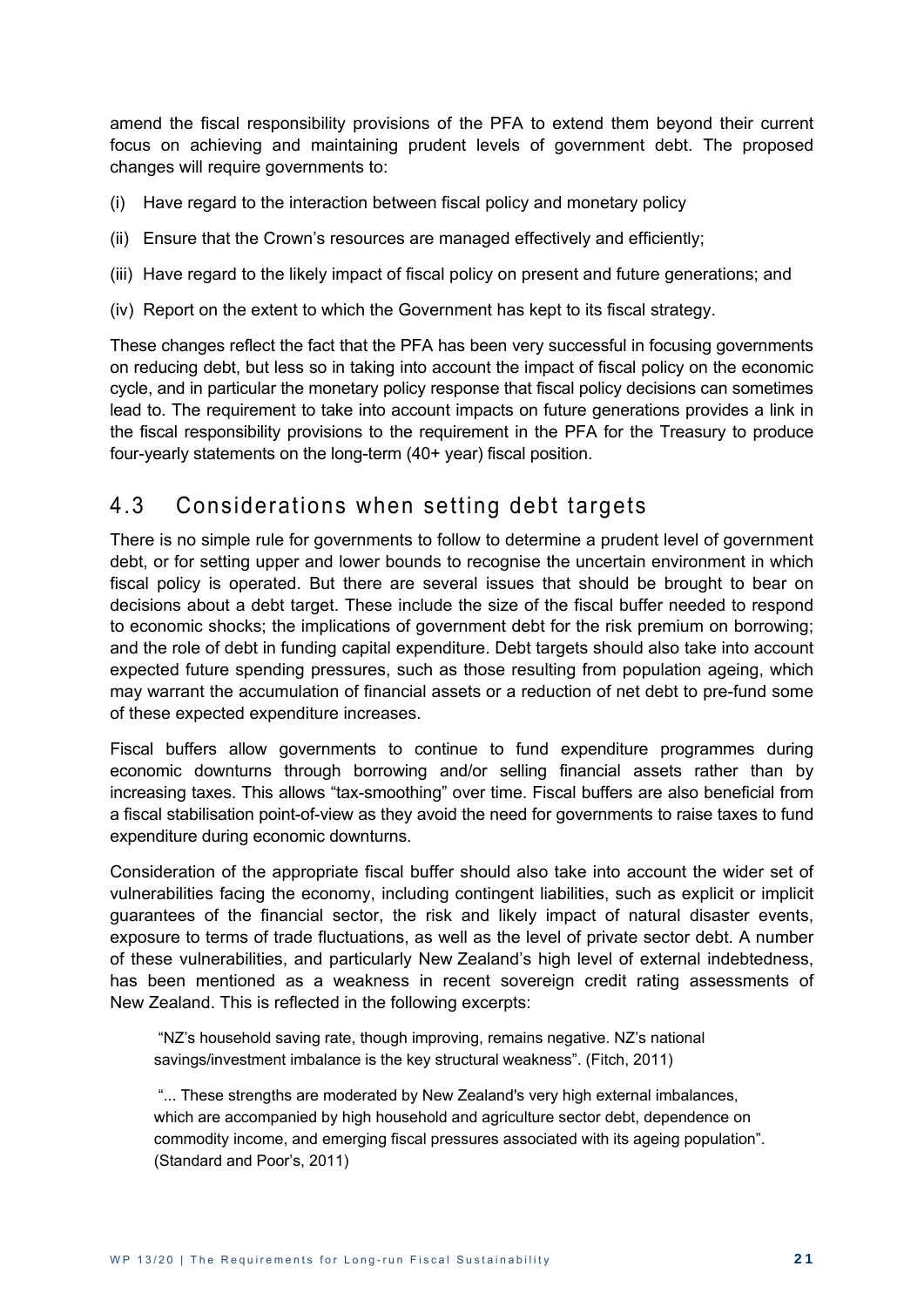The liquidity of the government's balance sheet is also an important factor, as this also influences the ability of the government's finances to withstand shocks. A more liquid balance sheet improves the ability of the government to meet liquidity demands if access to credit markets is restricted.

Other factors that are often cited as relevant for the riskiness of government borrowing, including the ability of the government to repay and refinance debt, are the currency the government borrows in, the term of the borrowing, and who holds the debt. The vast majority of New Zealand government debt is denominated in New Zealand dollars. This means that if the New Zealand economy is hit by an adverse shock and the New Zealand dollar depreciates the government is required to repay maturing debt and/or interest payments in New Zealand dollars rather than another currency (which would equate to a higher New Zealand dollar amount given the depreciation of the currency).

New Zealand government debt is predominately in the form of government bonds, rather than Treasury bills. Government bonds have a maturity of greater than a year and pay fixed interest payments to the investor. Treasury bills have a maturity of less than a year and rather than paying a fixed interest payment to the investor, provide a return to the investor through an appreciation in the price of the bill. As at 30 September 2012, the government had approximately \$63 billion of government bonds on issue, and \$8 billion of Treasury bills. The New Zealand Debt Management Office (NZDMO) provides data on the maturity profile of outstanding debt. The average maturity of government bonds was around five and a half years, and for Treasury bills was around six months (NZDMO, 2012b).

Approximately 67% of government bonds are held by non-residents and 33% domestically (as at 31 May 2013). The proportion of debt held by non-residents is above average compared to other OECD countries but less than Australia. Given the tendency of "home bias" in investment decisions, refinancing risk is generally considered to be lower the more government debt is held domestically. The proportion of government debt held domestically has increased in recent years. This has been attributed, in part, to a greater demand for government bonds from commercial banks as a result of the Reserve Bank of New Zealand's prudential requirements, which require commercial banks to hold a greater proportion of liquid assets, such as government securities (see Hoskin, et. al., 2009).

Ireland provides an example of how rapidly government debt can increase as the result of economic and financial shocks. General net government debt in Ireland increased from around 11% of GDP in 2007 to over 100% of GDP in 2012. This is shown in Figure 4. This case study not only provides lessons about government fiscal management, but also broader policy settings, such as the monetary and exchange rate policy and prudential policy, and how the government controls contingent and implicit liabilities.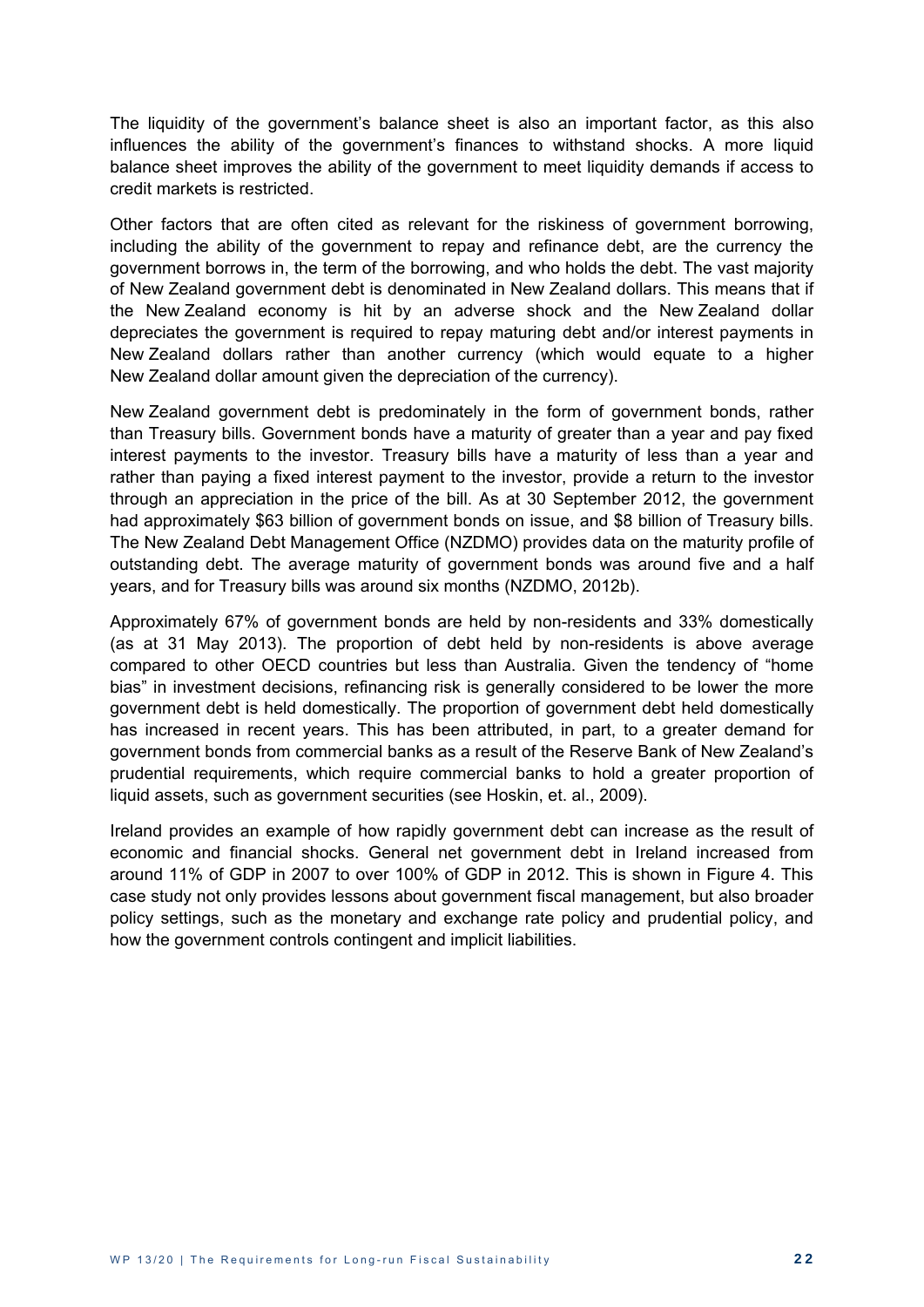



Source: IMF (2012b) World Economic Outlook database, 2012

In the New Zealand context, the government introduced the Retail Deposit Guarantee Scheme (DGS) and Wholesale Funding Guarantee Facility (WFGF) for financial institutions in late 2008 in response to the international financial market turbulence. These schemes increased the contingent liabilities of the government. The New Zealand government had approximately \$124 billion of guaranteed retail deposits and \$6 billion of funding guaranteed through the WFGF in October 2009 (New Zealand Government, 2009). This compared to net debt at the time of around \$17 billion. The DGS, and subsequent extension of the scheme have now ended, and the WFGF has around \$3.4 billion of funding still under guarantee (as at 31 May 2013). Payments to depositors in failed financial institutions protected by the DGS totalled just over \$2 billion and recoveries from those receiverships totalled just over \$1 billion resulting in a cost the government around \$1 billion. Participating entities in both schemes paid fees for the guarantees provided which totalled just under \$0.5 billion.

Recent OECD and IMF work has highlighted the extent and implications of implicit guarantees of the financial sector for sovereign risk management and the functioning of financial markets (see for example, Schich et. al., 2011; and Ötker-Robe et. al., 2011). Internationally, changes to the regulation, supervision and resolution regimes for financial institutions are motivated by a desire to address some of these issues. In New Zealand the Reserve Bank of New Zealand (RBNZ) has introduced new liquidity requirements for banks and has proposed adopting the new Basel III capital requirements which are intended to increase the resilience of commercial banks to future financial shocks. The development of the Open Bank Resolution (OBR) tool has been motivated by a desire to provide an option other than liquidation or a government bailout to resolve a bank distress situation, where a private sector solution is not immediately available (RBNZ, 2012).

Fookes (2011) has attempted to assess the appropriate fiscal buffer for New Zealand by analysing the impact of fiscal and economic shocks on the government's fiscal position using shocks that have occurred in countries with similar characteristics to New Zealand (ie, countries with high external indebtedness and relatively low government debt). He examines the implications of two scenarios: an earthquake and an economic shock of the magnitude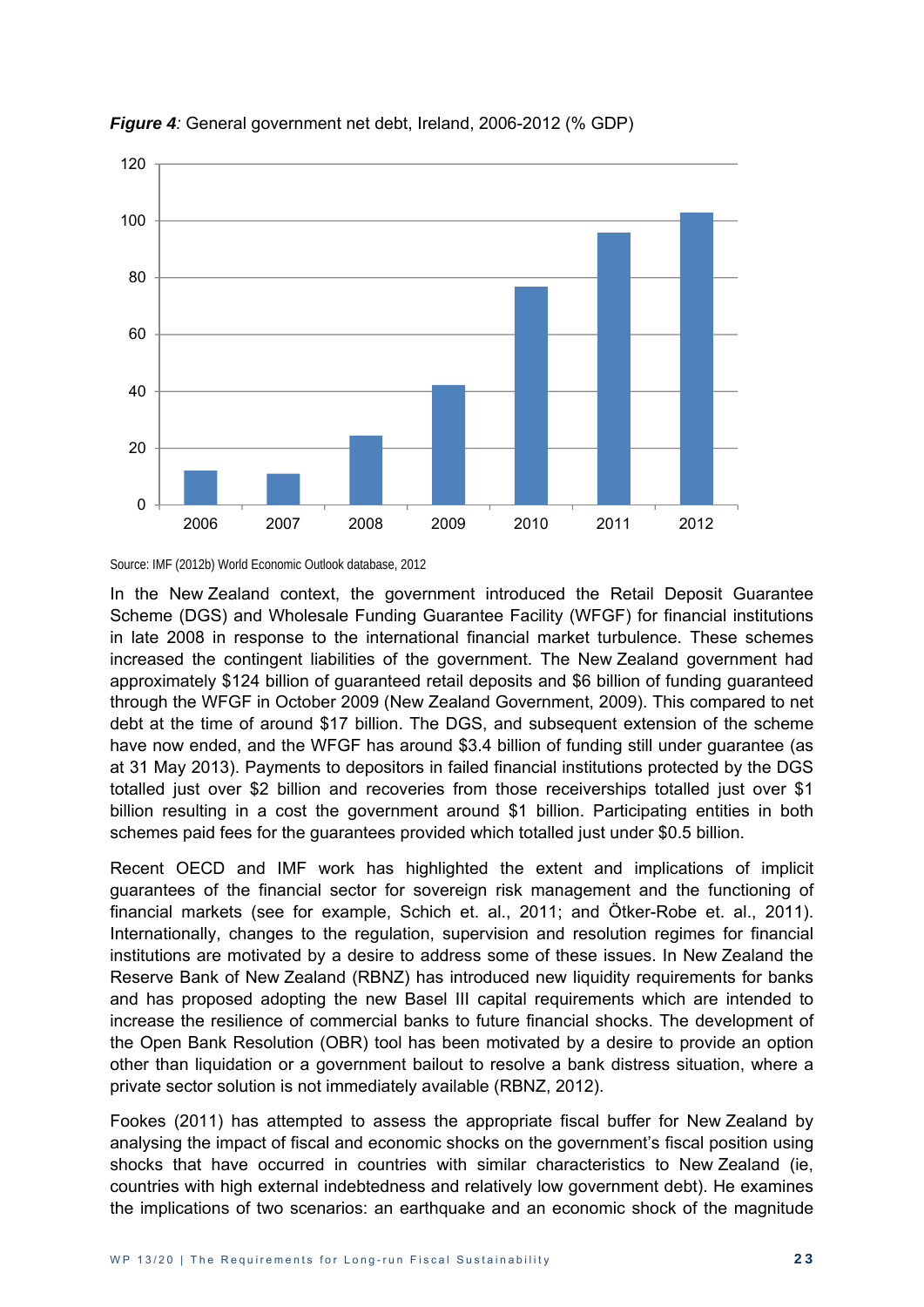that hit Ireland and Spain during the Global Financial Crisis. The analysis concludes that compared with previous fiscal consolidations, the earthquake scenario is considered manageable, whereas the most severe scenario based on the economic and financial shock that hit Ireland over the 2008 to 2010 period is considered just manageable, assuming uninterrupted access to government debt funding markets. This work shows that having a starting level of net debt below 20% of GDP is an important condition for ensuring these shocks would be manageable.

An alternative methodology could be to take a stochastic approach by examining the probability and impact of a range of shocks to the fiscal position, based on historical information. This information could be used to examine the desirable level of government debt. As far as we are aware, such an approach has not been taken to examine the future stock of government debt in the New Zealand context, although stochastic approaches have been used to assess elements that impact on the long-term fiscal position, such as budget balance and population projections. For instance Buckle et. al. (2002) uses a structural vector autoregressive (SVAR) model to examine the impact of different shocks to the government's short-term budget balance. One of the insights from this paper is that even for short future time spans, projections of the budget balances in the New Zealand context involve a high degree of uncertainty which underscores the importance of a debt buffer. Stochastic approaches have also been applied to population projections in New Zealand (see Creedy and Scobie, 2002; Dunstan, 2011).

Stochastic approaches have not tended to be used in the Treasury's long-term fiscal modelling in the past because over long time periods there is so much variability around demographic, economic and fiscal variables that this approach would generate extremely large confidence intervals. The results in Buckle et. al. (2002) illustrate that even increasing the time horizon out from one to five years (let alone forty years) has a big impact on the confidence interval around the estimates. While the uncertainty of the future fiscal position is an important communications message, and may inform decisions about whether to act now, or delay and act later once more information is available, large probability distributions may provide a justification for inaction. The OECD (2009b) point out that while sensitivity analysis can be used to highlight the uncertainty that projections are subject to, too much sensitivity analysis can over-emphasise uncertainty and undermine the impact of projections (presumably encouraging delay in taking difficult decisions). Another consideration that will have implications for the timing of fiscal adjustment is the expected costs and benefits of bringing fiscal adjustment forward to reduce potential future fiscal costs or risks versus the benefits of additional information that can become available from delaying adjustment. This is discussed further in section 5 of the paper.

The potential for high levels of public debt to "crowd out" private investment is another factor to consider in setting a public debt target. Increasing government debt may be costly if large injections of debt-financed government spending crowd out private sector spending by driving up the real interest rate and real exchange rate. Hall et. al. (1998) develops a small open economy model which shows the impact of the fiscal balance on the interest rate premium. The scenario of a rise in the debt-to-GDP ratio of 2% over a two year period is found to be initially expansionary, but then neutral over the long term. The expansion comes from increased consumption and investment expenditure. The crowding out of private sector expenditure, including investment, is less than full. Key transmission mechanisms are the interest rate risk premia and real interest rates and an appreciation of the exchange rate. Baumol (1967) suggests that crowding out of private sector investment will be costly to the economy as a whole if the government is less productive than the private sector. High levels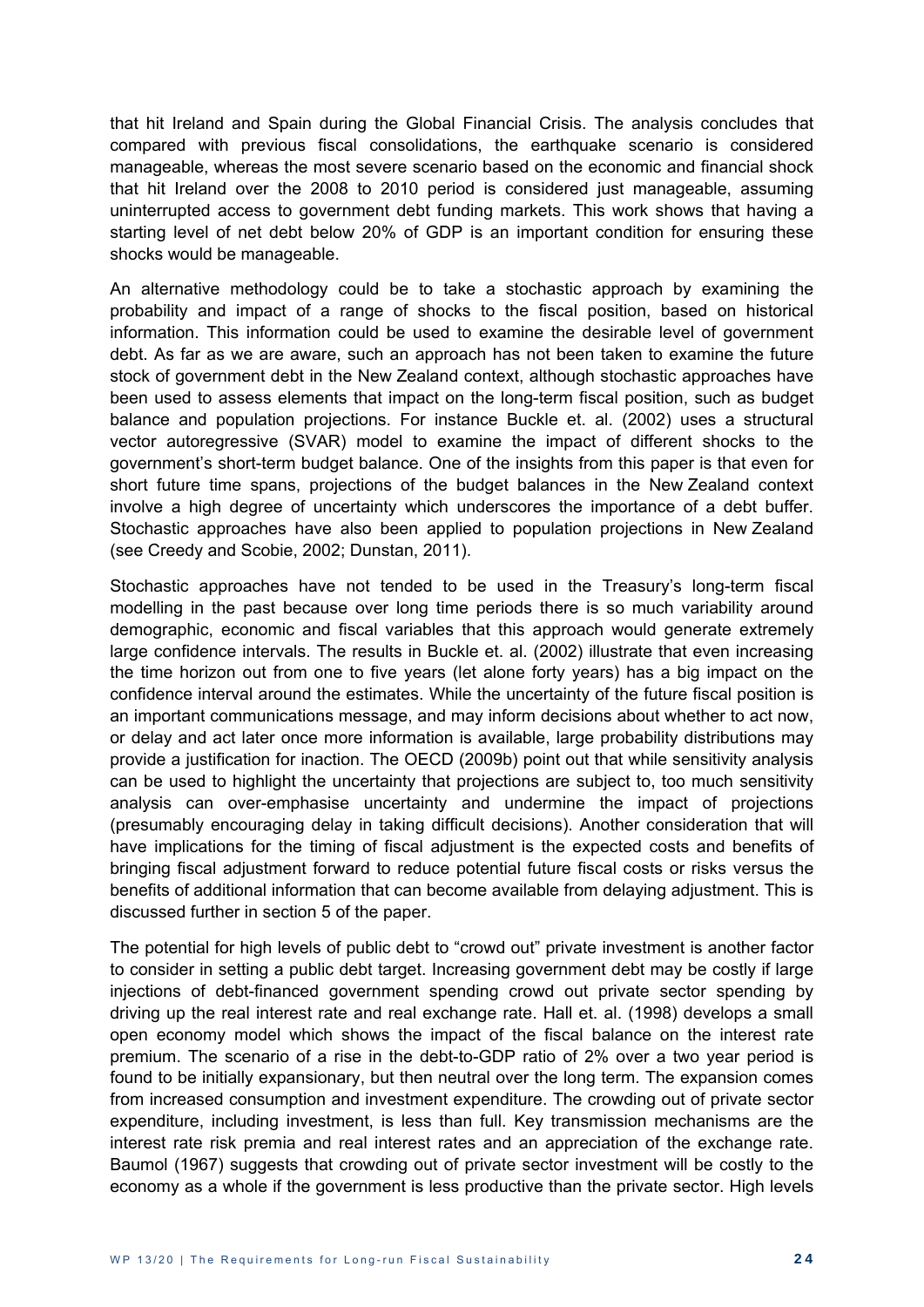of government debt may also be costly for the economy if government debt pushes up the risk premium on borrowing for private individuals as well as the government.

Another consideration when setting debt targets is that governments may want to borrow to fund capital investment rather than fund investment through current taxation. Raising debt may allow governments to fund potentially growth-enhancing investments more efficiently than through raising taxes. This is the basis of the "golden rule of public finance" which states that the government will borrow only to invest and not to fund current spending. If specified over the economic cycle then this would mean that the government budget (excluding investment) must balance or be in surplus. This rule has been formalised in legislation in some countries. The golden rule was one of several fiscal principles set out in the United Kingdom's 1998 Public Finance Act. The rule was subsequently abandoned in 2009. The golden rule may be considered less transparent than a debt target, as it depends on where the economy is in the economic cycle. There are elements of the golden rule reflected in the New Zealand PFA, including that government needs to run small budget surpluses on average over time.

It may also be desirable to pre-fund government expenditure associated with population ageing. This may be justified on efficiency or on equity grounds. It may be more efficient for governments to pre-fund New Zealand Superannuation (NZS) for example, as long as the returns to investing in capital are higher than the growth in wages (see Coleman, 2011). It may also be more equitable to tax current generations to fund their future entitlements. However, in moving to more pre-funding there is always the issue of the transitional generation that needs to pay twice by continuing to fund entitlements of the current elderly, as well as pre-funding its own entitlements. This has both efficiency and equity implications. There are opportunity costs associated with pre-funding entitlements (eg, not being able to reduce taxes or increase expenditure in other areas now) and there may be governance costs associated with some pre-funding options (eg, establishing and running a superannuation fund).

Most of the above discussion has concerned setting upper limits for net or gross government debt. When considering whether there is a minimum level of gross debt that governments should hold, some considerations will include the benefits of maintaining a liquid market for government bonds, as well as the role of debt in funding capital expenditure, especially for long-lived assets (discussed above). Reinhart et. al. (2000) examines the economic implications of declining government debt in the United States. The paper suggests that if one of the reasons market participants buy US Treasury Bonds is because of their liquidity, reduced liquidity could result in the emergence of a new benchmark financial product with greater liquidity. As a result, the liquidity premium that market participants are willing to pay for Treasury bonds could be reduced. The Australian government established a "Future Fund" in 2006 to invest government budget surpluses, rather than using the surpluses to repay government debt. One of the motivations for this was that the government wanted to maintain a market for government bonds (Emmerson et. al., 2006).

In terms of the path to get to the chosen debt target the implications of fiscal adjustment on short-term growth will also need to be taken into account. Research into the growth effects of components of government expenditure and taxes suggest that the growth effects of changes in fiscal policy vary by the types of taxes and types of government spending. If for instance, the government had to reduce some investment due to it breaching its debt targets then that could, depending on the quality of the investment, have adverse long-run growth implications (see for instance Kneller et. al., 1999). Also, while New Zealand is thought to have small fiscal multipliers as a small open economy, fiscal consolidation is likely to have some short-term growth effects. It will also impact differently on different sectors of the economy.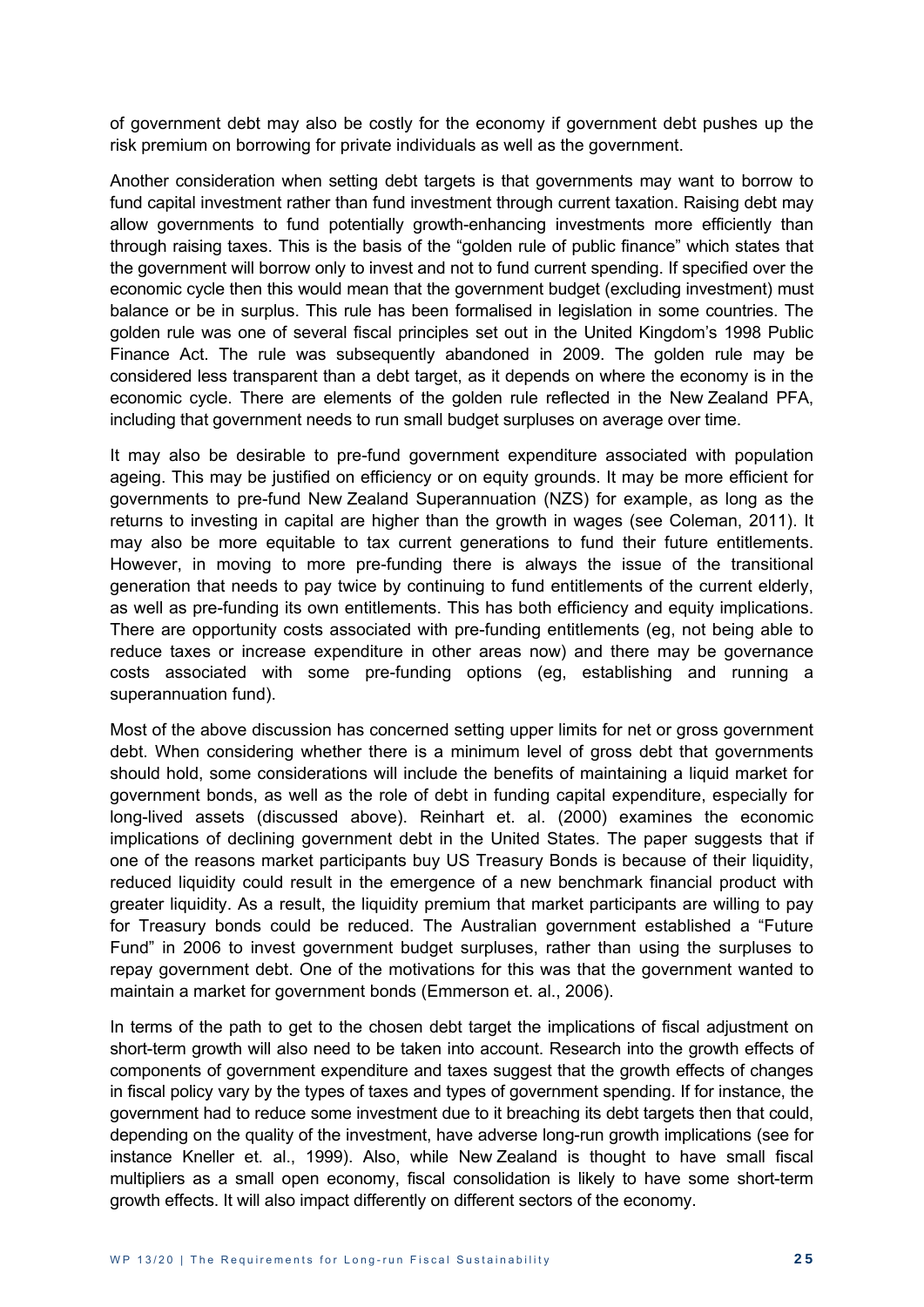Most of the above discussion has been about how government debt can be used as a mechanism to manage volatile revenues and provide a buffer to respond to economic shocks. However, there are other mechanisms, such as stabilisation funds, that can also be used in conjunction with debt to achieve these objectives. Stabilisation funds are designed to save temporary increases in government revenue (such as those from temporarily high terms of trade) in order to finance deficits in later years. For a discussion of stabilisation funds in the New Zealand context, see Brook (2013).

### 4.4 New Zealand's long-term fiscal outlook

So far in this paper we have argued that, based on the insights from theoretical research and country experiences, high levels of government debt and expectations that government fiscal programmes will not be financially sustainable, can have significant adverse effects on economic growth and can impact on the intergenerational distribution of benefits and costs of government fiscal programmes. Although various fiscal anchors have been either proposed or applied in an effort to discipline governments, in New Zealand the Public Finance Act requires governments to manage debt at "prudent" levels. In recent years successive New Zealand governments have managed to keep the level of public debt well within what is regarded as critical levels. But, as we foreshadowed in the opening section of this paper, New Zealand is experiencing population ageing. This is a consequence of a structural change in our demographic make-up and is not a temporary phenomenon caused by the post-WWII baby boom. This demographic change has the potential to undermine the feasibility of ensuring the sustainability of current fiscal programmes and therefore undermine the ability of future governments to maintain the current configuration of fiscal programmes without breaching the principles of responsible fiscal management specified by the Public Finance Act.

We now turn to an example of what some of the fiscal sustainability measures outlined in Table 1 look like for New Zealand. This is done by showing simulations of the impact of population ageing, and other influences such as steadily rising real incomes, on future government budget balances and debt levels using the Treasury's Long-Term Fiscal Model. Longer-term projections can provide insights into possible structural changes in government expenditure and revenue over time in light of demographic ageing and other pressures. As we discussed earlier, this is a model that can provide more detail about the components that make up the finite horizon budget constraint and is used to provide projections of future paths for the components of the budget constraint, implications for government debt and the components of the fiscal sustainability measures outlined in Table 1. Each graph presented in this section can be split into three periods:

- (i) A historical period, 2007/08-2011/12 (based on historical data, reflected in the Crown accounts);
- (ii) A forecast period, 2012/13-2016/17 (based on forecasts from the New Zealand Treasury Model; for July to June years); and
- (iii) A projection period, 2017/18-2059/60 (based on projections from the Long-Term Fiscal Model).

As explained in Section 2.3, the projections for operating allowance-controlled government expenditure (eg, government spending not on welfare or interest payments, such as spending on health, education, justice and so on) based on cost pressures differ from this and begin in 2015/16, three years after the last General Election.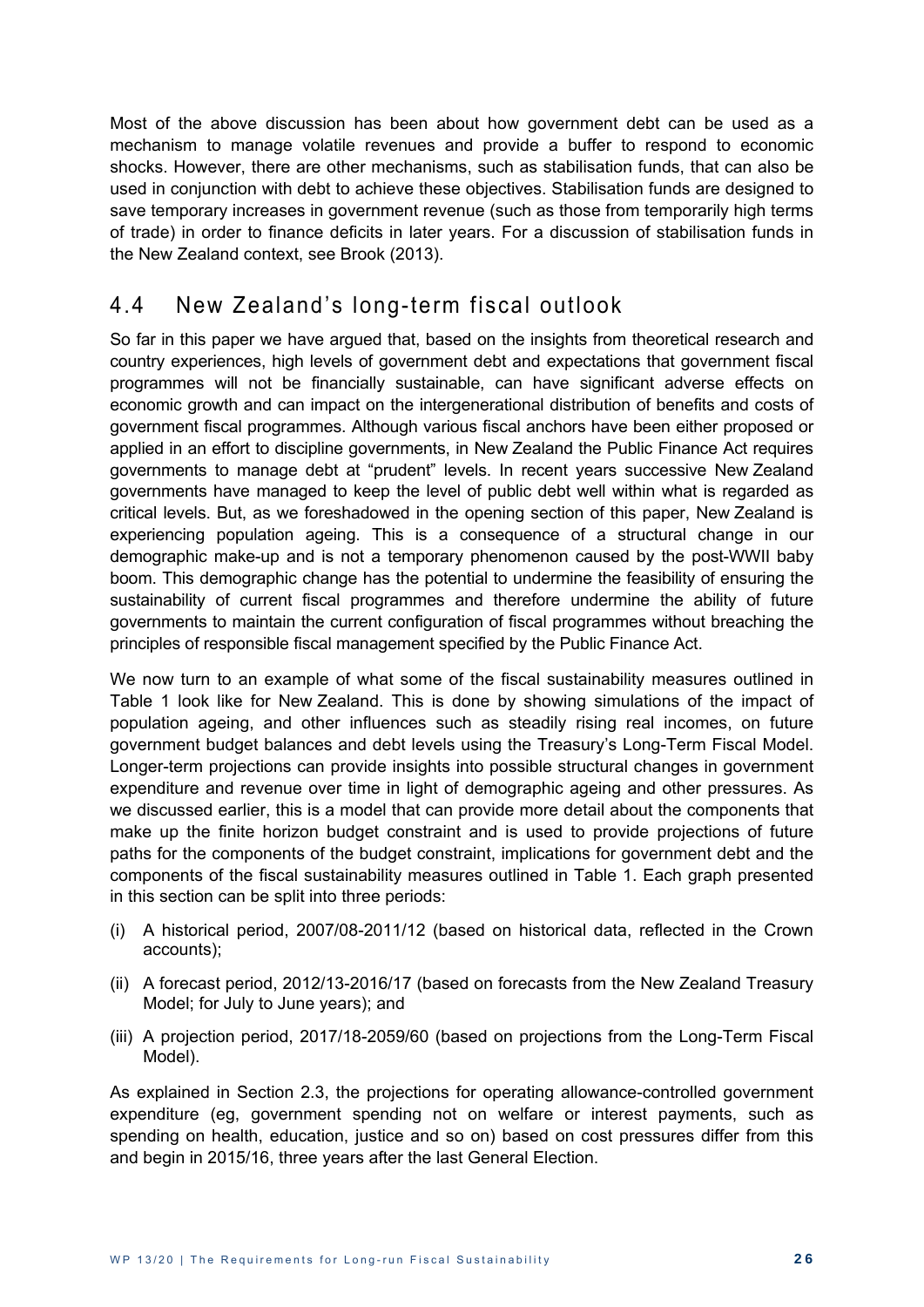#### 4.5 Projections of government revenue, expenditure, and budget balance measures

Figure 5 shows projections of government revenue and expenses (with and without debt financing costs) as a percentage of GDP. Government revenue as a percentage of GDP falls from 2007/08 to 2010/11 before rising again and then stabilising at around 31% of GDP. Government expenses as a percentage of GDP generally increased over the 2007/08- 2010/11 period and fall in the period to 2016/17 (due, in large part, to restrictions on new operating allowances, which are assumed to hold until 2014/15) before increasing from 2017/18 as a result of "bottom up" expenditure pressures. The wedge between government expenses with and without finance costs shows the proportion of government expenditure that is attributable to interest on government borrowing. As gross debt begins increasing from the late 2010s interest costs become a larger share of government expenditure. Revenue exceeds expenditure from 2017/18 before permanently dropping below expenditure from 2023/24. The gap between government revenue and expenditure which opens up, illustrates that closing this gap by raising revenue will require continually increasing revenue (such as tax) as a proportion of GDP. Similarly, closing this gap by reducing expenditure would involve governments continually managing spending pressures over time.



*Figure 5:* Government revenue and expenses as a percentage of GDP, 2006/07-2059/60

Notes: (1) revenue is the core Crown revenue excluding valuation gains; (2) expenses are core Crown expenses excluding losses; (3) expenses excluding finance costs are core Crown expenses excluding valuation losses and finance costs; (4) the projections are based on Budget 2013 forecasts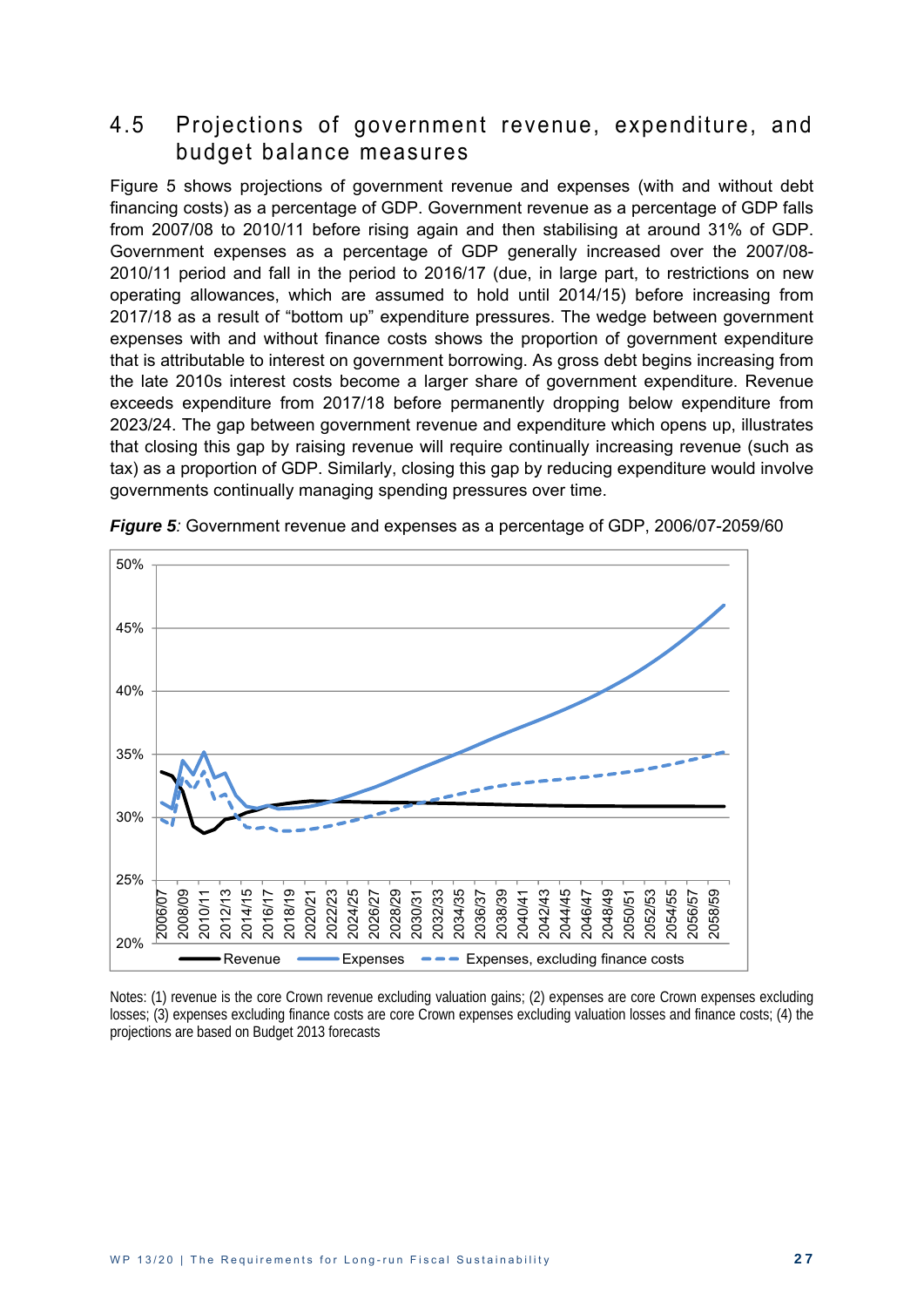Figure 6 shows projections of the government's annual primary balance as a percentage of GDP. Under the cost pressure scenario the primary balance will return to surplus in 2015/16 and then fall into deficit from the mid-2020s. In order to stabilise net debt at 20% of GDP the government would need to run small primary surpluses for most of the projection period.<sup>20</sup> The reason the government can run small primary deficits from 2056/57 and still stabilise debt is because of the income projected to be earned from financial assets. The government could limit the size of its primary deficits in order to stabilise debt by constraining government expenditure or raising revenue, or making a combination of expenditure and tax changes.



*Figure 6*: Primary balance as a percentage of GDP, 2006/07-2059/60

Notes: (1) the primary balance is the core Crown operating balance excluding valuation gains and losses, investment income and finance costs; (2) the projections are based on Budget 2013 forecasts; (3) the projections assumptions are summarised in section 2.3 of the paper; (4) for the purpose of the projections, the sustainable debt scenario assumes core Crown net debt to GDP, excluding the New Zealand Superannuation Fund and advances, is reduced to 20% and maintained at that level over the projection period.

Figure 7 shows projections of the government's annual operating balance as a percentage of GDP. Under the cost pressure scenario the operating balance will return to surplus in 2014/15 and fall back into deficit from the late 2020s. The Treasury's projections show that in order to stabilise net debt at 20% of GDP, the government would need to sustain an operating surplus of 1 to 1.5% of GDP from the mid-2020s. Stabilising net debt at 20% of GDP requires the government to manage the "wedge" that arises between the cost pressure and sustainable debt scenarios, for example, by changing its tax or expenditure settings. A

In the LTFM assumes i>y. According to (5) this would suggest that the primary balance would need to be positive in order for the government to stabilise debt. The apparent difference in results between (5) and the LTFM projections is because (5) only takes into account interest payments on debt, but unlike the LTFM does not take into account interest earned on financial assets, or unrealised valuation gains or losses on financial assets. Using the definition of primary balance in (5) we can replicate the result that where i>y then the primary balance needs to be positive to stabilise debt. The other difference between (5) and the LTFM scenario examines what would be required to stabilise net debt, whereas (5) examines what would be required to stabilise gross debt.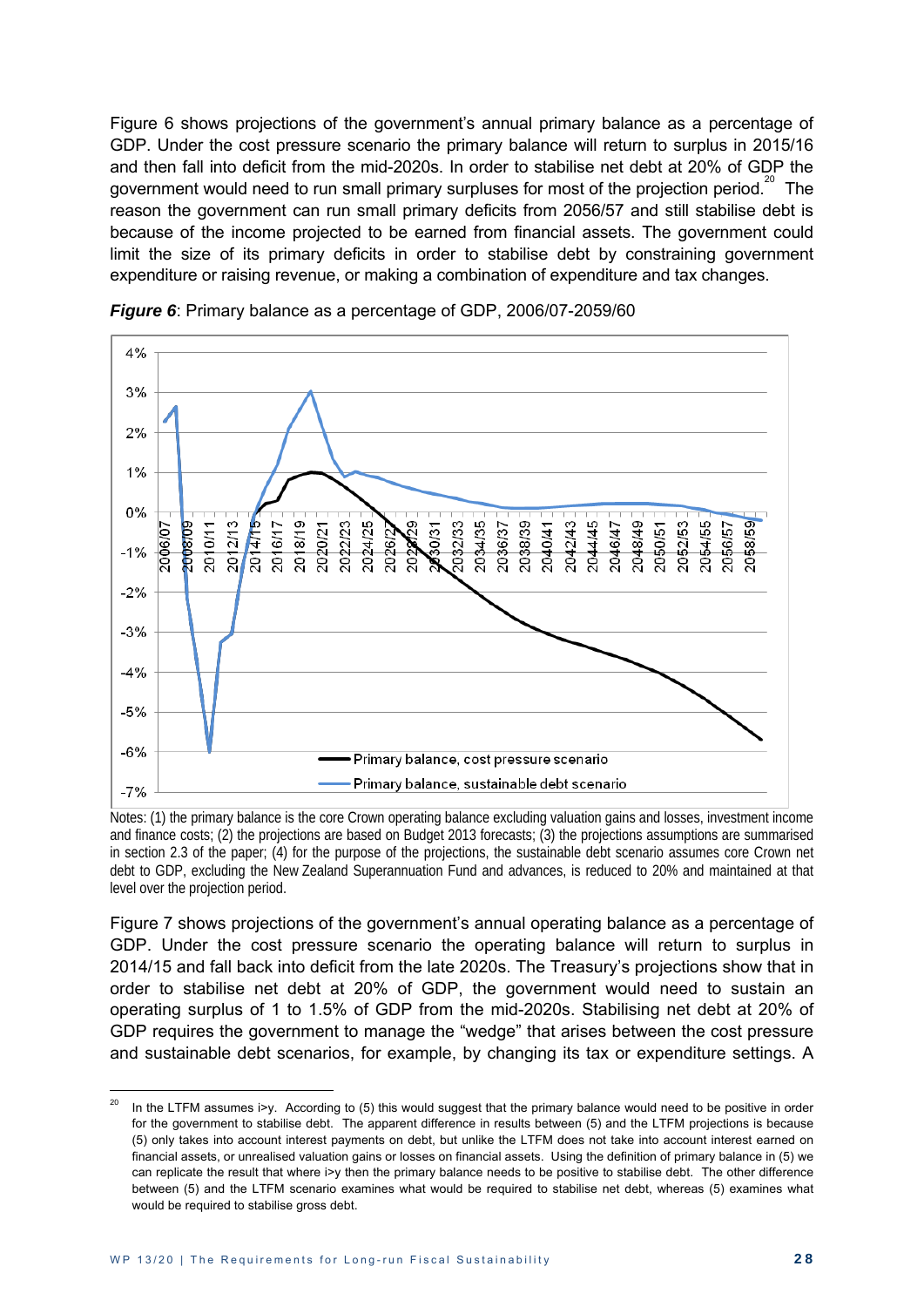significant portion of the gap represents the difference in debt financing costs between the two scenarios, and so if governments begin adjustments earlier, they avoid some of those costs eventuating.

The difference between the primary balance and operating balance under the 20% net debt scenario reflects that over the projection period, interest and unrealised valuation gains on financial assets exceed debt servicing costs and unrealised valuation losses on financial assets.<sup>21</sup> This illustrates the financing consequences of simply allowing debt to grow to fund the consequences of population ageing and other future pressures on government spending. This in turn shows that delays in fiscal adjustment imply the possibility that much larger adjustments will be required in the future.





Notes: (1) The operating balance is the Core Crown revenue less expenses plus gains and losses from associates and joint ventures<sup>22</sup>; (2) the projections are based on Budget 2013 forecasts; (3) for the purpose of the projections, the sustainable debt scenario assumes core Crown net debt to GDP, excluding the New Zealand Superannuation Fund and advances, is reduced to 20% and maintained at that level over the projection period.

In a simplified form, the operating balance = revenue – expenditure; and the primary balance = [revenue – (interest + valuation gains)] – [expenditure – (debt financing costs +valuation losses)]; so the operating balance exceeds the primary balance if (interest + valuation gains) > (debt servicing costs + valuation losses).

<sup>&</sup>lt;sup>22</sup> The Core Crown consists of Ministers of the Crown, departments, Offices of Parliament, the New Zealand Superannuation (NZS) Fund and the Reserve Bank of New Zealand. This is a narrower measure than the total Crown, which also includes State-Owned Enterprises, Crown Entitles and a variety of other organisations.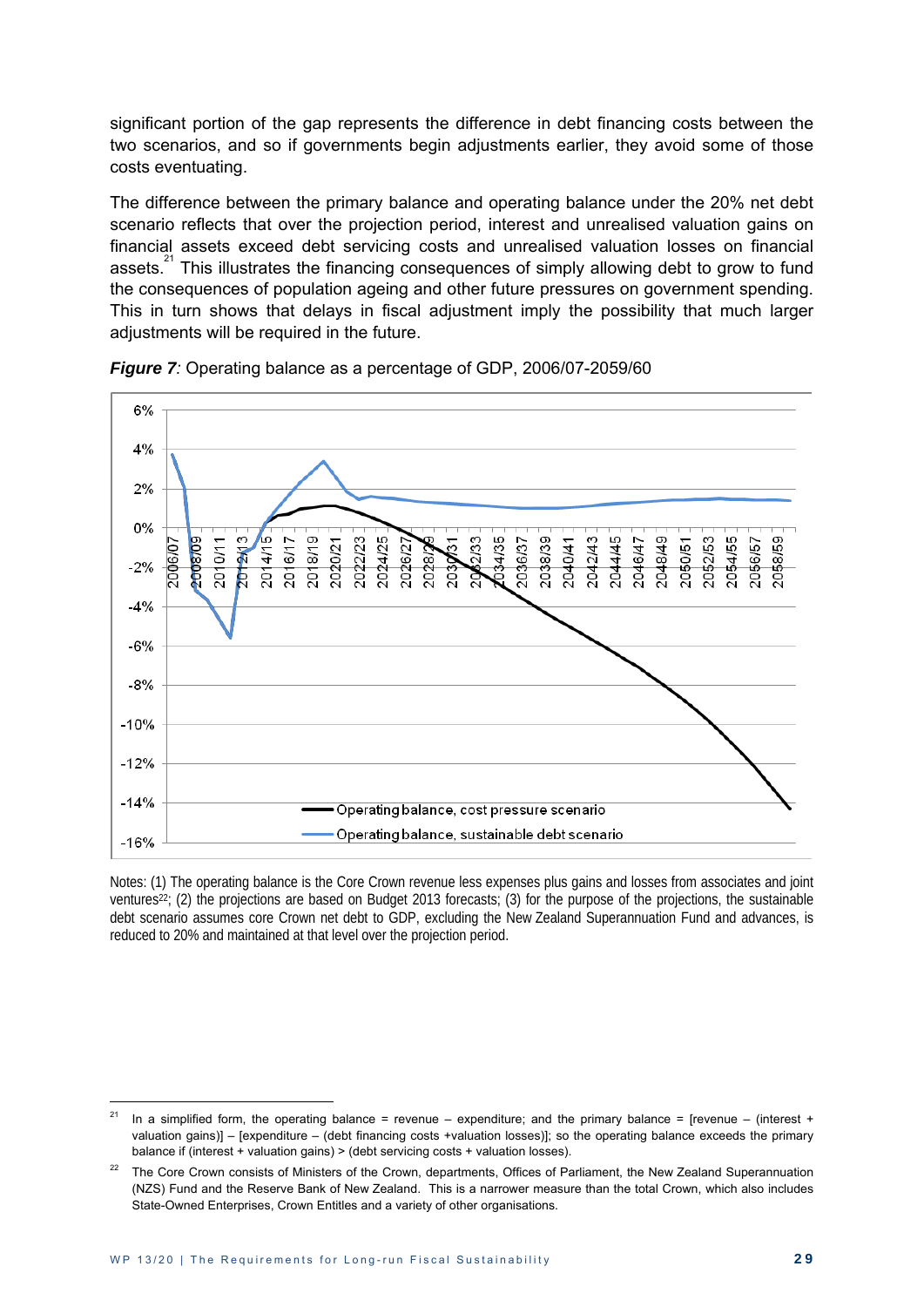### 4.6 Projections of government debt

We now turn to the implications of these projections of the operating balance for projections of government debt. Figure 8 shows projections of the government's gross debt, net debt and net worth as a percentage of GDP under the cost pressure scenario. Gross debt peaked at 39% of GDP in 2013/14 before reaching a trough of about 35% of GDP in the mid-2010s and generally increasing thereafter.

Net debt is government gross issued debt less government financial assets. This excludes advances and assets held in the New Zealand Superannuation Fund, which are held for a specific policy purpose (prefunding part of future NZS costs).<sup>23</sup> Net debt is projected to steadily increase over the projection period. Both gross debt and net debt reach similar levels by 2060 because financial assets (which exclude advances and NZ Superannuation Fund assets) are projected to be close to zero by 2060. Net worth reflects the assets and liabilities of the government. Assets and non-debt liabilities of the government are assumed to grow in line with either nominal GDP, CPI-measured inflation or from generated tracks produced by satellite models eg, the Government Superannuation Fund (GSF) Model. Net worth is projected to fall to just under 10% of GDP in 2013/14 before reaching a peak of just under 14% of GDP in the early 2020s and decreasing thereafter. We should stress that these projections out until 2060 for public debt and net worth are presented to illustrate the implications of government's meeting bottom up expenditures pressures where there is no policy adjustment. History suggests however that either government makes adjustments to policies before government debt reaches these levels, or financial markets react in a way to force policy change.



*Figure 8*: Gross debt, net debt and net worth as a percentage of GDP, 2006/07-2059/60

Notes: (1) Gross debt is Core Crown Gross Sovereign Issued Debt excluding RBNZ settlement cash; (2) Net debt is Core Crown Net Debt excluding New Zealand Superannuation Fund and advances; (3) Net worth is Core Crown Net Worth; (4) the projections are based on Budget 2013 forecasts

<sup>&</sup>lt;sup>23</sup> NZ Superannuation Fund financial assets are projected to reach approximately 30% of GDP by 2060, so if NZSF financial assets were included in the net debt measure then net government debt would reach approximately 170% of GDP by 2059/60 rather than 200% of GDP.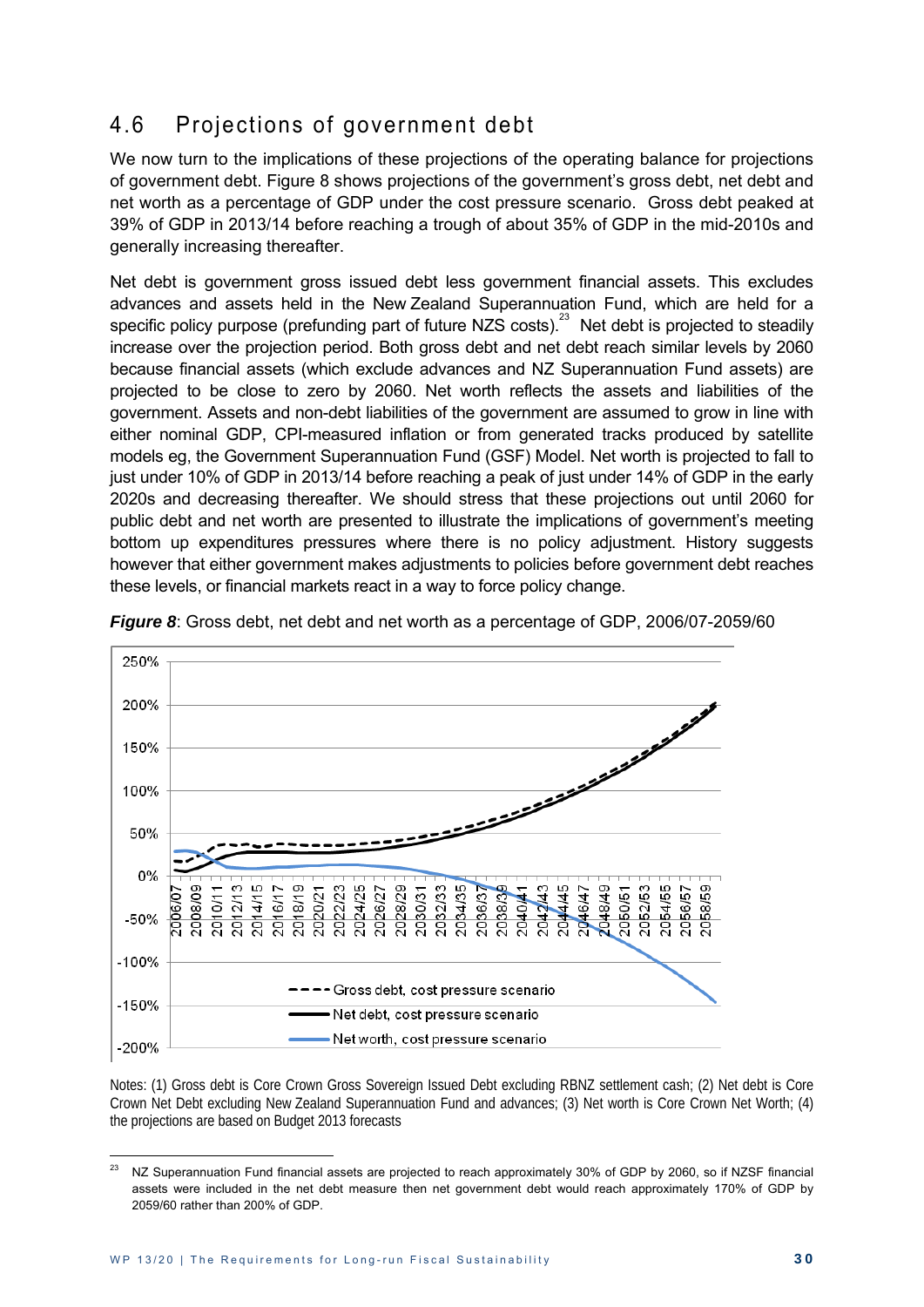### 4.7 Fiscal gap measures

The previous sections endeavoured to show the time profile of operating balances, primary balances and government debt under certain assumptions. As we discussed in section 2, the outcome for fiscal aggregates can be summarised by the fiscal gap measure. The finite horizon fiscal gap is a single indicator that represents the extent of fiscal adjustment required at a point in time to meet a particular debt target in the future. The fiscal gap measure is described in expression (6) presented earlier in the paper. Table 2 shows fiscal gap calculations for New Zealand, generated for different terminal debt targets, if adjustment is made to the primary balance in 2017/18 in order to achieve the specified terminal public debt target. The measures are derived from projections generated from the Treasury Long-Term Fiscal Model. Based on the central assumptions in the LTFM, the permanent change in the primary balance in 2015/16 to reach a terminal debt target of 20% net government debt to GDP by 2059/60 is 2.2% of GDP.

The fiscal gap calculations show that within reasonable bounds, the terminal debt target does not make a big difference to the degree of fiscal adjustment that is required. This is because small changes made early can add up to significant reductions in debt servicing costs over long periods of time, and the bulk of the adjustment is to bring debt down from very high levels (eg, 200% of GDP), to something within a lower range (eg, 0% to 40% of GDP).

| <b>Terminal debt target</b>    | <b>Time period</b> |         |  |
|--------------------------------|--------------------|---------|--|
|                                | 2049/50            | 2059/60 |  |
| 0% net government debt to GDP  | 2.7%               | 3.0%    |  |
| 10% net government debt to GDP | 2.4%               | 2.8%    |  |
| 20% net government debt to GDP | 2.2%               | 2.7%    |  |
| 25% net government debt to GDP | 2.1%               | 2.6%    |  |
| 30% net government debt to GDP | 2.0%               | 2.5%    |  |
| 40% net government debt to GDP | 1.8%               | 2.4%    |  |

**Table 2**: Fiscal gap calculations for New Zealand

Note: (1) The fiscal gap calculations assume that the permanent change in the primary balance begins in 2017/18.

#### 4.8 Sensitivity analysis

This section looks at the implications for long-term fiscal projections of delays in the implementation of fiscal adjustment. Figure 9 illustrates the implications of the short-term fiscal strategy on the long-term fiscal projections. It compares two scenarios. One scenario is the central scenario, which assumes that government expenditure is constrained by operating allowances until 2014/15 (ie, cost pressures begin from 2015/16). The other scenario assumes that government expenditure is constrained by operating allowances until 2016/17 (ie, cost pressures begin from 2017/18). The projections in Figure 9 illustrate that additional expenditure constraint in the short-term can have significant long-term effects on the government's fiscal position.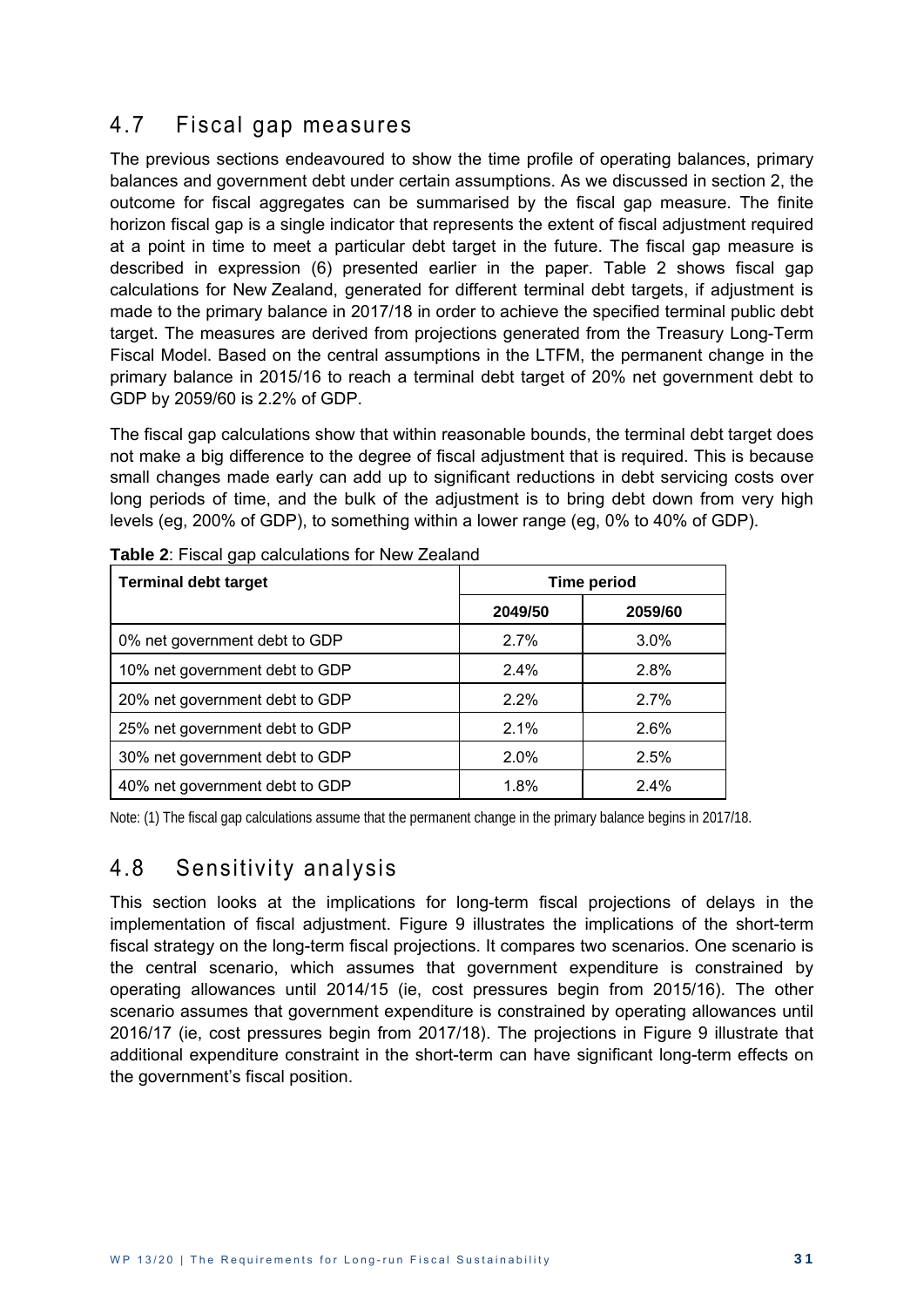

*Figure 9:* Operating balance as a percentage of GDP, under different short-term fiscal strategy scenarios, 2006/07-2059/60

Notes: (1) The operating balance is the Core Crown revenue less expenses plus gains and losses from associates and joint ventures; (2) the projections are based on Budget 2013 forecasts; (3) the central scenario assumes cost pressures begin in 2015/16; the other scenario assumes the cost pressures begin in 2017/18 (ie, there are two years additional fiscal consolidation in the short-term).

The above discussion illustrates that assumptions about the government's short-term fiscal policy are crucial to long-term projections. In other words, as part of the long-term fiscal strategy, governments need to be concerned with their short and medium-term fiscal strategies, as well as ensure government finances are sustainable given cost pressures arising from population ageing and age-related public expenditure programmes.

Governments are faced with a range of choices about how and when to adjust their fiscal programme. We review those issues and the type of trade-offs governments will need to consider in section 5. Before turning to a discussion of the types of trade-offs, it is instructive to turn to review other estimates of the fiscal adjustment New Zealand may need to make to achieve fiscal sustainability.

#### 4.9 OECD comparisons

The OECD has also calculated fiscal sustainability measures for different OECD countries, including New Zealand, using its own long-term fiscal modelling. The calculations are useful to benchmark the results from the Treasury LTFM and to compare New Zealand's situation to that of other countries. The measures can also be used to illustrate the influence of the terminal debt target on the extent of fiscal adjustment required, as well as the potential effect of future economic shocks on the extent of required adjustment.

The OECD calculations suggest a larger fiscal consolidation is required for New Zealand than that suggested by the Treasury LTFM. This is because the OECD calculations are based on an earlier base year which picks up the effects of the economic recession and Canterbury Earthquake expenditure, but not the more recent improved short-term economic outlook and the Government's short-term fiscal consolidation plans. There may also be other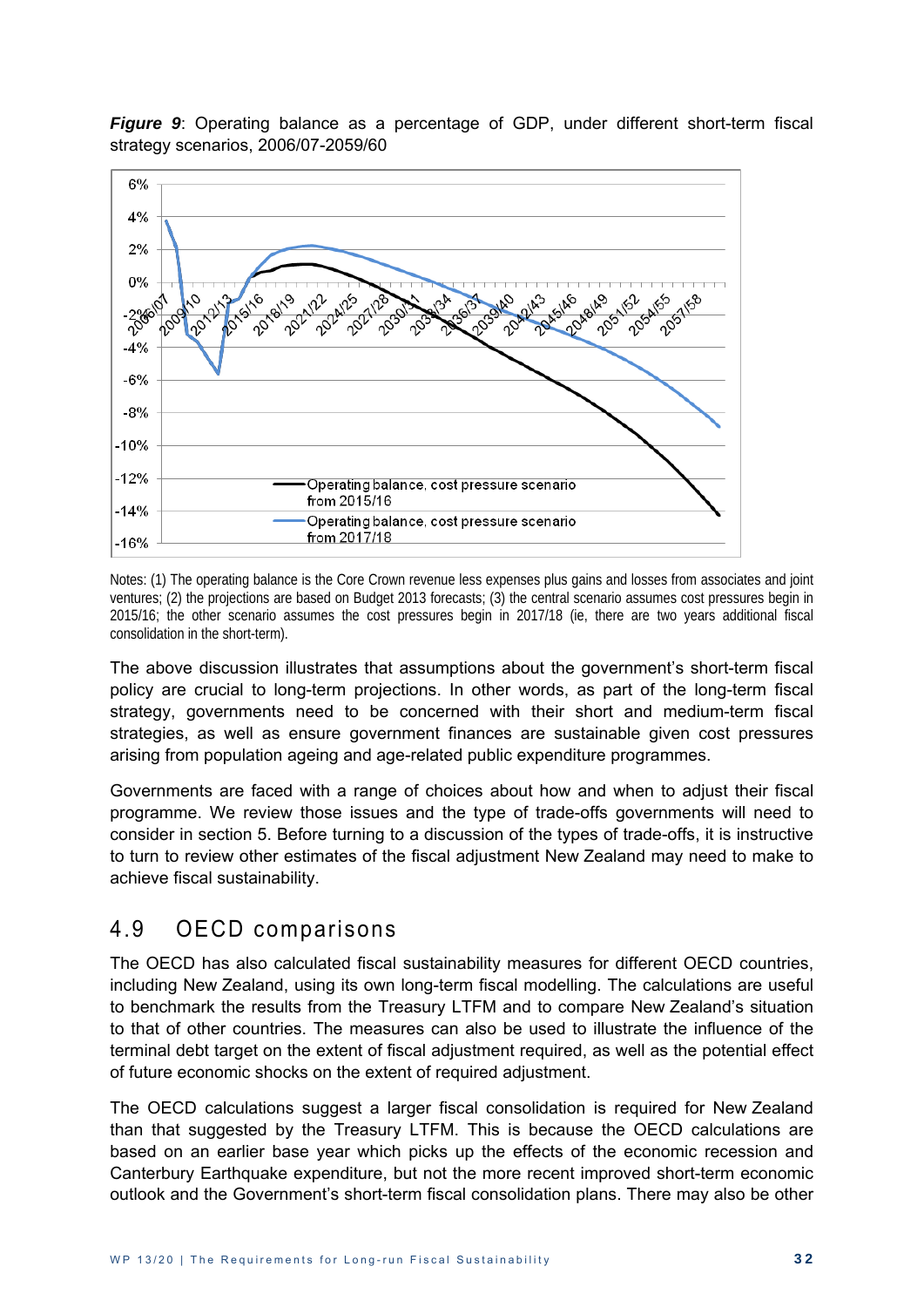factors that cause the calculations to differ, such as how the OECD models the effects of population ageing on government expenditure. The Treasury LTFM projections begin from a later base year and assume planned fiscal consolidation is implemented for this term of government (taken to be three years after the last General Election).

The OECD calculates the New Zealand fiscal gap that would need to be closed to reach a target of 25% net financial liabilities to GDP ratio by 2050 is 5.1% of GDP. This compares to fiscal gaps for other OECD countries ranging from 7.0% for the United States and 5.6% for the United Kingdom to zero for Denmark, Finland, Korea, Luxembourg, Sweden and Switzerland (Sutherland, et. al., 2012). This suggests that New Zealand is amongst the OECD countries facing the largest increase in the primary balance required to achieve a target of net financial liabilities to GDP of no greater than 25% by 2050.

The OECD also shows the implications of different terminal debt targets for the extent of fiscal adjustment needed. If a fiscal gap is positive (in that either government spending would need to be reduced or taxes increased to reach the debt target), then a lower terminal debt target increases the amount of fiscal adjustment required to reach the debt target, and vice versa. However, the increase may be smaller than one might initially think, because small early policy changes can result in significant savings in debt financing cost over long future time periods. The paper finds that the fiscal gap for New Zealand is 5.1% of GDP for a target of 25% net financial liabilities to GDP by 2050, and 5.7% of GDP for a target of 0% net financial liabilities to GDP by 2050. Once the debt target is reached, maintaining debt at that level is a matter of balancing revenue and expenditure. This is the case regardless of where the target is set, although debt servicing costs will be higher and/or revenues from financial assets lower for a higher net debt target.

The OECD run simulations to demonstrate the effect of shocks to government debt on the degree of fiscal adjustment required. They calculate the additional fiscal tightening (or in some cases loosening) for governments to have a 75% chance of reaching the terminal debt target (of 50% gross debt by 2050) when government debt is hit by shocks (both positive and negative) relative to the baseline case of no shocks. These simulations are based on shocks to debt and are based on each country's own historical distribution of shocks as well as the distribution for the OECD as a whole. The paper finds that under these scenarios the additional fiscal tightening needed to have a 75% chance of meeting the debt target is not substantial. For New Zealand, the required fiscal adjustment in response to both New Zealand-specific and cross-OECD shocks is 6.0% of GDP rather than 5.5% of GDP. The paper notes that because of the highly skewed distribution of shocks, setting a higher probability threshold for meeting the debt target (eg, a 90% chance rather than 75% chance of meeting the debt target) raises the fiscal adjustment requirement further (Sutherland, 2012).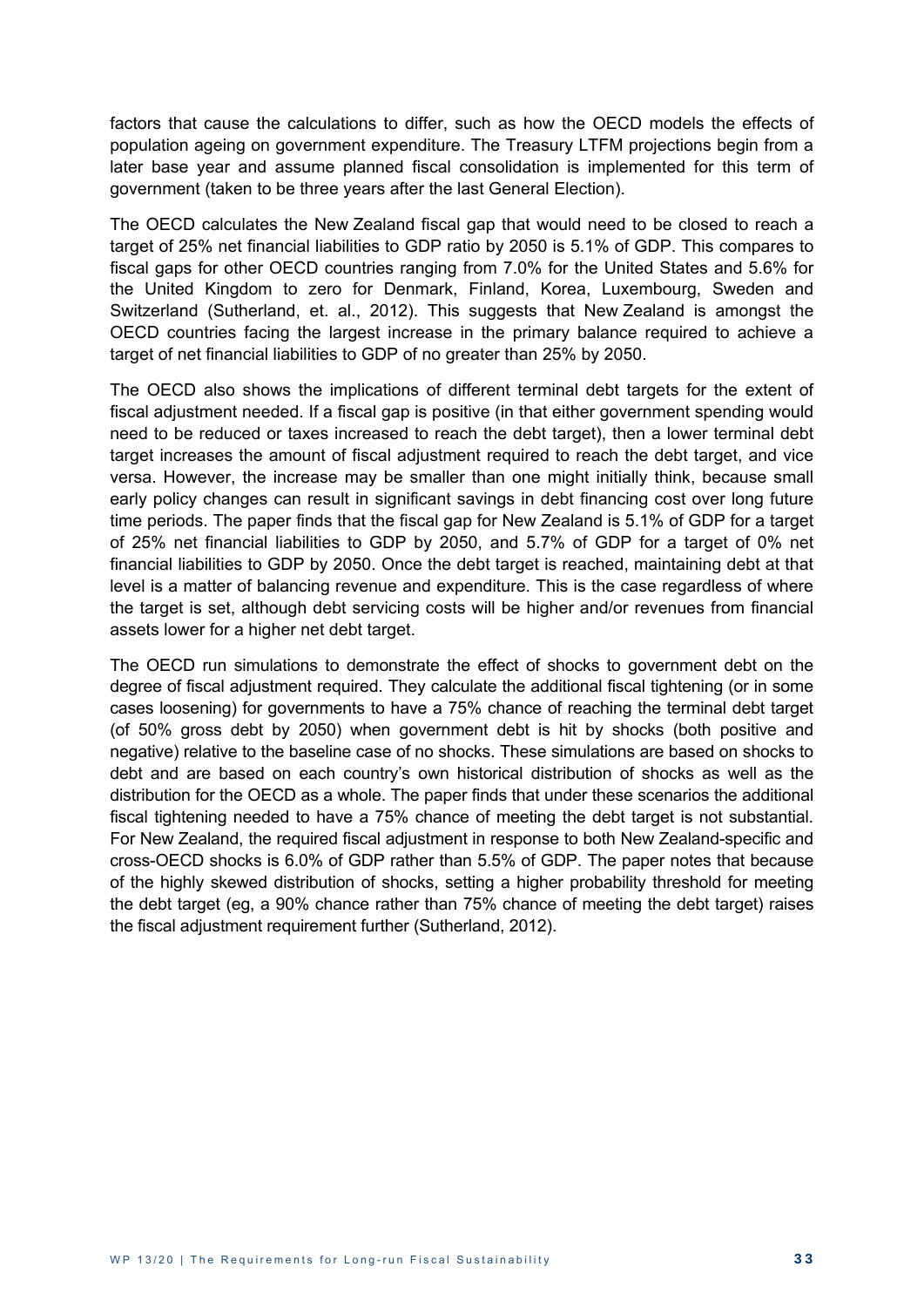### 5 Fiscal adjustment strategies

### 5.1 Criteria for evaluating policy reform options

Current analysis suggests demographic change is structural rather than a short-term "blip". While there is uncertainty around the long-term projections, they suggest the changing demographic profile will have implications for the economy and society and based on current policy settings will push the government's finances beyond a point that is fiscally sustainable. Uncertainty around the projections may mean that the long-term fiscal challenges need not be solved in one blow now, but rather, require institutional arrangements that ensure the government's financial position is systematically evaluated over time and ensure adjustments are made as they are needed.

More favourable economic and demographic assumptions (such as higher labour force productivity, labour force participation and net migration) do not change this outlook substantially under current policy settings, because while higher GDP tends to raise tax revenue, it is also likely to feed through into increased government spending. For example, NZ Superannuation payment rates are designed to increase with average wages. Public health expenditure, in the past at least, has increased more than proportionately with incomes due to increasing opportunities resulting from technology change and increasing public expectations of the level and range of public health services that should be made available through the public health system.<sup>24</sup>

If governments continue to manage to a net government debt target, they can achieve that target by adjusting the level or mix of taxation, adjusting expenditure programmes or government assets and liabilities. Good quality policy analysis can inform decisions about how to weigh up these alternative policy options as well as the timing and implementation of these policy changes.

The Treasury's Living Standards Framework suggests the following considerations may be prominent in weighing up alternative adjustment options (Treasury, 2012; Gleisner, 2011):

- (i) Incomes and economic growth (including opportunities or incentives for higher labour participation and productivity; removing obstacles to the efficient use of resources or the ability of people to take up new opportunities);
- (ii) Sustainability for the future (including the impact on physical and human capital stocks, or the sustainability of the fiscal position or the environment);
- (iii) Levels of risks (including the ability of New Zealand to withstand unexpected adverse shocks, and the impact on economic growth, public and private debt, public and external deficits and inflation);
- (iv) Distributional analysis (including distributional impacts across society, both within and between generations, and whether people have opportunities to improve their position); and
- (v) Social infrastructure (including other considerations, such as implications for social institutions, such as trust in society, the rule of law, and democratic institutions).

<sup>24</sup> For modelling of the sensitivity of projections to different labour force, productivity and other assumptions, see for example, Rodway (2013).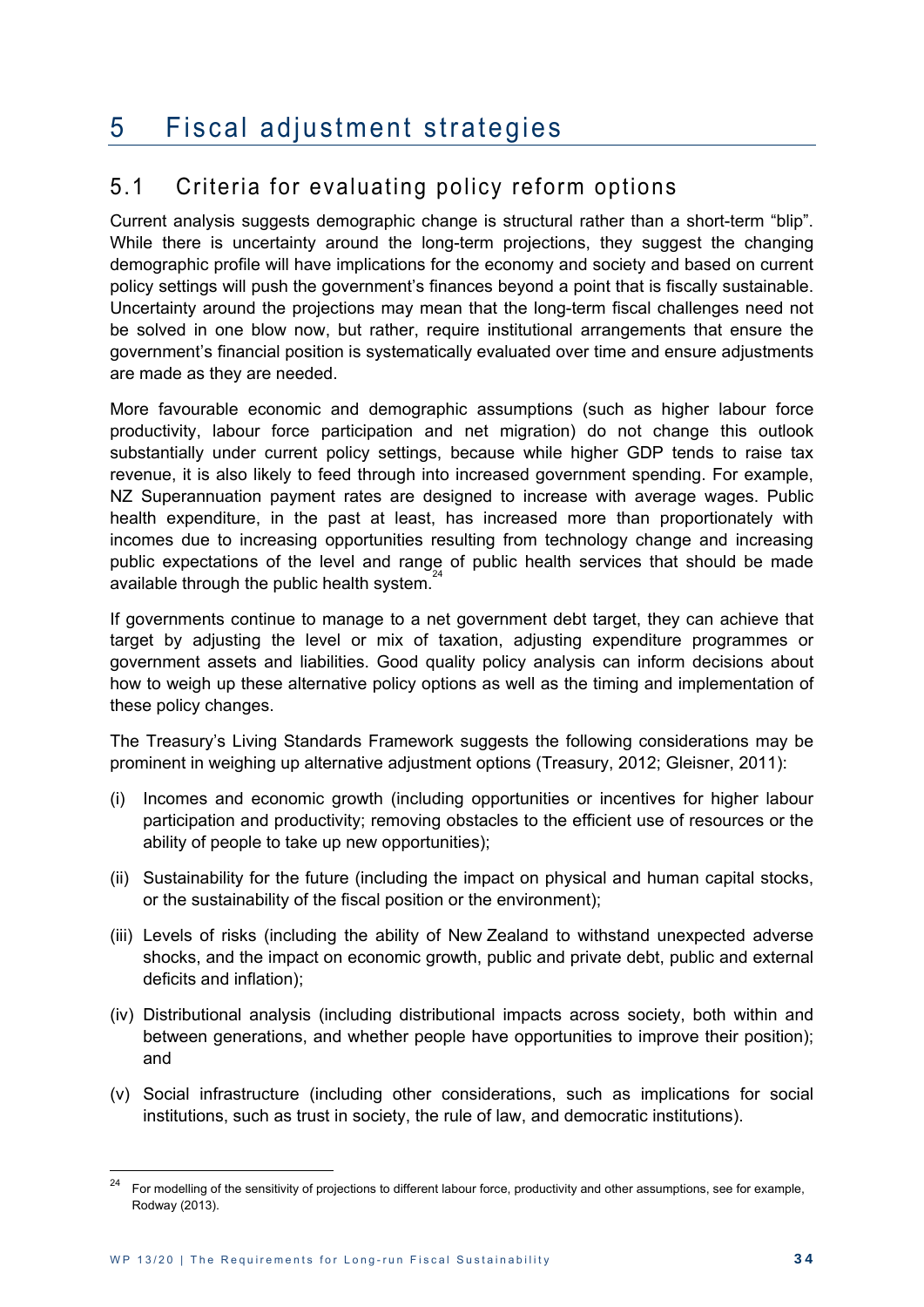Policy options for achieving fiscal sustainability may involve a trade-off between some of the above mentioned considerations. In these circumstances, decisions by governments will inevitably involve value judgements and the weight they attach to different considerations may vary. Policy advisors have a role in providing transparent analysis of the impacts on these criteria of the various policy options.

Fiscal policy decisions, in relation to the level and mix of expenditure and taxation have implications for economic growth. Cook et. al. (2011) examines evidence regarding the size of government and economic performance. The paper concludes that the impact of the size of government on economic growth will depend on the type and quality of expenditure and the mix of taxes used to finance it.

Large governments could undermine economic growth due to the economic costs of raising taxation to finance expenditure. There is strong evidence that taxes reduce growth by negatively impacting incentives to work, save and invest. Some taxes will be more damaging for growth than others. On the other hand, some forms of government expenditure may contribute to economic growth, for example by enhancing the benefits from investment in physical capital, knowledge, human capital, research and development or public infrastructure. The Tax Working Group (2010) summarises the range of estimates of the impact of different types of taxes, government deficits and different types of expenditure on economic growth drawing on literature such as Arnold et. al. (2011), Kneller et. al. (1999), Johansson et. al. (2008) and other studies. The Tax Working Group find that corporate and personal taxes tend to be relatively more damaging for growth, whereas consumption and property taxes tend to be relatively less damaging. Infrastructure and education expenditure tend to be more positive for growth than health and social welfare expenditure.

Fiscal sustainability focuses on whether fiscal policies are sustainable into the future and is the primary focus of the Treasury Long-Term Fiscal Statement. As mentioned throughout this paper, fiscal sustainability is affected by pressures for increased government expenditure that come from demographic change affecting health and NZS in particular. Along with the expected level and growth of economic output, governments will also be concerned about reducing risks that face New Zealand. Achieving sustainable public debt helps to reduce those vulnerabilities as would policies that increase overall national savings by increasing savings of households and businesses. Distributional considerations, such as who will "gain" or "lose" from a particular policy, both at a point in time and over time, as well as within and across generations, will be an important consideration when assessing policy options.

Governments may also be concerned about the implications of possible fiscal policy changes for the core social infrastructure of society, such as broader environmental or social impacts.

This approach has now been adopted as part of Treasury's preparation of its third Long-Term Fiscal Statement (see for instance Karacaoglu, 2012; Prebble 2012). A similar approach of assessing policy options against a transparent set of criteria was taken by the Tax Working Group 2010) where alternative options for reforming the New Zealand tax system were assessed against the principles of a good taxation system, an approach described by Creedy (2010) as an example of rational policy analysis.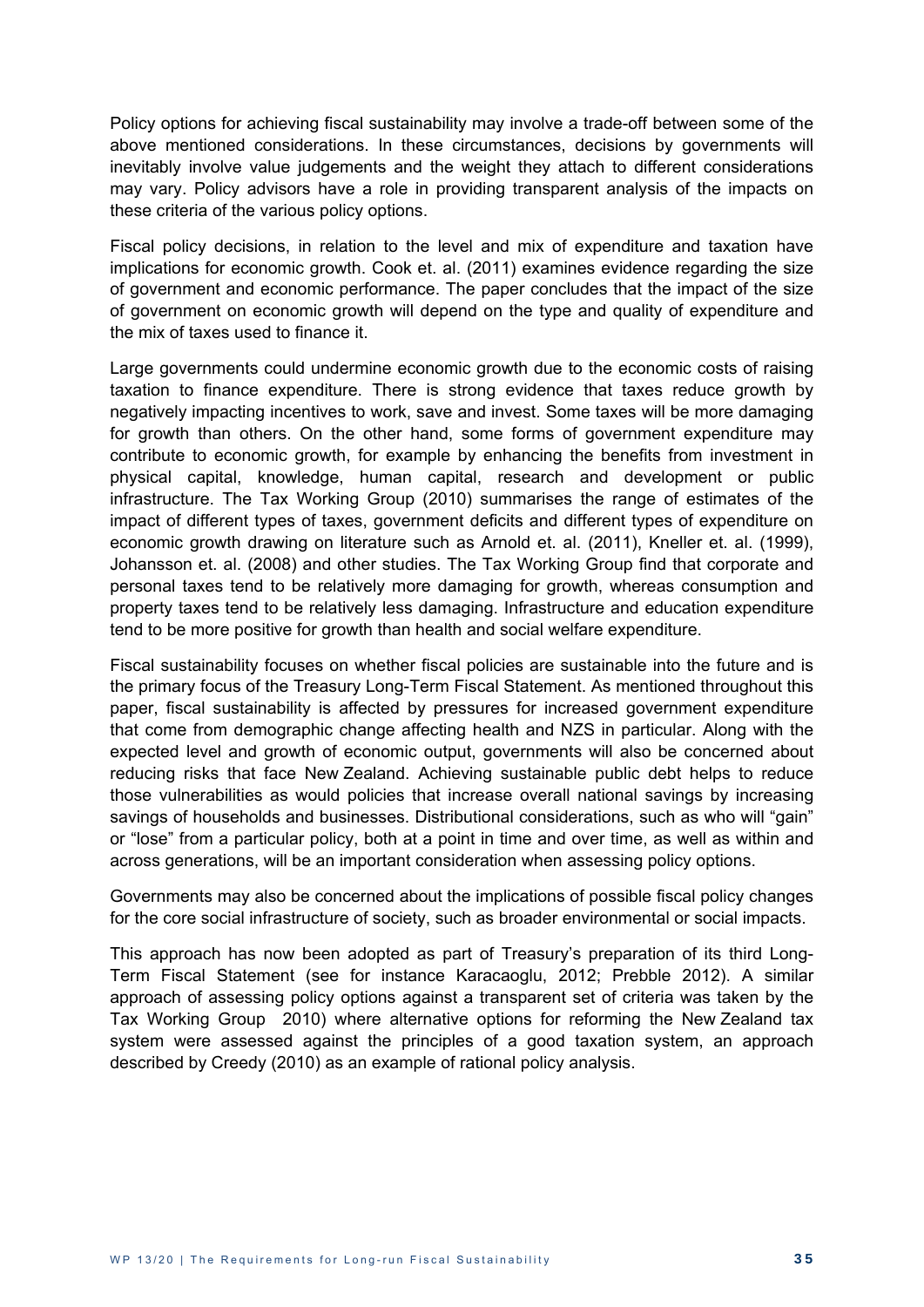### 5.2 Lessons from previous fiscal adjustments

The experiences of past fiscal adjustment processes illustrate the value of framing an approach to fiscal decision making that endeavours to guide policy decisions. It is evident from past experiences that despite best intentions, fiscal policy plans can deviate from initial objectives for several reasons. Some of the facts and lessons from previous fiscal adjustments illustrate this and can be summarised as follows:

- The motivation for reforms can differ and include a desire to reduce deficits, tackle external current account imbalances, reduce rising interest costs, and more recently, medium-term and long-term concerns about fiscal sustainability associated with an ageing population (Mauro, 2011).
- Government budget plans can encounter significant surprises, especially arising from events that impact on economic growth and in turn taxation revenue and unexpected expenditure, which have sizable impacts on the ability of governments to realise their fiscal plans. As a result government budget plans need to be sufficiently flexible to accommodate shocks, but resilient enough to preserve medium term objectives (Mauro, 2011).
- Public support for reforms, public communication of the budget strategy, and explaining how the government would respond under unforeseen circumstances, can be helpful to ensuring reform plans can be sustained (Mauro, 2011).
- Stronger economic growth can assist with fiscal consolidation but fiscal consolidation will largely come from improvements in a government's primary balance (Sutherland et. al., 2012; Mauro, 2011; Treasury, 2006; 2009).
- Most fiscal adjustment plans include expenditure reductions, and expenditure reductions have tended to be more durable than revenue increases (Sutherland et. al., 2012).
- Most large consolidations have involved both expenditure reductions and tax increases Expenditure cuts have tended to be not as large as planned, and revenue increases larger than planned. This has often been because of revenue measures being introduced due to problems implementing spending cuts, or temporary factors such as stronger than expected economic growth (Sutherland et. al., 2012; Mauro, 2011).
- Governments tend to protect expenditure that is likely to enhance productivity and economic growth, such as education, transport and communications expenditure, and cut back on social security (welfare) payments as well as spending on defence, housing, and cultural affairs. Health, public services and environmental protection tend to hold their own during fiscal consolidations. This contrasts somewhat with the New Zealand experience where government expenditure on economic activities (including transportation and communications) was reduced relative to other areas from the mid-1980s and public health expenditure has tended to be protected during fiscal adjustments (Sanz, 2011).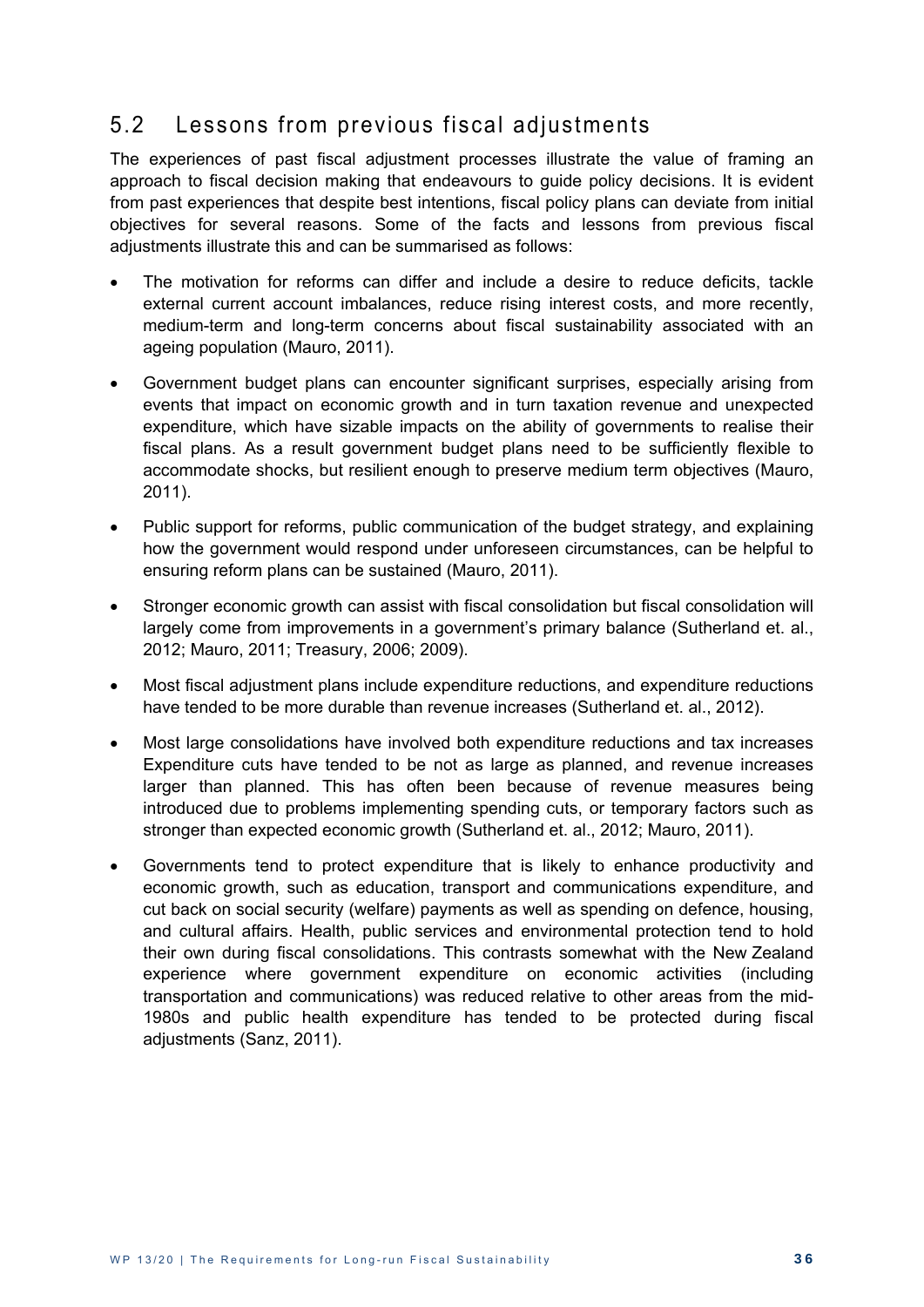### 5.3 Timing of fiscal adjustment

When undertaking fiscal adjustment the timing and pace of fiscal adjustment is an important consideration. On the one hand delaying fiscal consolidation may increase the amount of adjustment required at a later period. However, in an environment of uncertainty, there may also be benefits of waiting for further information before making decisions. The decision whether to make fiscal adjustments now or whether to wait will depend on the degree of uncertainty associated with population ageing, expected behavioural responses to the consequences of population ageing, including expected impacts on government spending programmes and revenue. It will also depend on the time preference of society; that is, the willingness of society to put up with more "pain" today in return for less "pain" later. Also relevant is how society values the well-being of current versus future generations.

But the economic and social costs of making fiscal adjustments early versus delaying adjustment may not be symmetric. For example, the costs of reducing the track of government spending today in anticipation of growth in the proportion of older people which ultimately proves to be overstated, may not be as serious as delaying fiscal adjustment where the growth in proportion of older people turns out to be understated. This asymmetry could be accentuated if the decision to act early is easily reversible while the decision to delay leads to change being politically difficult and economically disruptive to implement. The situation that some countries are now facing in the aftermath of the GFC perhaps illustrates this type of risk.

Projections using the Treasury Long-Term Fiscal Model show that in order to stabilise net government debt at 20% of GDP, the government needs to run small budget surpluses on average over time. If the government delayed making adjustments then it will accumulate debt, which will require larger fiscal adjustments in the future. Projections using the LTF Model show that:

- (i) If fiscal adjustment starts in 2015/16 (continuing on from the current programme of fiscal consolidation) then governments would need to run budget surpluses of 2.3% of GDP for six years to pay down debt to 20% of GDP by 2020 (the current government goal).
- (ii) Delaying adjustment until 2020/21 would require average surpluses of 2.6% of GDP to be run to reach the debt target within the same adjustment period of six years; and
- (iii) Delaying adjustment until 2030/31 would require average surpluses of 3.5% of GDP to be run to reach the debt target within the same adjustment period of six years.<sup>2</sup>

To put these figures in context, during the decade from 1997-2006 when there was strong revenue growth, governments ran average budget surpluses of 2% of GDP. Delaying fiscal adjustment, in addition to requiring a greater degree of fiscal adjustment, also places greater risk that the government is not well placed to respond to an adverse shock to the economy and to government finances.

Sutherland et. al. (2012) estimates that for New Zealand a two year delay in fiscal adjustment increases the fiscal gap by more than one-third of a percentage point of GDP. Delaying adjustment in certain areas may make reform more difficult from a political-economy point-ofview. For example, it may be more difficult to reform retirement income policy as the age of the median voter increases. Adjustment sooner allows for more gradual adjustment and

<sup>25</sup> <sup>25</sup> For further explanation of this modelling, see Bell (2013). Note that these simulations only show the extent of fiscal surpluses required to achieve the debt target, and do not attempt to capture any possible benefits of delays in adjustment nor costs that might arise from a larger fiscal adjustment when that adjustment is made.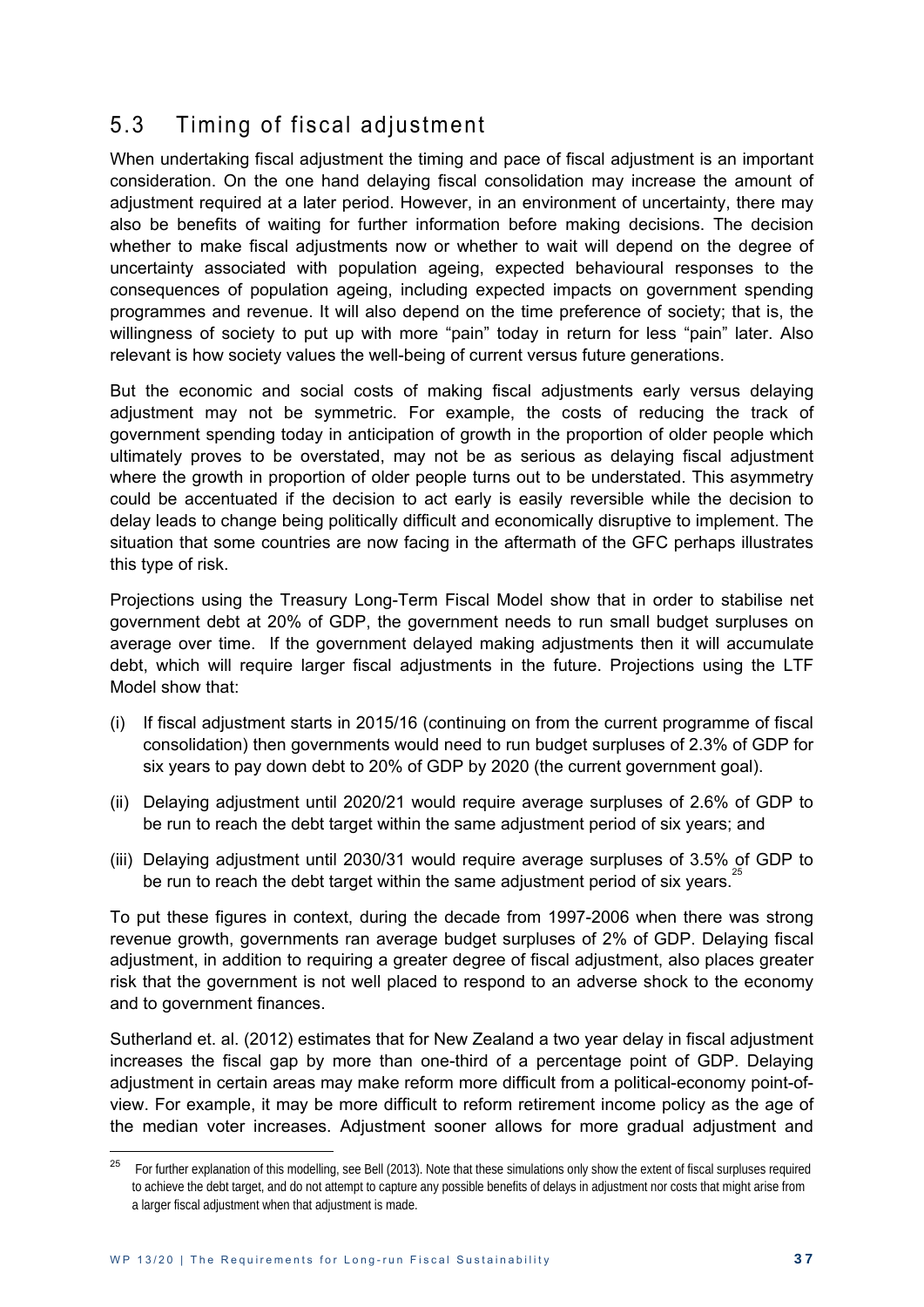greater tax and expenditure smoothing over time and also helps to build a buffer more quickly to respond to future shocks. Reducing debt servicing costs also provides more flexibility for expenditure increases or tax reductions in the future as governments will be spending less tax revenue on debt servicing costs. However, from a political perspective, implementing fiscal reform may be easier to bring about when the challenge of fiscal sustainability becomes more acute.

The current National-led government has a target of bringing net government debt down to no higher than 20% of GDP by 2020. Therefore the timing of fiscal adjustment may occur in at least two stages: adjustment over the medium-term to reach the 2020 debt target, and then adjustment required to stabilise debt beyond that point in time.

Ongoing expenditure control and/or revenue increases will be necessary for the government to reach the target of 20% net government debt to GDP by 2020. The government's fiscal strategy involves government expenditure as a percentage of GDP being reduced from just under 34% of GDP in 2011 (which includes approximately 0.75% GDP Canterbury earthquake related costs) to 30% of GDP in 2016.

While the second phase of adjustment may seem a long time away, many of the policy changes that governments may consider in the second phase of adjustment, such as changes to NZS, could benefit from reasonable phase-in periods. The Retirement Commission (for example, in its 2010 report) recommend increasing the age of eligibility for NZS from 65 to 67 years, starting in 2020 and increasing the age of eligibility by two months each year. This would mean that the increase in the age of eligibility for NZS to 67 years would not be fully implemented until 2033 (Retirement Commission, 2010). However, when the age of eligibility for NZS was increased most recently in New Zealand from 60 to 65 years, the change was implemented over a shorter time horizon (on average about 6 months a year 1992-2001). Nevertheless, there are generational equity implications of delaying adjustment and then making a quick adjustment subsequently.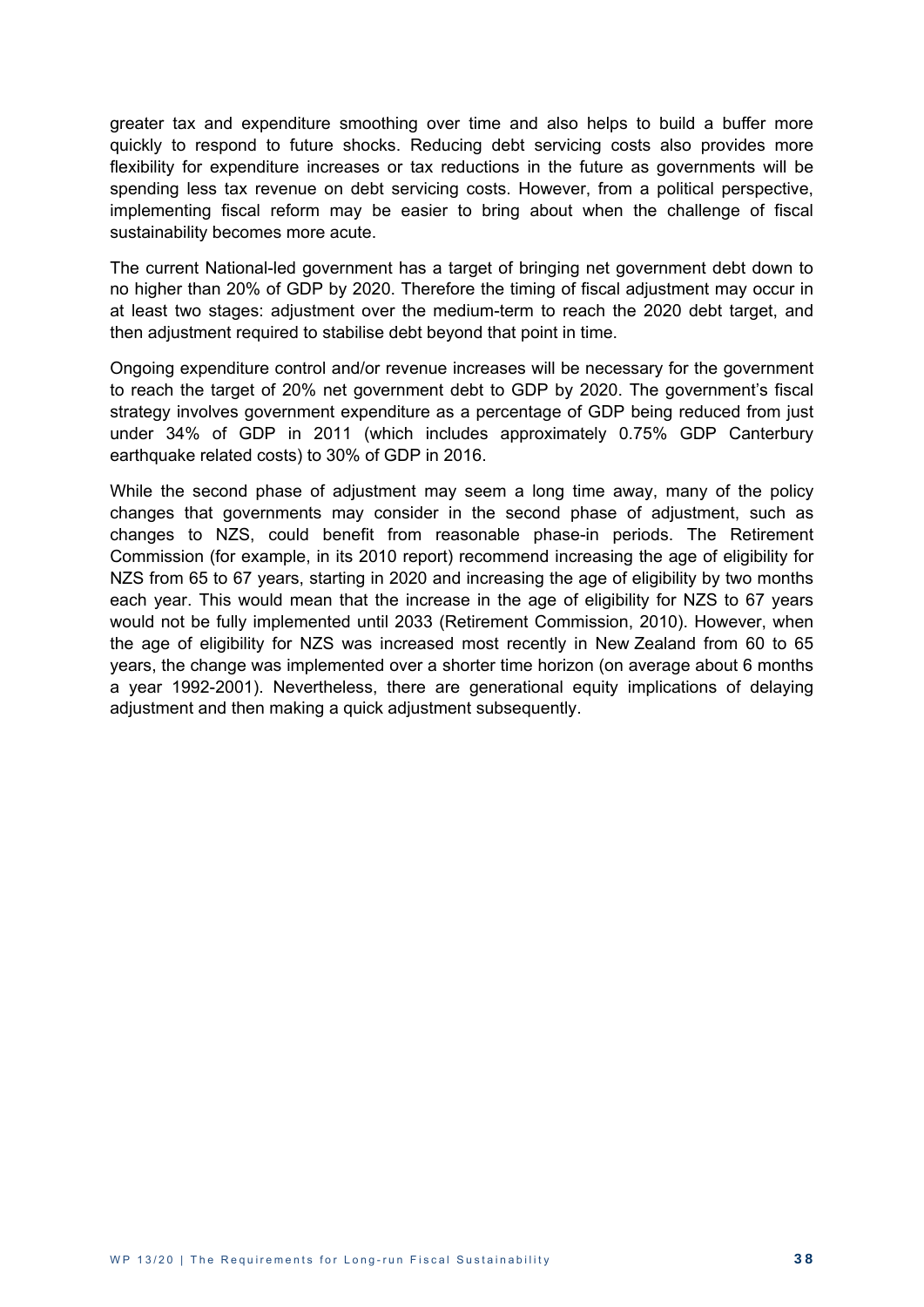### 6 Summary and conclusions

Designing government fiscal programmes to ensure they are sustainable has important economic benefits. In acknowledgement of these benefits, New Zealand has adopted a legislative framework that requires government to keep its total debt at "prudent levels". Consistent with this, successive New Zealand governments have steadily reduced the level of New Zealand's government debt since the mid-1980s. Nevertheless, New Zealand, like many other countries, is experiencing a changing demographic profile which will have implications for society and the economy, including the government's fiscal position in the future and potentially the sustainability of its spending programmes. This was the message highlighted by the Treasury's first two Long Term Fiscal Statements published in 2006 and in 2009, and it is a fiscal theme that applies to many other developed countries that are experiencing a structural shift in their demographic profile.

Although the success of the past 25 years in reducing the level of government debt suggests that New Zealand governments have a good history of reducing fiscal vulnerability and managing to a prudent debt level, the underlying forces impacting on government expenditure in the future will be different and therefore the economic and political tradeoffs and challenges will be different.

While there is considerable uncertainty over future interest rates and economic growth, it would seem that because of the implications of population ageing (as well as the income and technology effects on demand for health care) governments are likely to be faced with a significant fiscal challenge in the future. Projections using the Treasury LTF Model suggest that under the scenario that the current fiscal programme being implemented during this term of government (which involves government expenditure as a percentage of GDP being reduced by over 1% between 2012 and 2014), net government debt gradually increases from around 25% of GDP in 2012 and by the 2060s reaches levels well beyond what is currently regarded as prudent.

The Treasury's Long-Term Fiscal Statements do not recommend a long-term government debt target, as this will change over time in light of some of the considerations discussed in this paper. However, for modelling purposes scenarios are examined that constrain net government debt to 20% of GDP on average over time and can show the sensitivity of the projections to different debt targets, eg, 0%, 10% and 30% net debt. The projections show that in order to stabilise net debt at 20% of GDP the government would probably need run an operating surplus of 1 to 1.5% of GDP over the long run. Stabilising net debt at 20% of GDP requires the government to manage the "wedge" that arises between the cost pressure and sustainable debt scenarios, for example, by changing tax settings or expenditure. A significant portion of the gap represents the difference in debt financing costs between the two scenarios, and so if governments begin adjusting earlier, they avoid some of those costs eventuating.

Although there is uncertainty around these fiscal projections, it is difficult to avoid the conclusion that there are considerable economic risks associated with policy inertia, particularly if projections underestimate future increases in life-expectancy. There are also economic and political costs associated with delays in making the adjustments required to ensure that public debt remains within a prudent range. Although Long-Term Fiscal Statements have analysed these issues and provided illustrative adjustment scenarios, we suggest a stronger focus needs to be given to assessing the options and trade-offs associated with fiscal adjustments to government expenditure programmes, to taxation revenue-raising options, and to the timing of policy adjustments.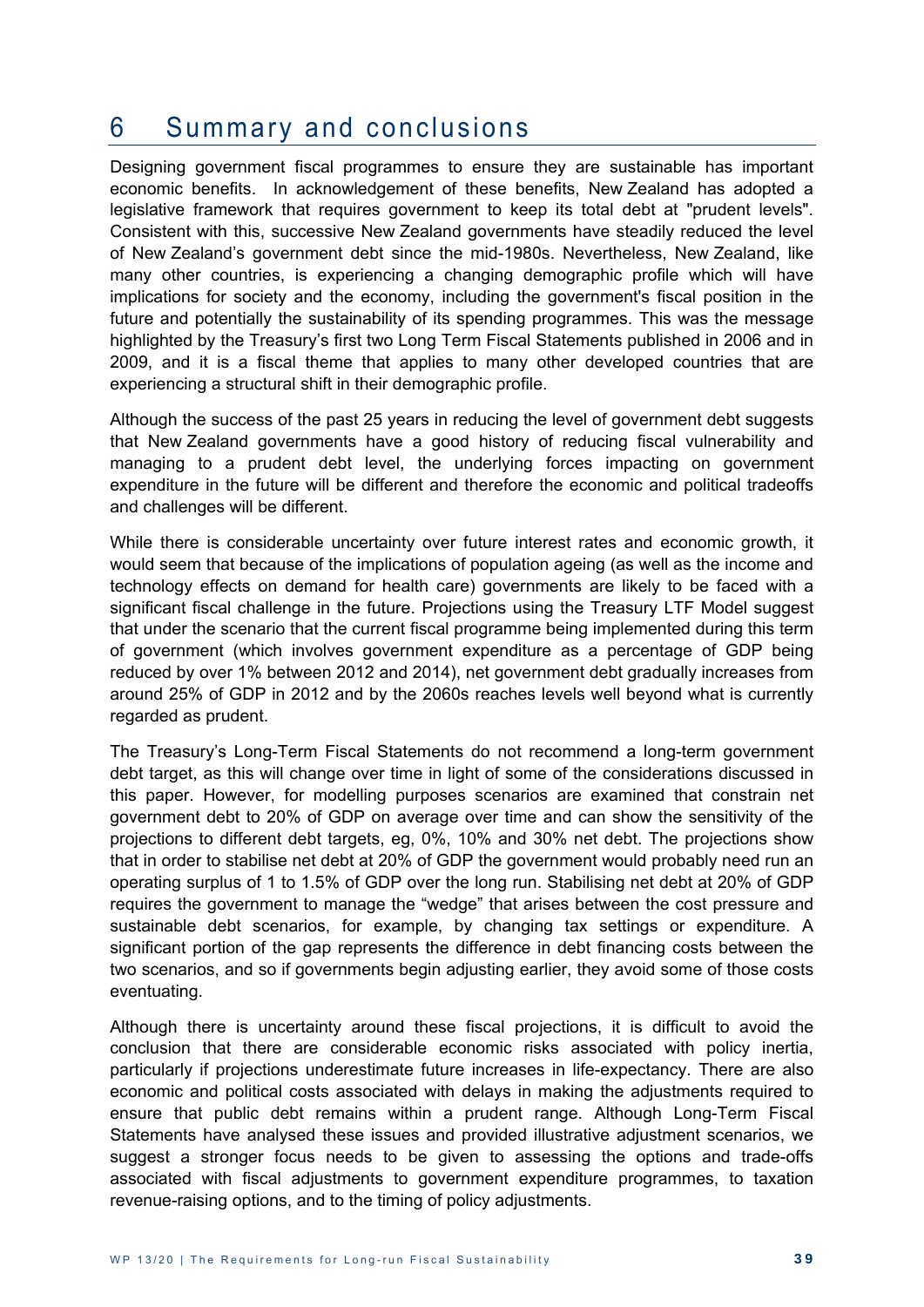This paper has summarised the issues relevant to assessing the government long-term fiscal situation. This includes having a clear understanding of how population ageing and other factors such as rising incomes will impact on the future fiscal situation, forming a view on prudent levels of public debt and understanding the degree of uncertainty surrounding fiscal projections. Also relevant is how uncertainty and the political and economic costs of adjustment now and at a future date should influence decisions about the timing of fiscal adjustment. Developing a set of transparent criteria for weighing up fiscal reform options (such as Treasury's Living Standards Framework), is important to communicate how policy options impact on policy objectives such as achieving economic efficiency and growth, sustainability, managing risk, and understanding the distribution of benefits and costs of reform options.

It is beyond the scope of this paper to delve into these options and tradeoffs in any detail. But greater attention needs to be placed on these issues to ensure a more informed public debate and more informed policy choices.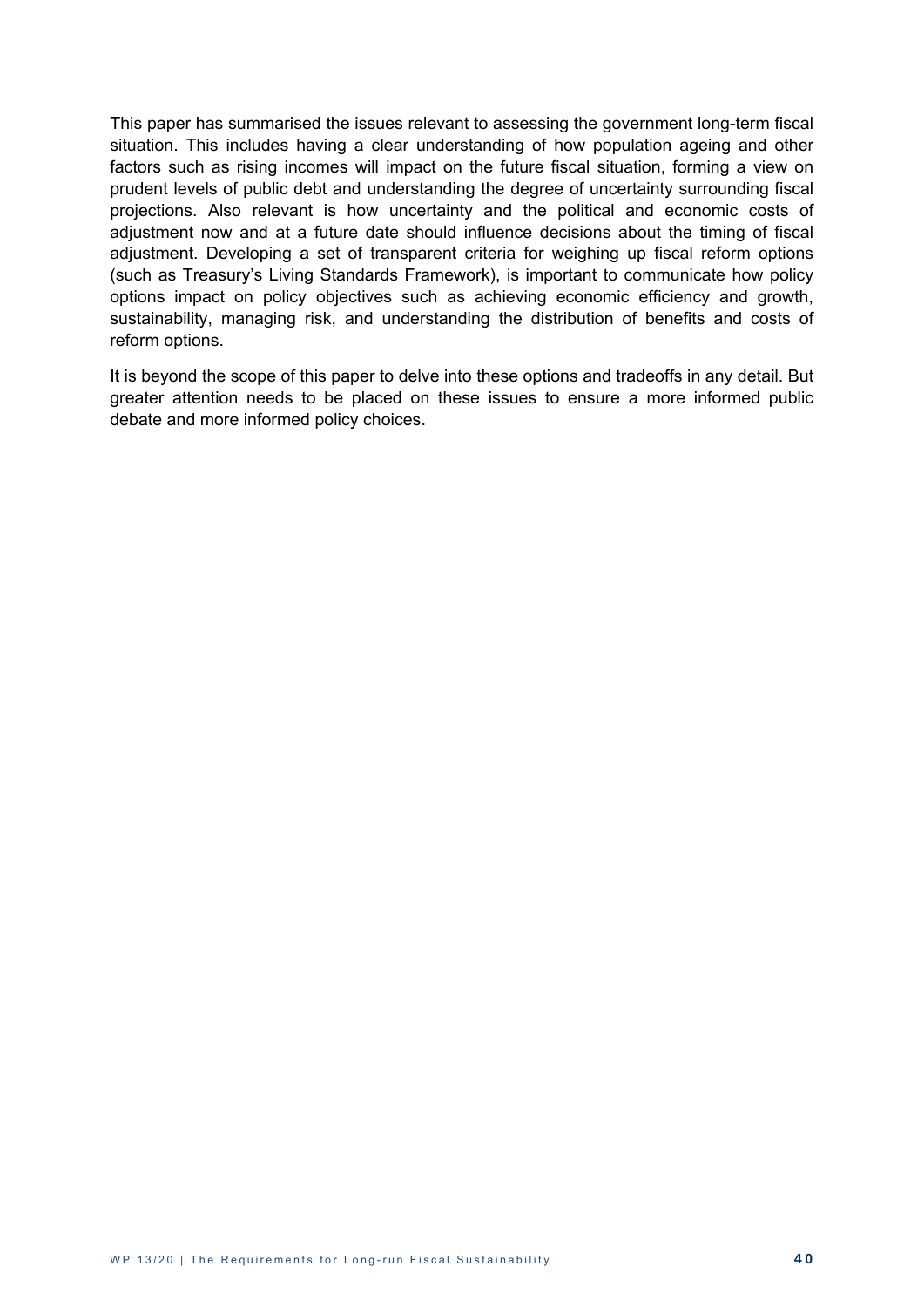### 7 References

- Arnold, J.M., Brys, B., Heady, C., Johansson, A., Schwellnus, C., and Vartia, L. (2011) "Tax Policy for Economic Recovery and Growth", The Economic Journal 212, pp.F59-F80
- Auerbach, A. J. (2008) "Long-Term Objectives for Government Debt", www.econ.berkeley.edu/.../long\_term\_objectives\_govt\_dept.pdf
- Auerbach, A.J., (2011) "Long-Term Fiscal Sustainability in Major Economies" BIS Working Papers, No. 361 http://www.treasury.govt.nz/publications/mediaspeeches/guestlectures/pdfs/tgls-auerbach-paper.pdf
- Auerbach, A.J., Baker, B., Kotlikoff, L., and Walliser, J. (1997) "Generational Accounting in New Zealand: Is there Generational Balance?" International Tax and Public Finance, 4, 201-228
- Auerbach, A.J. and Gale, W.J. (2011) "Tempting Fate: The Federal Budget Outlook", June 30.
- Aziz, O.A., Gibbons, M. and Minnee, G. (2011) "Fiscal Incidence in New Zealand: The Distributional Effect of Government Expenditure and Taxation on Households in 1987/88, 1997/98 and 2006/07." Paper for NZAE Conference 2011 nzae.org.nz/wpcontent/uploads/2011/Session3/34\_Gibbons.pdf
- Aziz, O.A., Ball, C., Creedy, J., and Eedrah, J. (2012) "The Distributional Impact of Population Ageing." Background Research Paper, Long-term Fiscal Statement, New Zealand Treasury
- Barker, F., Buckle, R.A., and St Clair, R. (2008) "Roles of Fiscal Policy in New Zealand", Treasury Working Paper 08/02 http://www.treasury.govt.nz/publications/researchpolicy/wp/2008/08-02/twp08-02.pdf
- Barro, R. (1979) "On the Determination of the Public Debt", Journal of Political Economy, 87(5), pp. 940-971
- Baum, A. Checherita-Westphal, C., and Rother, P. (2012) "Debt and Growth: New Evidence for the Euro Area", European Central Bank Working Paper series No. 1450, July 2012, www.ecb.int/pub/pdf/scpwps/ecbwp1450.pdf
- Baumol, W. (1967) "Macroeconomics of Unbalanced Growth: The Anatomy of Urban Crisis." The American Economic Review, 57: 415-426
- Bell, M. (2012) "Fiscal Sustainability under an Ageing Population Structure," Paper for Treasury External Long-Term Fiscal Panel, 30 August 2012, made available online 18 September 2012, http://www.treasury.govt.nz/government/longterm/externalpanel/pdfs/ltfep-s1-03.pdf
- Bell, M. (2013) "Fiscal Sustainability under an Ageing Population Structure", Background paper prepared for the Long-Term Fiscal Statement 2013, www.treasury.govt.nz/government/longterm/fiscalposition/2013
- Bell, M., Blick, G., Parkyn, O., Rodway, P., and Vowles, P. (2010) "Challenges and Choices: Modelling New Zealand's Long-term Fiscal Position." Treasury Working Paper 10/01 www.treasury.govt.nz/publications/research-policy/wp/2010/10-01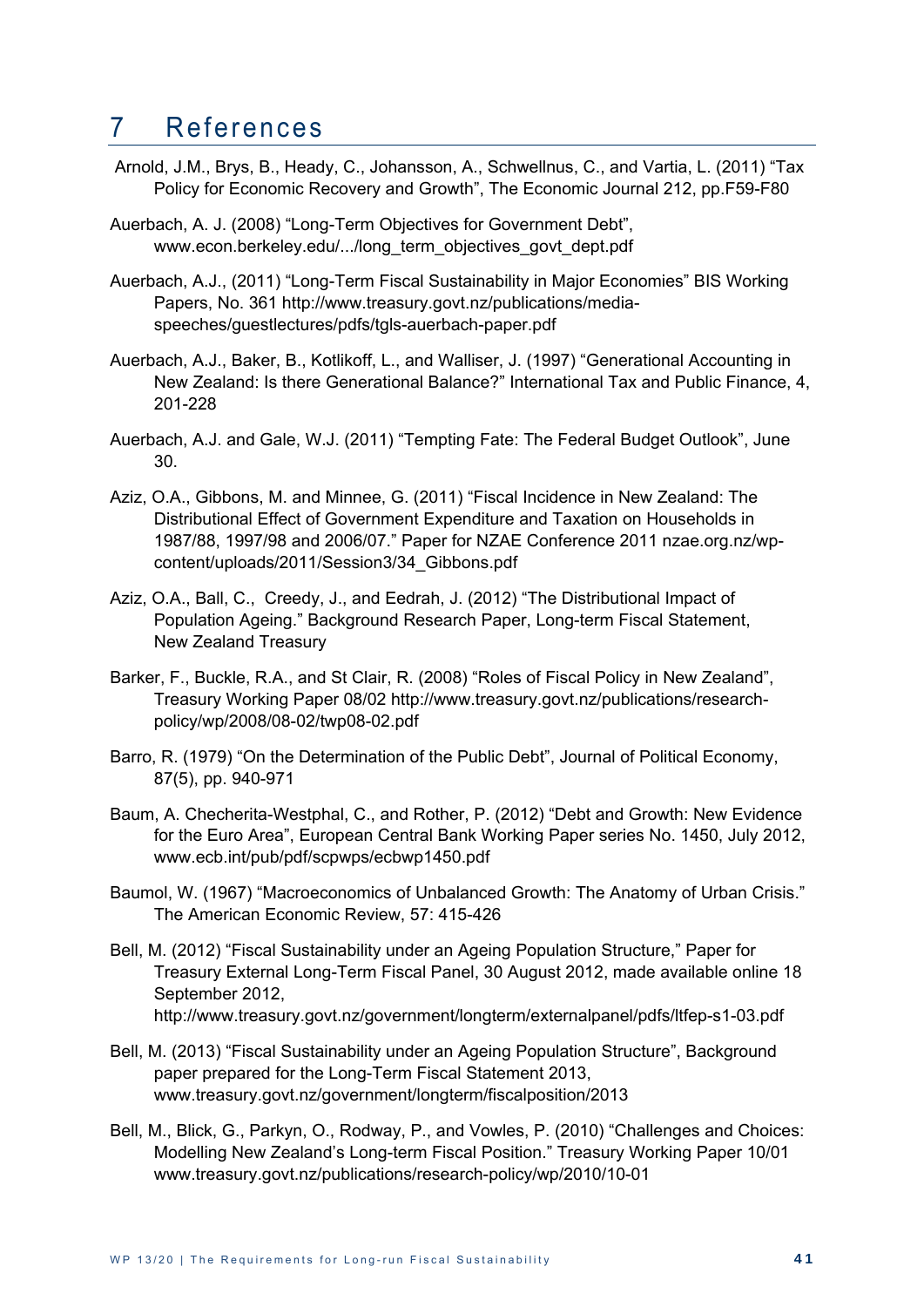- Bell, M., and Rodway, P. (2011) "Wisdom of Ageing: Lessons from Fiscal Projections." Paper presented at NZAE conference, 29 June -1 July 2011
- Bohn, H. (2007) "Are Stationarity and Cointegration Restrictions Really Necessary for the Intertemporal Budget Constraint?" Journal of Monetary Economics, 54, pp. 1837-1847
- Brook, A.M. (2013) "Making Fiscal Policy More Stabilising in the Next Upturn: Challenges and Policy Options", New Zealand Economic Papers, 47(1), April, pp.71-94
- Buckle, R.A., Kim, K., and Tam, J. (2002) "A Structural VAR Approach to Estimating Budget Balance Targets", New Zealand Economic Papers, 36:2, pp.149-175
- Burnside, C. (2013) "New Zealand's Risk Premium", New Zealand Economic Papers, 47(1), April, pp. 27-52
- Caner, M., Grennes, T., and Koehler-Geib, F. (2010) "Finding the Tipping Point When Sovereign Debt Turns Bad", World Bank Policy Research Working Paper, No. 5391, http://wwwwds.worldbank.org/external/default/WDSContentServer/IW3P/IB/2010/07/30/00015834 9\_20100730091629/Rendered/PDF/WPS5391.pdf
- Carroll, N. (2012) "Structural Change in the New Zealand Economy 1974-2012", Paper for Treasury External Long-Term Fiscal Panel, 30 August 2012, made available online 18 September 2012, http://www.treasury.govt.nz/government/longterm/externalpanel/pdfs/ltfep-s1-04.pdf
- Cecchetti, S., Mohanty, S., and Zampolli, F. (2011) "The Real Effects of Debt", Bank for International Settlements, www.bis.org/publ/othp16.pdf
- Coleman, A. (2011) "PAYGO v SAYGO: Prefunding Government-Provided Pensions" Motu Note #8, www.motu.org.nz/publications/detail/motu\_note\_8\_paygo\_v\_saygo
- Commission for Financial Literacy and Retirement Income ("Retirement Commission") (2010) "2010 Review of Retirement Income Policy" www.cflri.org.nz/retirementincome.../policy-review/2010-review
- Cook, D., Schousboe, C., and Law, D. (2011) "Government and Economic Growth: Does Size Matter?" New Zealand Treasury Paper 11/01 www.treasury.govt.nz/publications/research-policy/tp/govtsize
- Creedy, J., and Scobie, G.M (2002) "Population Ageing and Social Expenditure in New Zealand: Stochastic Projections, Treasury Working Paper Series 02/28, New Zealand Treasury http://www.treasury.govt.nz/publications/researchpolicy/wp/2002/02-28/twp02-28.pdf
- Creedy, J. (2010) "Reflections on 'A Tax System for New Zealand's Future'." Agenda, 17 (1), pp 63 – 73
- Creedy, J., Enright, J., Gemmell, N. and Mellish A. (2010) "Population Ageing and Taxation in New Zealand", New Zealand Economic Papers, 44 (2), August, 2010, pp 137-158
- Dube, A. (2013) "A Note on Debt, Growth and Causality" https://dl.dropboxusercontent.com/u/15038936/RR%20Timepath/Dube\_Growth\_Debt\_ Causation.pdf.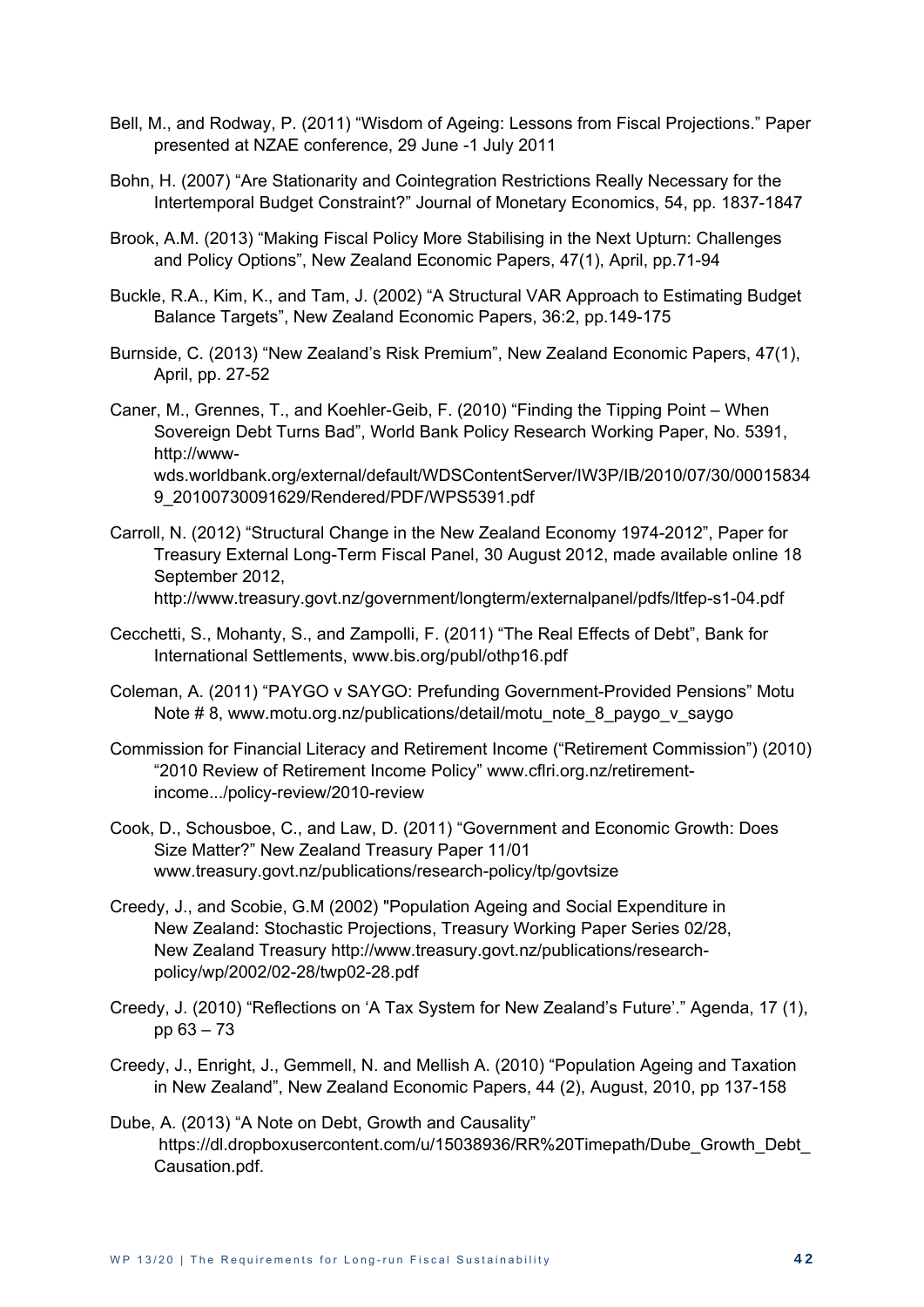- Dunstan, K. (2011) "Experimental Stochastic Population Projections for New Zealand", Statistics New Zealand Working Paper No 11–01 www.stats.govt.nz/.../experimentalstochastic-pop-projections.pdf
- Egert, B., Kozluk, T., and Sutherland, D (2009) "Infrastructure and Growth: Empirical Evidence", OECD Economics Department Working Papers, No. 685 http://www.oecd.org/officialdocuments/displaydocument/?doclanguage=en&cote=eco/w kp(2009)26
- Emmerson, C., Frayne, C., and Love, S. (2006) "The Government's Fiscal Rules", Institute for Fiscal Studies, Briefing Note No. 16 www.nber.org/papers/w12302.pdf
- Escolano, J. (2010) "A Practical Guide to Public Debt Dynamics, Fiscal Sustainability, and Cyclical Adjustment of Budgetary Aggregates", Fiscal Affairs Department, International Monetary Fund www.imf.org/external/pubs/ft/tnm/2010/tnm1002.pdf
- Fitch Ratings (2011) "Sovereigns: New Zealand Full Rating Report", 14 October 2011, http://www.fitchratings.com/web/en/dynamic/fitch-home.jsp
- Fookes, C. (2011) "Modelling Shocks to New Zealand's Fiscal Position", Treasury Working Paper 11/02 www.treasury.govt.nz/publications/research-policy/.../twp11-02.pdf
- Gemmell, N., Kneller R., and Sanz, I (2011) "The Timing and Persistence of Fiscal Policy Impacts on Growth: Evidence from OECD Countries", Economic Journal 121 (550), pp. F33-F58, February 2011
- Gleisner, B., Llewellyn-Fowler, M., and McAlister, F. (2011) "Working towards Higher Living Standards for New Zealanders" Treasury Paper 11/02, May 2011 http://www.treasury.govt.nz/publications/research-policy/tp/higherlivingstandards/tp-hlsmay11.pdf
- Guest, R. (2008) "Smoothing the Fiscal Costs of Population Ageing in Australia: Effects on Intergenerational Equity and Social Welfare", Economic Record, 64: 265, pp.177-192
- Guest, R. (2010) "Intergenerational smoothing of the fiscal costs of population ageing in New Zealand." Background Research Paper, Long-term Fiscal Statement, New Zealand **Treasury**
- Hall, V., and Rae, D. (1998) "'Fiscal Expansion, Monetary policy, Interest Rate Risk Premia, and Wage Reactions", Economic Modelling, 15, pp. 621-640
- Hall, V., Janssen, J., and Smith, C. (2013) "New Zealand's Macroeconomic Imbalances Causes and Remedies: Guest Editors' Introduction", New Zealand Economic Papers, 47(1), April, pp. 1-7
- Herndon, T., Ash, M., and Pollin, R. (2013) "Does High Public Debt Consistently Stifle Economic Growth? A Critique of Reinhart and Rogoff", Political Economy Research Institute, Working Paper No. 322 http://www.peri.umass.edu/fileadmin/pdf/working\_papers/working\_papers\_301-350/WP322.pdf
- Hoskin, K., Nield, I., and Richardson, J. (2009) "The Reserve Bank's New Liquidity Policy for Banks", Reserve Bank of New Zealand: Bulletin, Vol. 72, No. 4, December 2009, http://rbnz.govt.nz/research/bulletin/2007\_2011/2009dec72\_4hoskinneildrichardson.pdf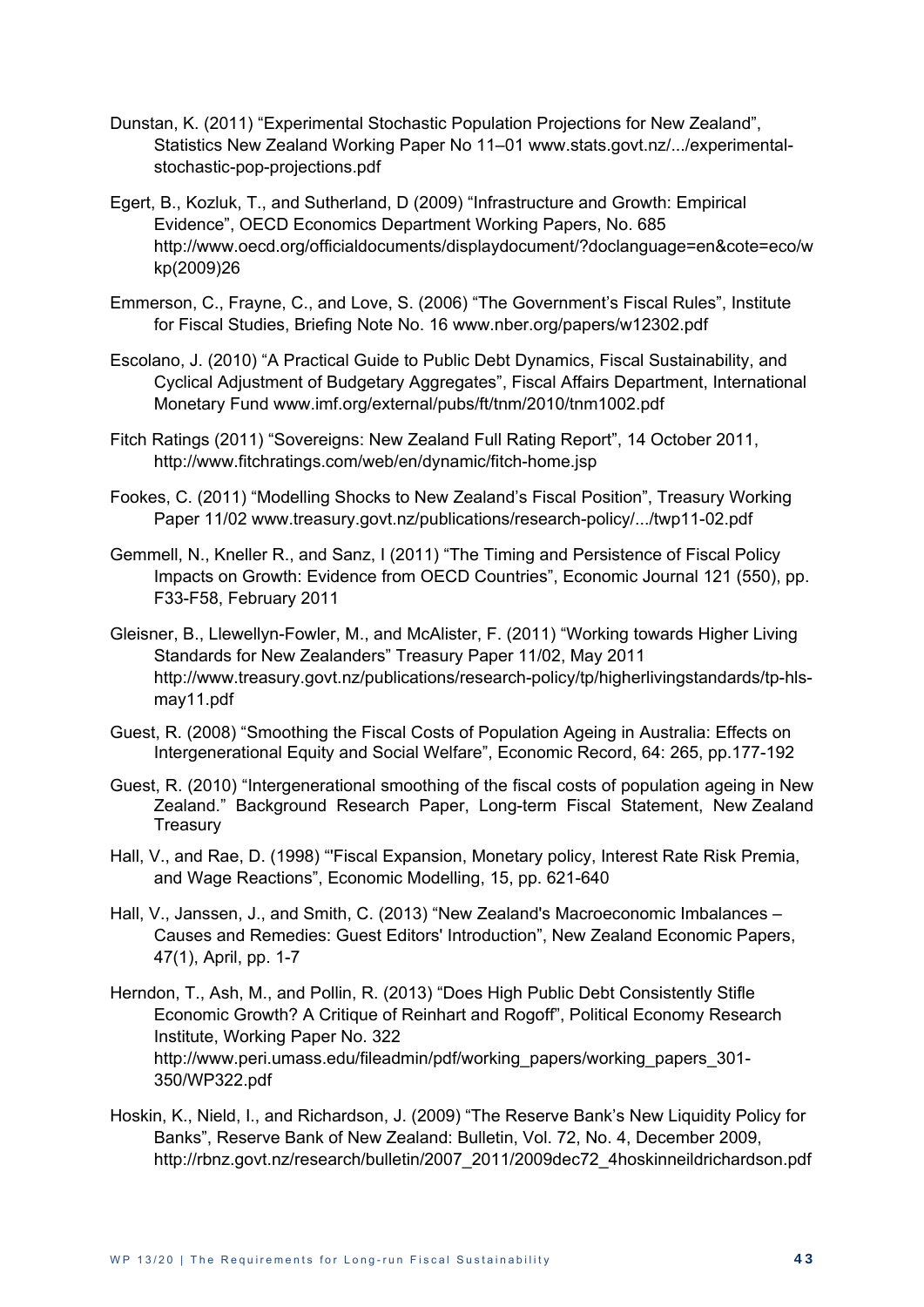- IMF (2012a) "The Financial Impact of Longevity Risk", in Global Financial Stability Report, Chapter 4 http://www.imf.org/external/pubs/ft/gfsr/2012/01/pdf/text.pdf
- IMF (2012b) "World Economic Outlook Database", April 2012 http://www.imf.org/external/pubs/ft/survey/so/2009/res122209a.htm
- International Public Sector Accounting Standards Board (2012) "Reporting on the Long-Term Sustainability of a Public Sector Entity's Finances", Exposure Draft 46, https://www.ifac.org/sites/default/files/publications/files/IPSASB\_RepLong-Term\_Sustainability\_of\_Public\_Finances.pdf
- Janssen, J. (2001) "New Zealand's Fiscal Policy Framework: Experience and Evolution" Treasury Working Paper 01/25 http://www.treasury.govt.nz/publications/researchpolicy/wp/2010/10-07
- Janssen, J. (2002) "Long-Term Fiscal Projections and their Relationship with the Inter-Temporal Budget Constraint: An Application to New Zealand", Treasury Working Paper 02/04 http://www.treasury.govt.nz/publications/research-policy/wp/2002/02-04/twp02- 04.pdf
- Johansson, A., Heady, C., Arnold, J., Brys, B. and Vartia, L. (2008) "Taxes and Economic Growth", OECD Working Paper 620, http://ideas.repec.org/p/oec/ecoaaa/620-en.html
- Karacaoglu, G. (2012) "Improving Living Standards, Presenting Key Trade Offs Presentation Slides", Presentation given to the second Treasury Long-Term Fiscal External Panel, 26 September 2012, http://www.treasury.govt.nz/government/longterm/externalpanel/pdfs/ltfep-s2-01.pdf
- Kneller, J., Bleaney, M. and Gemmell, N. (1999) "Fiscal Policy and Growth: Evidence from OECD countries", Journal of Public Economics, 74, pp171-190.
- Kumar, M.S. and Woo, J. (2010) "Public Debt and Growth", IMF Working Paper, WP/10/174, http://www.imf.org/external/pubs/ft/wp/2010/wp10174.pdf
- Labuschagne, N., and Vowles, P. (2010) "Why are Real Interest Rates in New Zealand so High? Evidence and Drivers", New Zealand Treasury Working Paper 10/02, http://www.treasury.govt.nz/publications/research-policy/wp/2010/10-09/twp10-09.pdf
- Lane, P. (2010) "Some Lessons for Fiscal Policy from the Financial Crisis" Institute for International Integration Studies Discussion Paper No. 334 http://www.tcd.ie/iiis/documents/discussion/pdfs/iiisdp334.pdf
- Lane, P. (2013) "External Imbalances and Macroeconomic Policy", New Zealand Economic Papers, 47(1), April, pp. 53-70
- Llewellyn, J., and Qvigstad J.F. (2012) "The Rule of Four", The Business Economist 43(1), pp.31-43
- Mauro, P. (ed.) (2011) "Chipping Away at Public Debt: Sources of Failure and Keys to Success in Fiscal Adjustment", International Monetary Fund, ISBN: 978-1-1180-4338-7

McDonald, I. (2005) "Intergenerational Equity", Agenda, 12(1), pp.3-18

Mears, T., Blick, G., Hampton, T., and Janssen, J. (2010) "Fiscal Institutions in New Zealand and the Question of a Spending Cap", Treasury Working Paper 10/07 http://www.treasury.govt.nz/publications/research-policy/wp/2010/10-07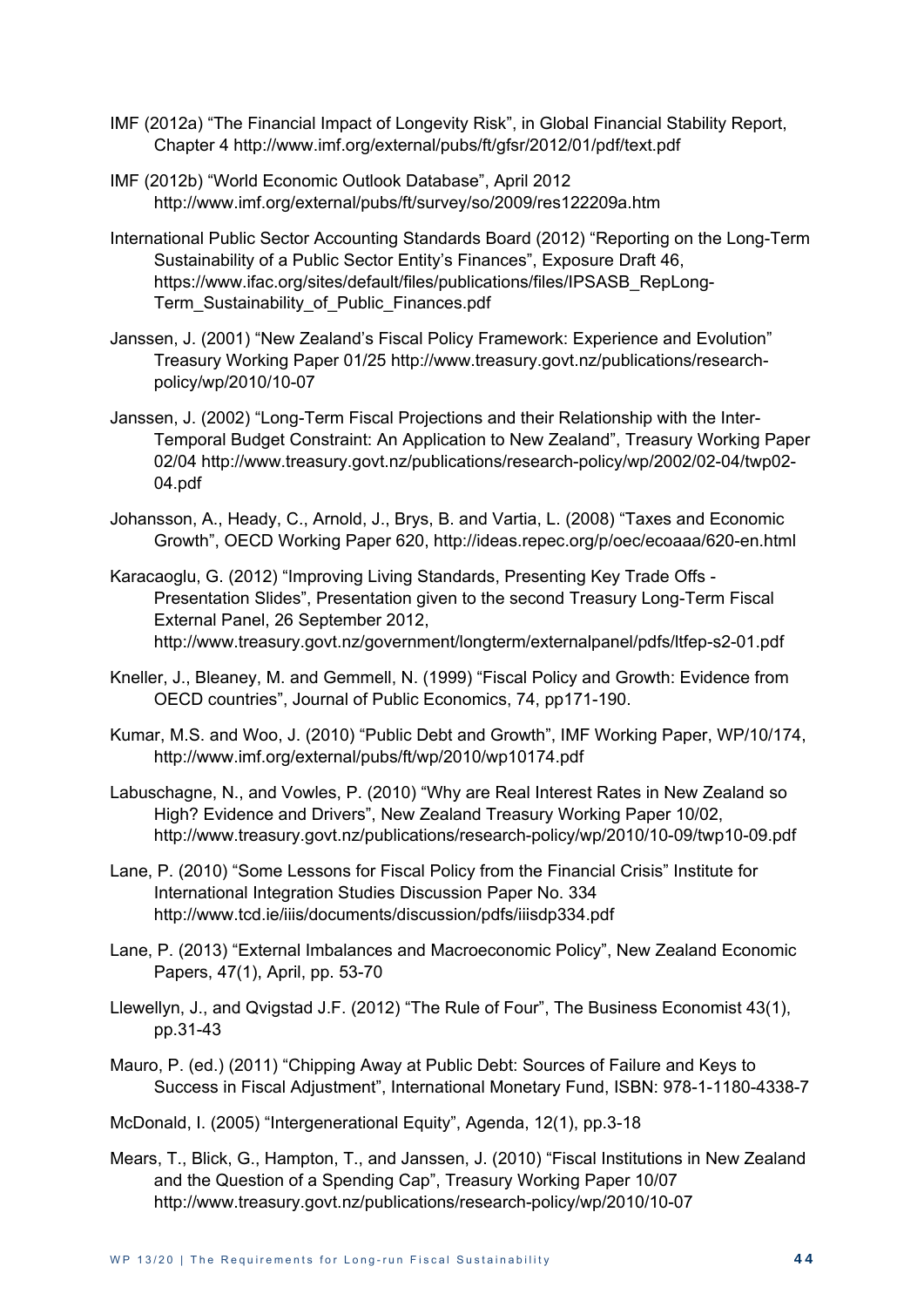- Merola, R. and Sutherland D. (2012) "Fiscal Consolidation: Part 3. Long-Run Projections and Fiscal Gap Calculations", OECD Economics Department Working Papers, No. 934, OECD Publishing. doi: 10.1787/5k9h28p42pf1-en
- National-ACT Confidence and Supply Agreement (2011) http://www.parliament.nz/NR/rdonlyres/5634F13B-7744-4D03-A9F9- EBB0E4F83621/207925/NationalACT\_Confidence\_and\_Supply\_Agreement0512201.p df
- New Zealand Debt Management Office (2012a) "New Zealand's Foreign Currency Credit Rating History" http://www.nzdmo.govt.nz/sovereigncreditratings
- New Zealand Debt Management Office (2012b) "New Zealand Debt Management Office, Data", http://www.nzdmo.govt.nz/
- New Zealand Government (2009) "Fiscal Strategy Report", http://www.treasury.govt.nz/budget/2009/fsr/b09-fsr.pdf
- New Zealand Government (2011) "Fiscal Strategy Report", http://www.treasury.govt.nz/budget/2011/fsr/b11-fsr.pdf
- New Zealand Government (2012) "Fiscal Strategy Report", http://www.treasury.govt.nz/budget/2012/fsr/b12-fsr.pdf
- New Zealand Government (2013) "Fiscal Strategy Report", http://www.treasury.govt.nz/budget/2013/fsr/b13-fsr.pdf
- New Zealand Government (2012) "Financial Statements of the Government of New Zealand, for the year ended 30 June 2009" http://www.treasury.govt.nz/government/financialstatements/yearend/archive/jun09/fsg nz-year-jun09.pdf
- New Zealand Treasury (2006) "New Zealand's Long-Term Fiscal Position" http://www.treasury.govt.nz/government/longterm/fiscalposition/2006/ltfp-06.pdf
- New Zealand Treasury (2008) "Briefing to the Incoming Minister of Finance 2008: Mediumterm Economic Challenges" http://www.treasury.govt.nz/publications/briefings/2008/big08.pdf
- New Zealand Treasury (2009) "Challenges and Choices: New Zealand's Long-Term Fiscal Statement" www.treasury.govt.nz/government/longterm/fiscalposition/2009
- New Zealand Treasury (2011a) "Briefing to the Incoming Minister of Finance: Increasing Economic Growth and Resilience" http://www.treasury.govt.nz/publications/briefings/2011/tsy-bim-2011.pdf
- New Zealand Treasury (2011b) "Budget Economic and Fiscal Update" http://www.treasury.govt.nz/budget/forecasts/befu2011/befu11-whole.pdf
- New Zealand Treasury (2011c) "Pre-Election Economic and Fiscal Update" www.treasury.govt.nz/budget/forecasts/prefu2011
- New Zealand Treasury (2011d) "Financial Statements of the Government of New Zealand, for the year ended 30 June 2011" http://www.treasury.govt.nz/government/financialstatements/yearend/jun11/fsgnz-yearjun11.pdf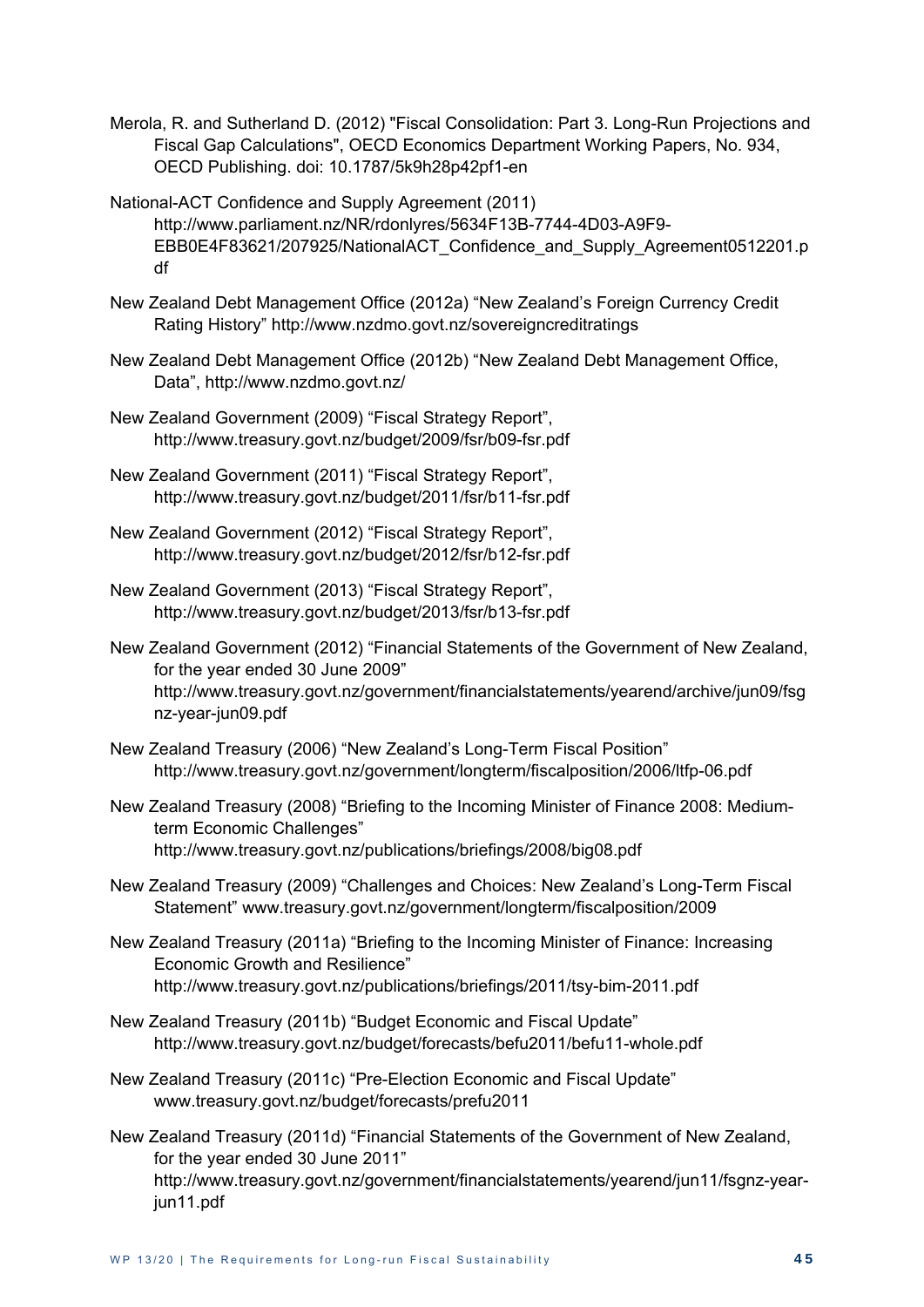New Zealand Treasury (2012) "Improving the Living Standards of New Zealanders: Moving from a Framework to Implementation", Paper presented to the Wellbeing and Public Policy Conference, held in Wellington, 13-15 June 2012. http://www.treasury.govt.nz/publications/media-speeches/speeches/livingstandards/splivingstandards-paper.pdf

- New Zealand Treasury (2013) *Affording Our Future: Statement on the Long-Term Fiscal Position*, http://www.treasury.govt.nz/government/longterm/fiscalposition/2013
- OECD (2006) "Projecting OECD Health and Long-term Care Expenditures: What Are the Main Drivers?" OECD Economics Department Working Paper, No.477, OECD Publishing, Paris
- OECD (2009a) "Economic Survey of New Zealand 2009" Paris, OECD, www.oecd.org/newzealand/42564695.pdf
- OECD (2009b) "Fiscal Futures, Institutional Budget Reform, and their effects: What can be learned?" Working Party of Senior Government Officials, Public Governance Committee, GOV/PGC/SBO(2009)5/FINAL
- OECD (2012) "OECD Pensions Outlook 2012". OECD Publishing. http://dx.doi.org/10.1787/9789264169401-en
- Office of Budget Responsibility (2012) "Fiscal Sustainability Report", http://budgetresponsibility.independent.gov.uk/pubs/FSR2012WEB.pdf
- Ostry, J., Ghosh, A., and Kim, J. (2010) "Fiscal Space", IMF Staff Position Note, 1 September 2010, SPN/10/11 www.imf.org/external/pubs/ft/spn/2010/spn1011.pdf
- Ötker-Robe, İ, Narain, A., Ilyina, A., and Surti, J (2011) "The Too-Important-to-Fail Conundrum: Impossible to Ignore and Difficult to Resolve", IMF Staff Discussion Note, SDN/11/12 www.imf.org/external/pubs/ft/sdn/2011/sdn1112.pdf
- Pradelli, J. (2012) "On Debt Sustainability: Debt Projections and Fiscal Risk", Economic Policy and Debt Department, World Bank, Information paper for the APEC Senior Finance Officials' Meeting, S. Petersburg, Russia, 28-29 June 2012, aimp.apec.org/Documents/2012/FMP/SFOM10/12\_sfom10\_015.doc
- Prebble, R. (2012) "The Long-Term Fiscal Living Standards Framework: Addressing Fairness", Paper presented to the second Treasury Long-Term Fiscal External Panel, 26 September 2012, http://www.treasury.govt.nz/government/longterm/externalpanel/pdfs/ltfep-s2-04.pdf
- Reinhart, C.M. and Rogoff, K.S. (2010) "Growth in a Time of Debt", American Economic Review, Vol. 100, No. 2
- Reinhart, V. Reinhart, C., and Rogoff, K. (2012) "Debt Overhangs: Past and Present", http://www.economics.harvard.edu/faculty/rogoff/files/Debt\_Overhangs.pdf
- Reinhart, V., and Sack, B. (2000) "The Economic Consequences of Disappearing Government Debt", Brookings Papers on Economic Activity 2: 2000, pp. 163-220.
- Reserve Bank of New Zealand (2012) "Open Bank Resolution (OBR) policy Q&A", http://www.rbnz.govt.nz/finstab/banking/4368385.html